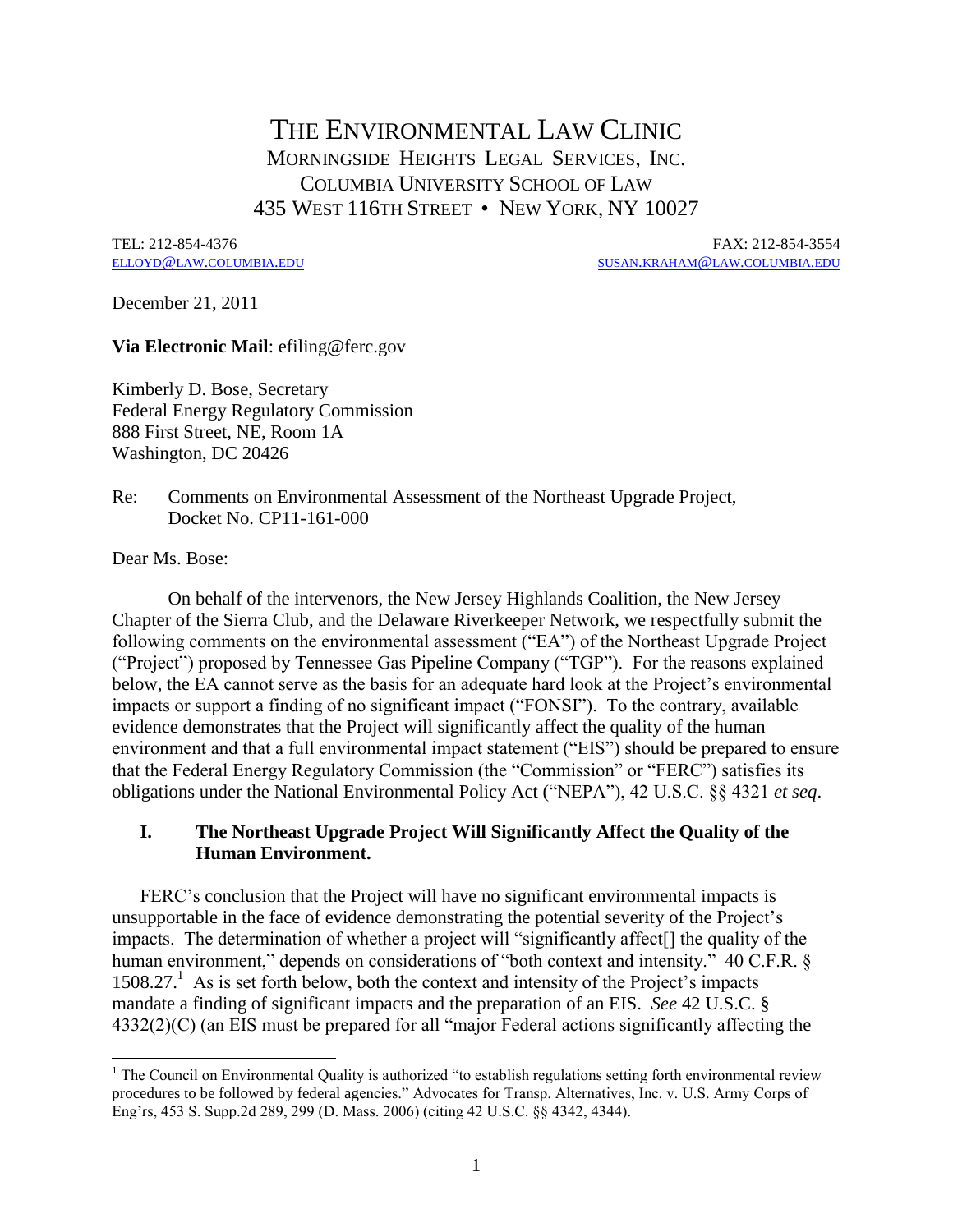quality of the human environment").

With regard to context, "the significance of an action must be analyzed in several contexts such as society as a whole (human, national), the affected region, the affected interests, and the locality." 40 C.F.R. § 1508.27(a). The context of this Project necessarily includes the rapid development of the Marcellus Shale, which has been marked by repeated episodes of environmental destruction and whose cumulative impacts on the human environment have never been examined by any local, state, or federal agency. The context of the Project also includes the fact that the pipeline looping segments will be constructed almost exclusively in high value resource areas and special protection waters designated by local, state, and federal agencies, including habitat for numerous federal and state endangered and threatened species.

Intensity "refers to the severity of impact." 40 C.F.R. § 1508.27(b). Ten factors "should be considered in evaluating intensity." 40 C.F.R. § 1508.27. A finding of cumulatively significant impacts (factor 7) alone demands an EIS. *See Kern v. U.S. Bureau of Land Mgmt.*, 284 F.3d 1062, 1076 (9th Cir. 2002) ("[A]n EA may be deficient if it fails to include a cumulative impact analysis or to tier to an EIS that has conducted such an analysis."); *Friends of the Earth, Inc. v. U.S. Army Corps of Eng'rs*, 109 F. Supp.2d 30, 43 (D.D.C. 2000) ("[T]he significant cumulative impacts of the multiple casino projects . . . warrant the preparation of an EIS. On this . . . criterion alone, it appears that an EIS is required.") (citations omitted). As few as two of the other factors together can invalidate a FONSI and require an EIS. *See, e.g.*, *Nat'l Parks & Conservation Ass'n v. Babbitt*, 241 F.3d 722, 731–37 (9th Cir. 2001) ("*NPCA*"), *abrogated on other grounds by Monsanto Co. v. Geertson*, 130 S. Ct. 2743 (2010).

In the case of the Project, at least nine of the ten intensity factors – including cumulative impacts – weigh heavily in favor of a finding of severe and significant impacts necessitating analysis in an environmental impact statement:

- (2) The degree to which the proposed action affects public health or safety.
- (3) Unique characteristics of the geographic area such as proximity to historic or cultural resources, park lands, prime farmlands, wetlands, wild and scenic rivers, or ecologically critical areas.
- (4) The degree to which the effects on the quality of the human environment are likely to be highly controversial.
- (5) The degree to which the possible effects on the human environment are highly uncertain or involve unique or unknown risks.
- (6) The degree to which the action may establish a precedent for future actions with significant effects or represents a decision in principle about a future consideration.
- (7) Whether the action is related to other actions with individually insignificant but cumulatively significant impacts. Significance exists if it is reasonable to anticipate a cumulatively significant impact on the environment. Significance cannot be avoided by terming an action temporary or by breaking it down into small component parts.
- (8) The degree to which the action may adversely affect districts, sites, highways, structures, or objects listed in or eligible for listing in the National Register of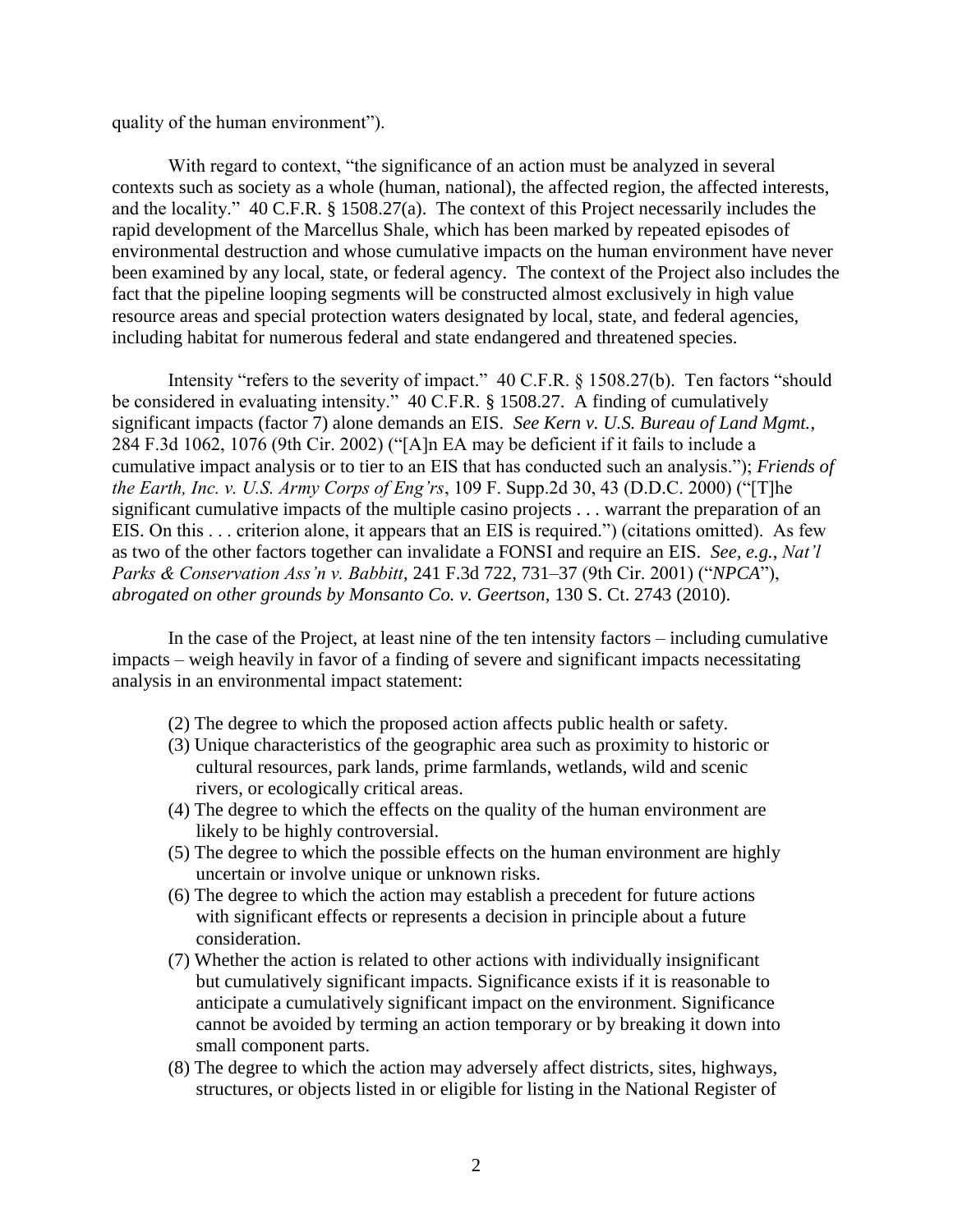Historic Places or may cause loss or destruction of significant scientific, cultural, or historical resources.

- (9) The degree to which the action may adversely affect an endangered or threatened species or its habitat that has been determined to be critical under the Endangered Species Act of 1973.
- (10) Whether the action threatens a violation of Federal, State, or local law or requirements imposed for the protection of the environment.

40 C.F.R. § 1508.27. Consideration of each of these factors indisputably leads to a finding that a FONSI cannot be supported in this case. The Project will have significant impacts and FERC must therefore prepare an EIS.

While NEPA regulations do not contain page limits for EA's, the Council has generally advised agencies to keep the length of EA's to not more than approximately 10-15 pages. Some agencies expressly provide page guidelines (e.g., 10-15 pages in the case of the Army Corps). To avoid undue length, the EA may incorporate by reference background data to support its concise discussion of the proposal and relevant issues. CEQ itself has addressed the appropriateness, or lack thereof, of an EA for a complex project resulting in voluminous documentation:

36b. Under what circumstances is a **lengthy EA** appropriate?

A. Agencies should avoid preparing lengthy EAs except in unusual cases, where a proposal is so complex that a concise document cannot meet the goals of Section 1508.9 and where it is extremely difficult to determine whether the proposal could have significant environmental effects. **In most cases, however, a lengthy EA indicates that an EIS is needed.**<sup>2</sup> **\***

Consistent with CEQ's guidance, intervenors' expert John A. Thonet, PE, PF, of Thonet and Associates, Inc., *Environmental Planning & Engineering Design Consultants* concluded:

The Environmental Assessment (EA) provided is voluminous, rather than being a brief and concise document as intended by NEPA. The document consists of about 250 pages of text, tables, maps, and appendices that clearly document that the project will result in environmental impacts to over 800 acres of land over the 40-mile long project area . . . . The environmental impacts described in the EA are sufficient to support a finding that the project is likely to have significant environmental impacts, contrary to the EA's "Finding of No Significant Impact" (FONSI).

John A. Thonet, PE, PF, Comments on Environmental Assessment (hereinafter "Thonet Comments") at 17-18 (annexed as Exhibit A hereto).

 $\overline{\phantom{a}}$ 

 $^{2}$  [http://ceq.hss.doe.gov/nepa/regs/40/30-40.HTM#36.](http://ceq.hss.doe.gov/nepa/regs/40/30-40.HTM#36)

<sup>\*</sup> All online materials are readily available on the internet; intervenors will submit them to FERC upon request.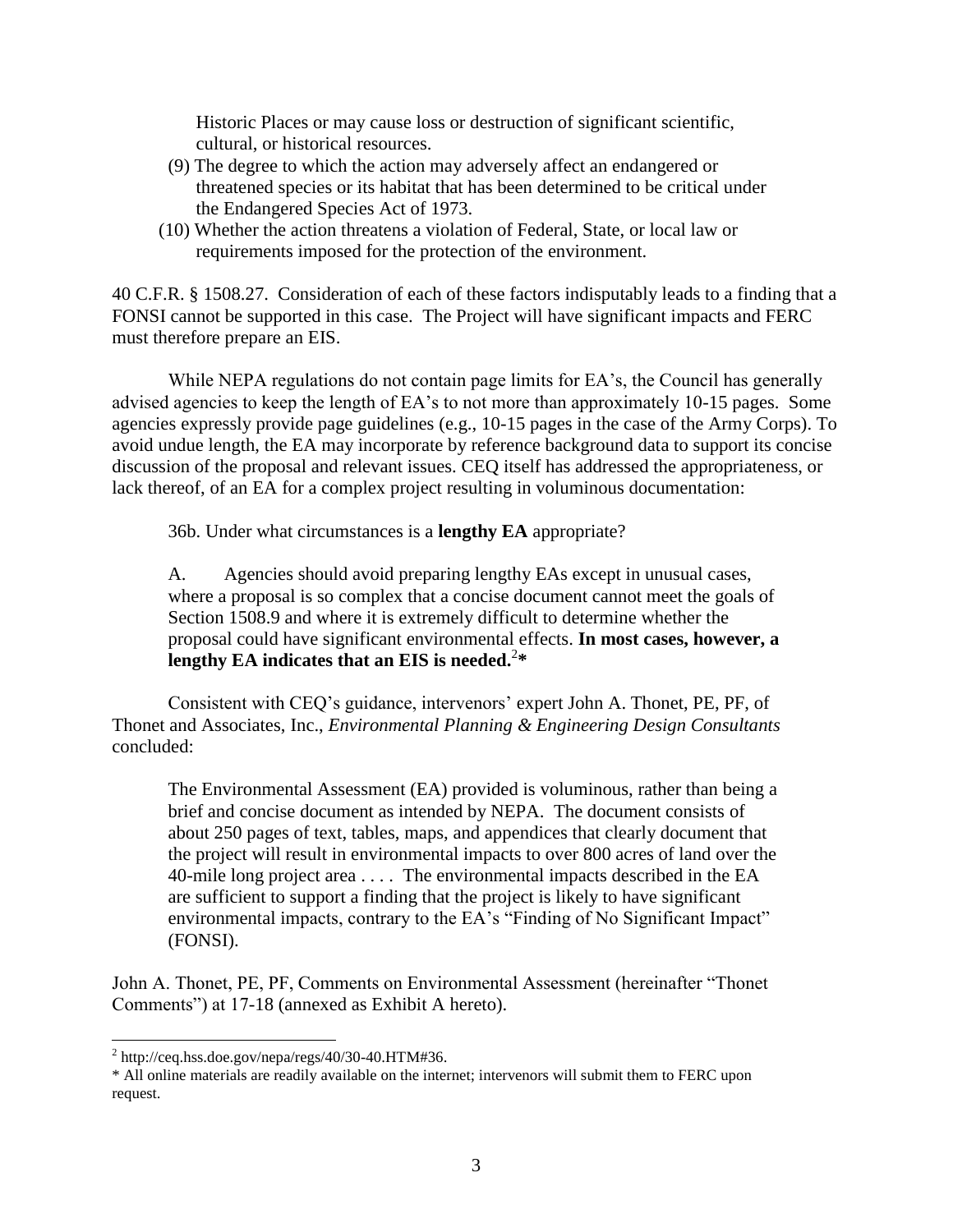## **II. Analysis of the NEPA Intensity Factors.**

 $\overline{\phantom{a}}$ 

## **A. The Project Poses a Significant Threat to Public Health and Safety.**

The "degree to which the proposed action affects public health or safety," 40 C.F.R. § 1508.27(b)(2), favors a finding of significance. TGP's pipeline safety record, the age of the original pipeline to which the Project will be looped, and the proximity of the Project to numerous hazardous waste sites raise numerous and significant public health and safety concerns that must be assessed in an EIS.

The transmission of highly flammable natural gas creates significant risks of loss of life and major property damage. The U.S. Department of Transportation's Pipeline and Hazardous Materials Safety Administration reports that, in the past twenty years, significant on-shore gas transmission incidents have caused 43 fatalities, 219 injuries requiring in-patient hospitalization, and over \$1 billion in property damage resulting from significant on-shore gas transmission incidents.<sup>3</sup> Within the past year alone, three pipeline segments owned and operated by TGP have exploded, causing large fires, forcing residential evacuations, and threatening public safety.<sup>4</sup> Two other TGP pipeline segments experienced significant failures during the same time period, resulting in the release of natural gas into the environment.<sup>5</sup> TGP's safety record is of particular concern because this Project will add pipeline loops to an existing 24-inch diameter transmission pipeline installed in the *mid-1950s*. Older pipelines have a higher frequency of corrosion incidents because corrosion is a time-dependent process. *See* EA at 2-118. The proposed addition will therefore cause significantly more highly combustible natural gas to flow through nearly 60 year-old transmission infrastructure.<sup>6</sup> The age of the original pipeline, coupled with TGP's disturbing history of pipeline accidents, raises significant questions about TGP's ability to safely construct and operate this Project.

In addition, this Project will traverse parts of Pennsylvania and New Jersey that have numerous existing hazardous waste sites and landfills. The EA identifies no fewer than thirtyfive hazardous waste sites within 1,700 feet of the Project. EA at 2-79. Of particular note is the 500 acre Ringwood Mines/Landfill Site in Ringwood, New Jersey, located upgradient and just 500 feet from the project. EA at 2-80. While this site has been the focus of remediation efforts

http://www.clarionledger.com/article/20111123/NEWS/111230334/Pipeline-blast-blaze-under-investigation; Cheri Russo & Bethany Venable, *Morgan Co. Pipeline Explosion*, WOUB PUBLIC MEDIA, (Nov. 16, 2011 9:04 AM), http://woub.org/2011/11/16/explosion-reported-northern-athens-county; *Gas Explosion Rocks Ohio Countryside*, FOX NEWS (Feb. 11, 2011), http://www.foxnews.com/us/2011/02/11/gas-explosion-rocks-ohio-countryside/.

<sup>3</sup> *Stakeholder Communications*, U.S. DEP'T OF TRANSP., PIPELINE AND HAZARDOUS MATERIALS SAFETY ADMIN., http://primis.phmsa.dot.gov/comm/reports/safety/SigPSI.html?nocache=9740# ngtrans (last visited Dec. 18, 2011). 4 *See Pipeline Blast, Blaze Under Investigation*, CLARION LEDGER, (Nov. 22, 2011 11:11 PM),

<sup>&</sup>lt;sup>5</sup> See In the Matter of Tennessee Gas Pipeline Company, CPF No. 3-2011-1001S, U.S. Dep't of Transp. (2011), *available at* 

http://primis.phmsa.dot.gov/comm/reports/enforce/documents/320111001S/320111001S\_Consent%20Agreement\_0 3312011.pdf; In the Matter of Tennessee Gas Pipeline Company, CPF No. 4-2010-1007H, U.S. Dep't of Transp. (2010), *available at*

http://primis.phmsa.dot.gov/comm/reports/enforce/documents/420101007H/420101007H\_CAO\_12032010.pdf; <sup>6</sup> The original transmission pipe was installed before 1971 and therefore does not have modern external protective coating or a cathodic protection system, subjecting it to an increased corrosion rate over modern pipe. *See* EA at 2- 119.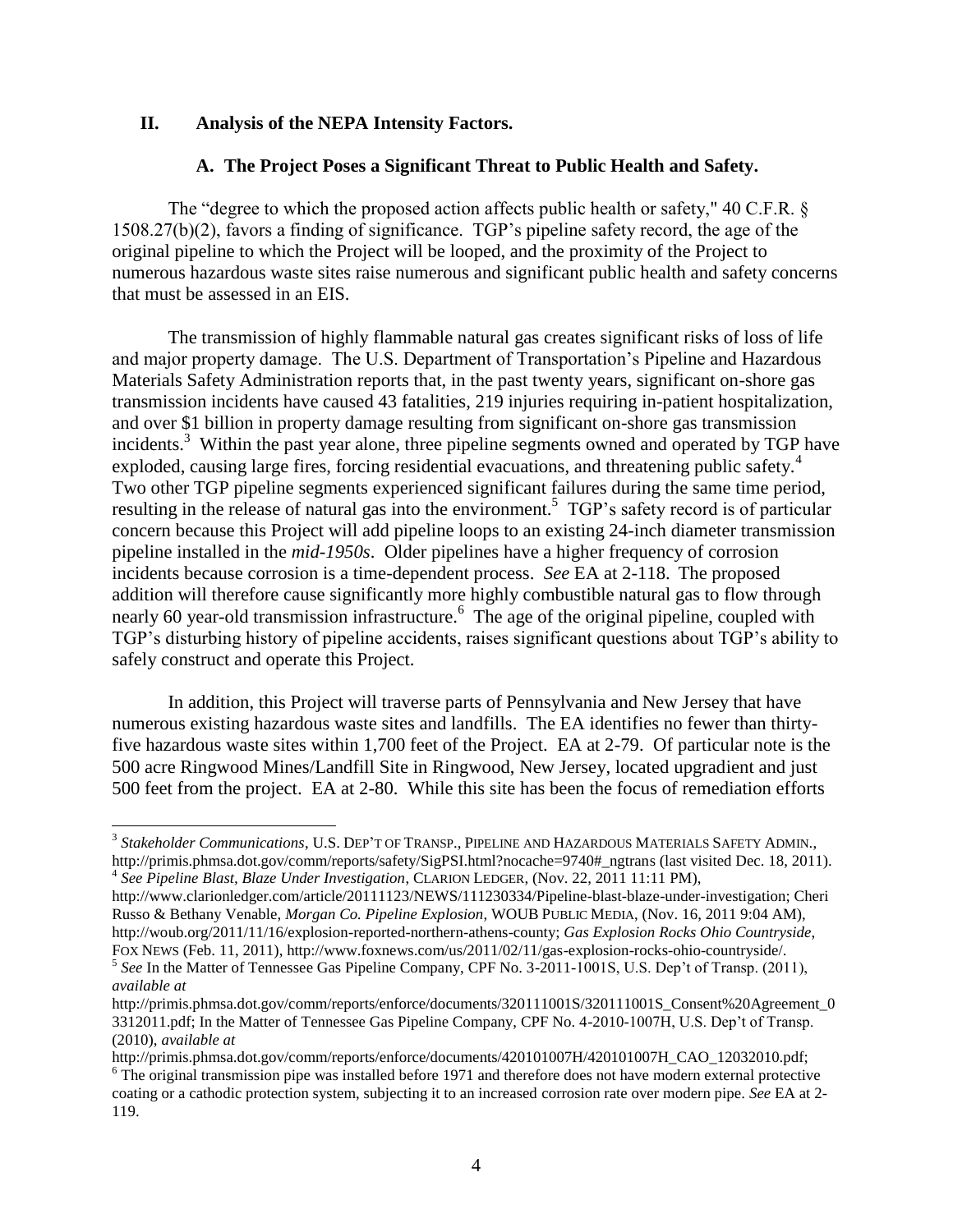almost continually since 1984, additional hazardous material continues to be discovered on site.<sup>7</sup> Because the proximity of these sites to the Project area raises significant public health and safety concerns, FERC must conduct an EIS to fully assess these risks.

# **B. The Project Will Affect Numerous Unique Geographic Areas And May Cause Destruction of Significant Scientific, Cultural, and Historical Resources.**

The "[u]nique characteristics of the geographic area" strongly favor a finding of significant impacts requiring the preparation of an EIS in this case, as does "[t]he degree to which the action . . . may cause loss or destruction of significant scientific, cultural, or historical resources." 40 C.F.R. § 1508.27(b)(3), (b)(8). Each of the five pipeline loops will pass through or near one or more of the six categories of unique geographic characteristics identified by CEQ regulations as pertinent to a significance determination, including "historic or cultural resources, park lands, prime farmlands, wetlands, wild and scenic rivers, or ecologically critical areas." *Id*. Numerous courts have required the preparation of an EIS when a proposed major federal action has the potential to significantly impact sensitive and protected resources such as those in proximity to the Northeast Upgrade Project. *See, e.g.*, *Anglers of the Au Sable v. U.S. Forest Serv.*, 402 F.Supp.2d 826, 832 (E.D. Mich. 2005) (determining that plaintiffs raised a substantial question as to whether an EIS should have been prepared in a proceeding for a preliminary injunction where the proposed action could "cause significant impacts to old-growth and other forest stands and the wildlife they harbor" and was located within the nesting area of an endangered species and close to a state "Natural Area" and a state "Natural River"); *Patterson v. Exon*, 415 F. Supp. 1276, 1281–82 (D. Neb. 1976) (holding that the agency should have prepared an EIS where the proposed project would entail "considerable grading and tree removal" in area "rich in scenic beauty"); *Concerned Residents of Buck Hill Falls v. Grant*, 388 F. Supp. 394, 398 (M.D. Pa. 1975) (holding that the Soil Conservation Service erred in failing to prepare an EIS because it "did not explore in depth all the adverse impacts to the aquatic life" in a high value trout stream that would be impacted by the proposed Project).

An astounding number of unique resource areas that will be adversely affected by the Project. Each of the five pipeline loops will cross through sensitive and unique vegetative communities. EA at 2-38, 2-39. Loop 317 will cross the Susquehanna River Trail, a Nationwide Rivers Inventory waterbody, and the U.S. Route 6 Grand Army of the Republic Highway Trail. EA at 2-71, 2-72. Loop 323 will cross the Delaware State Forest, High Point State Park, the Appalachian National Scenic Trail, and the Clove Brook Road Corridor Important Bird Area. EA at 2-73, 2-74, 2-45. Loop 323 will also cross the Delaware River, a National Wild and Scenic River. EA at 2-13. Loop 325 is located entirely within the Highlands Region, and will cross the Long Pond Ironworks State Park, the Monksville Reservoir, and Ringwood State Park. EA at 2-75, 2-76, 2-78, 2-79. The pipeline loops will also cross more than seven miles of prime farmland, EA at 2-4, dozens of high quality and exceptional waterbodies that serve as coldwater and warmwater fisheries, EA at 2-19, and almost fifty acres of wetlands, EA at 2-25.

 7 *See Ringwood Mines/Landfill Site*, U.S. ENVTL. PROT. AGENCY, www.epa.gov/region2/superfund/npl/ringwood/ (last visited Dec. 18, 2011).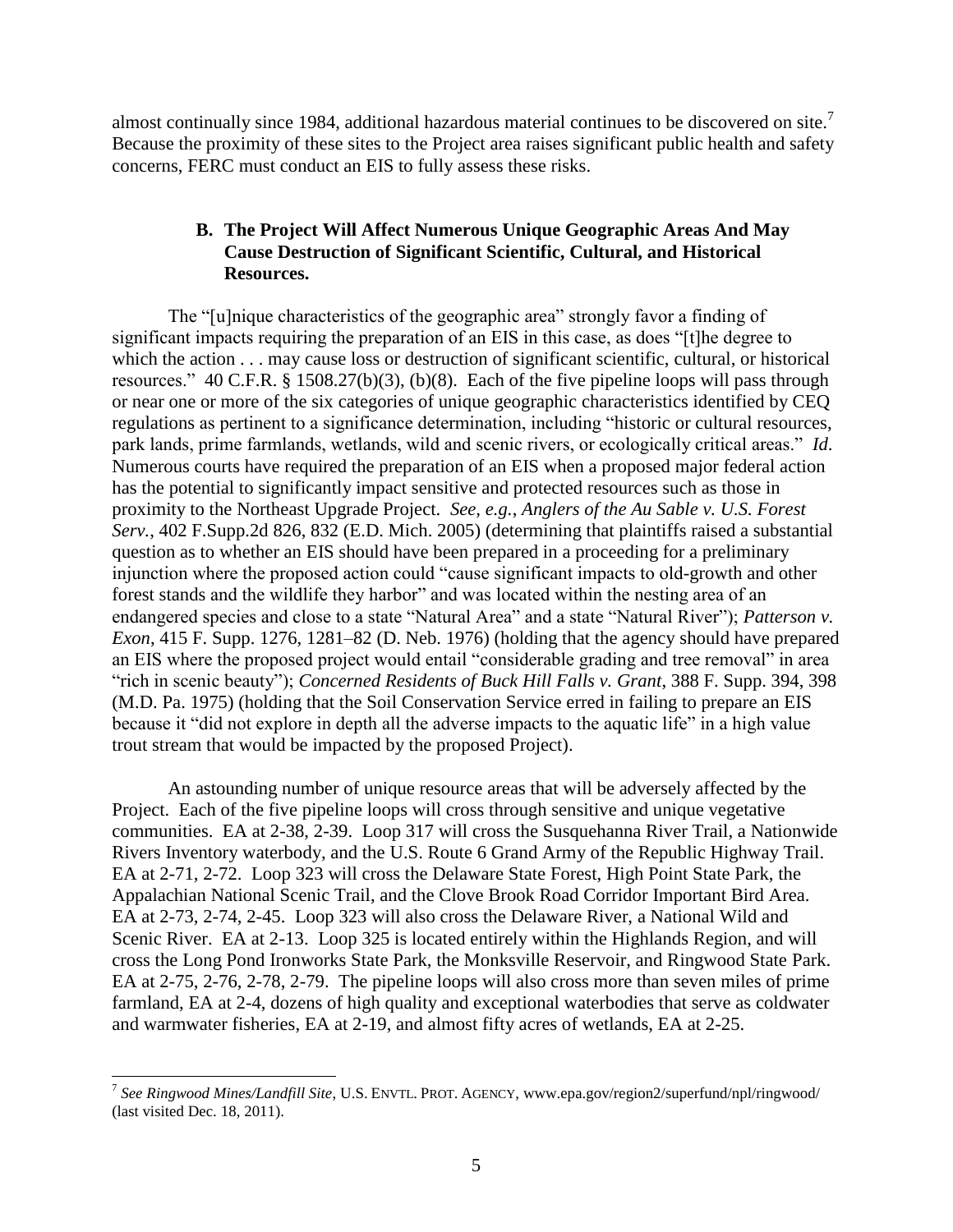The exceptional value of these unique resource areas cannot be disputed. National Wild and Scenic Rivers, like the Delaware River, are so designated because they "possess outstandingly remarkable scenic, recreational, geologic, fish and wildlife, historic, cultural, or other similar values." *See* 16 U.S.C. § 1271. Similarly, river segments on the Nationwide Rivers Inventory, such as the Susquehanna River, "possess one or more 'outstandingly remarkable' natural or cultural values judged to be of more than local or regional significance."<sup>8</sup> Congress has recognized the Highlands Region for the "importance of [its] water, forest, agricultural, wildlife, recreational, and cultural resources."<sup>9</sup> The public lands and resources protected at the state level that will be adversely affected by this Project are no less remarkable. For example, the Clove Brook Road Corridor Important Bird Area consists of "largely intact forests . . . [that] provide valuable breeding habitat for several species of raptors including state-endangered northern goshawks and red-shouldered hawks, state-threatened barred owls, and state-special concern Cooper's hawks." EA at 2-45.

The EA clearly demonstrates the Project's potential to significantly affect these unique and sensitive areas. The areas affected by the Project serve as habitat for four federally listed threatened or endangered species, the Bald Eagle, and sixty-five state endangered, threatened, or special concern species. EA at 2-47, 2-53, 2-54. *See also infra* Part II.G. The Project will permanently convert approximately eighty acres of forested land, potentially leading to increased erosion, fragmentation, and edge habitat, which could "decrease the quality of habitat for forest wildlife species." EA at 2-36. Construction of the Project will substantially degrade an additional 265.4 acres of forested land, which the EA admits will take "many years to regenerate." EA at 2-36, 2-80. The Project will also cause "a permanent conversion of previously forested wetland areas to non-forested wetland areas," which "could result in changes in wetland functions and values by altering the amount of sunlight or other environmental conditions in the wetland, primarily wildlife habitat." EA at 2-28. Further, "[l]ong-term impacts on fishery resources could occur if the stream contours are permanently modified in the area of the crossing or the adjacent riparian vegetation does not recover." EA at 2-21. These are only some of the known risks posed by the Project; as discussed *infra* in Part II.D, FERC has failed to collect and analyze a significant amount of data that is highly relevant to assessing the potential impact of the Project on these unique geographic areas.

The EA's conclusion that these unique and sensitive areas will not be significantly affected by the Project appears to rely largely on baseless conclusions and unsupported expectations. With respect to the potential impact of the Project on wetlands, for example, the EA states that "[i]n general . . . it is expected that the affected wetlands would continue to provide important ecological functions such as sediment/toxicant retention, nutrient removal, flood attenuation, groundwater recharge/discharge, and wildlife habitat." EA at 2-28. The EA offers similarly unsupported "expectations" in its analysis of forest fragmentation, stating that "[i]t is expected that most wildlife, such as birds and larger mammals, would temporarily relocate to adjacent available habitat as construction activities approach" and then "would be expected to return and colonize post-construction habitats." EA at 2-43. The agency staff's unsubstantiated "belie[f] that the overall permanent conversion of wildlife would be minor due to

 $\overline{\phantom{a}}$ 

<sup>8</sup> *See Nationwide Rivers Inventory*, NAT'L PARK SERV., http://www.nps.gov/ncrc/programs/rtca/nri/ (last visited Dec. 18, 2011).

 $9$  Highlands Conservation Act, Pub. L. No. 108-421, 118 Stat. 2375 (2004).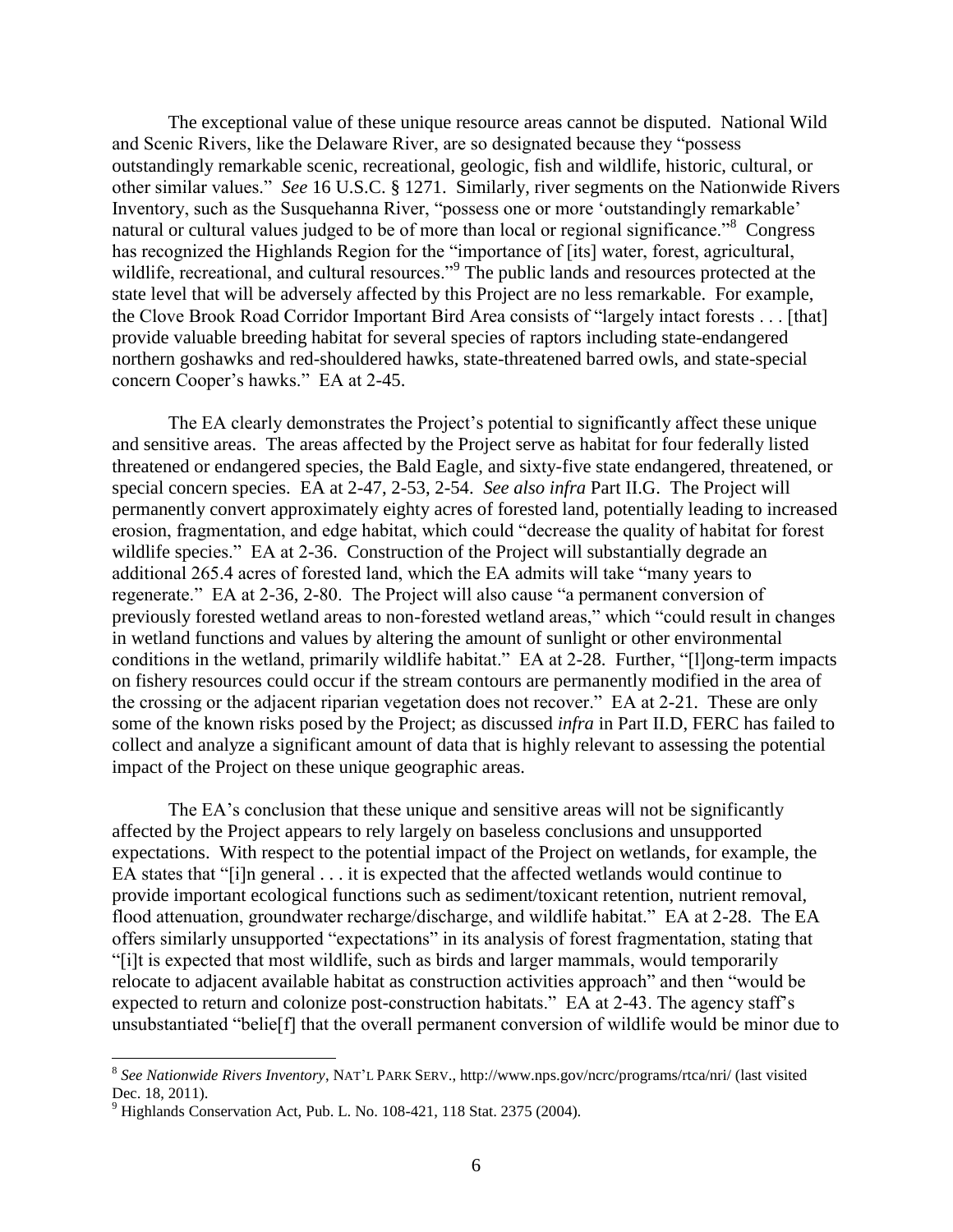the aforementioned collocation and the large expanse of forested land available in the Project area" and baseless conclusion that "[i]t is not likely that the addition of 25 feet of permanently cleared right-of-way would impede the movement of most [though not all] forest interior species" does not satisfy FERC's duty to take a hard look at the impacts of this Project on the many unique and sensitive areas noted above. EA at 2-43 (insert added). The ecological importance of these areas demands further study beyond that contained in the EA.

## **C. The Environmental Impacts of the Project Are Highly Controversial**

Pursuant to NEPA, a major federal action is controversial when "a substantial dispute exists as to the size, nature, or effect of the . . . action." *See, e.g.*, *LaFlamme v. FERC*, 852 F.2d 389, 400–01 (9th Cir. 1988) (citations and quotations omitted). As the appended statements of independent experts and the comments from NJDEP demonstrate, many of the impacts of the Project and the conclusions reached in the EA are highly disputed. For example, environmental consultant Kevin Heatley took issue with FERC's conclusion in Section 2.3.2.2 regarding wildlife impacts. Heatley found that "ROW expansion will decrease soil moisture levels in the adjacent forest floor and leaf litter resulting in fundamental changes in soil chemistry and biota. **The ROW expansion, coupled with the associated edge effects, is likely to present a barrier**  to movement of sensitive species." Keven Heatley, Comments on the EA at  $\overline{7}$  (annexed as Exhibit B hereto). He also found that "the creation of additional edge habitat, in combination with a linear corridor, is likely to result in chronic, localized infestations of undesirable species . . .." *Id.* at 9. Heatley concluded that the "failure to address these areas of concern will assure undesirable, cascading impacts which will eventually undermine the ecological integrity of forested systems adjacent to the project area." *Id.* at 13.

Additionally, the EA does not take into account serious impacts of the construction on important natural and cultural resource values that are outside of and beyond the construction site itself. Such impacts include increased forest fragmentation that destroys critical interior forest habitat conditions adjacent to the ROW and degrades habitat conditions for hundreds or thousands of feet perpendicular to the ROW. Construction noise adversely affecting wildlife behavior hundreds of feet or more away from the actual construction is not considered. Scenic and historic resources and viewsheds at some distance from the construction site itself can be permanently degraded.

There are long-term impacts of access route and ROW construction that are permanent and irreversible – soil compaction, the spread of invasive, non-native species of plants, pathogens and animals, and the permanent loss of public trust resources of native flora and fauna that can never recover within the permanently altered habitat.

Agencies cannot assume that restorative measures will succeed, as the record on restorative practices proves that restorative measures fail due to poor design and planning, poor follow-up, insufficient resources, deer browse, off-road vehicle impacts, drought, and weed invasive species capturing the site, ultimately resulting in a complete loss of the sensitive natural resource components that were originally present.

Offsite impacts currently reported include that heavy precipitation on Tennessee Gas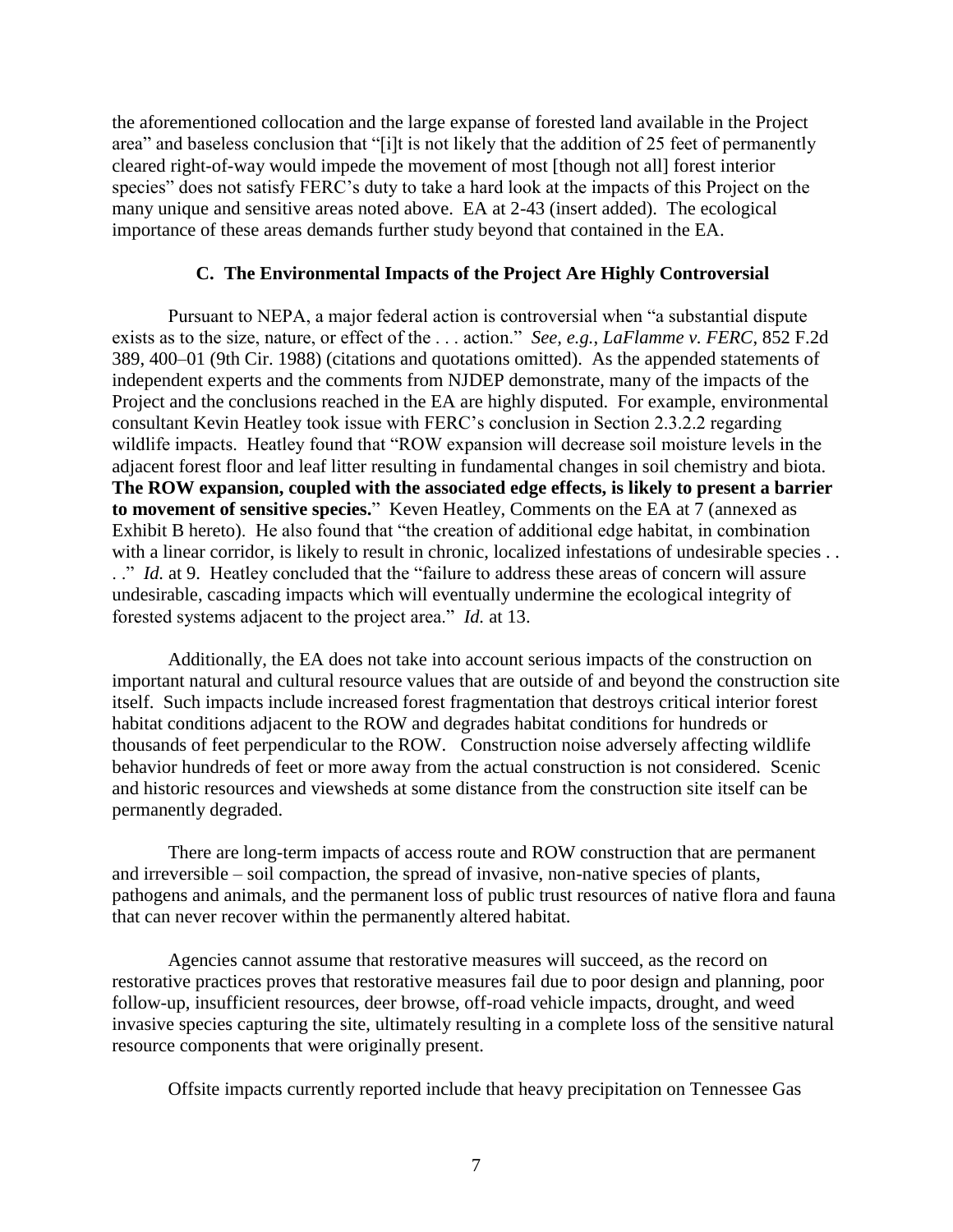Pipeline's recent construction on the steep slopes of Hamburg Mountain State Wildlife Management Area and Bearfort Mountain in Wawayanda State Park, approved earlier by the State, has caused massive erosion, mudslides, siltation and degradation of public and private properties, including Category One waterways, lakes and ponds. Experience shows that attempts to repair this kind of damage are merely cosmetic. The loss of public trust resources can never be recovered, and the soil loss and disturbance will result in an irreversible compositional shift to weedy, unremarkable species characteristic of degraded ecosystems. *Id.*

As amply demonstrated in these comments and the attached expert reports, the controversial nature of the Project supports the preparation of an EIS.

# **D. The Possible Effects of the Project on the Quality of the Human Environment Are Highly Uncertain.**

The fifth intensity factor directs agencies to evaluate "[t]he degree to which the possible effects on the human environment are highly uncertain or involve unique or unknown risks" when evaluating the potential significance of a project's impacts on the environment and the necessity of an EIS. 40 C.F.R. § 1508.2(b)(5). Possible effects are highly uncertain where, as here, an EA reveals significant gaps in data collection. Thus, a FONSI cannot be supported "where uncertainty may be resolved by further collection of data, or where the collection of such data may prevent speculation of potential effects." *NPCA*, 241 F.3d at 732-33 (finding a FONSI indefensible where the agency proposed a monitoring program to understand the effects of increased ship traffic on the environment in an EA rather than implement the program and analyze the relevant data before issuing a FONSI).

Incomplete data collection compels the preparation of an EIS because "[t]he purpose of an EIS is to obviate the need for speculation by insuring that available data are gathered and analyzed prior to the implementation of the proposed action." *Sierra Club v. U.S. Forest Serv.*, 843 F.2d 1190, 1195 (9th Cir. 1988) (finding an agency's decision not to prepare an EIS unreasonable where the agency failed to gather and address relevant data bearing on cumulative impacts and the impact of the project on state water quality standards); *see also Ocean Advocates v. U.S. Army Corps of Eng'rs*, 402 F.3d 846 (9th Cir. 2005) (determining that an agency erred in issuing a FONSI where it failed to gather data to assess increased traffic resulting from the proposed project). An agency's "lack of knowledge does not excuse the preparation of an EIS; rather it requires the [agency] to do the necessary work to obtain it." *Id.* at 733. FERC's failure to collect key information, described below, not only raises questions about the sufficiency of the EA but also affirmatively militates in favor of the preparation of an EIS because it creates significant uncertainty regarding the extent of the Project's impacts.

The EA reveals a striking failure to gather or assess data vital to understanding the geology of the Project area. For example, while "[t]he majority of the Project areas is located in an area considered to be moderately to highly susceptible to landslides," TGP has not yet conducted field surveys "to assess the potential risk of slope failure during construction or operation of the pipeline." EA at 2-2. TGP has similarly failed to identify the location of karst features in the Project area, notwithstanding the fact that "nearly all of Loop 323 and portions of Loop 325 would traverse areas of potential karst terrain." EA at 2-3. TGP has also failed to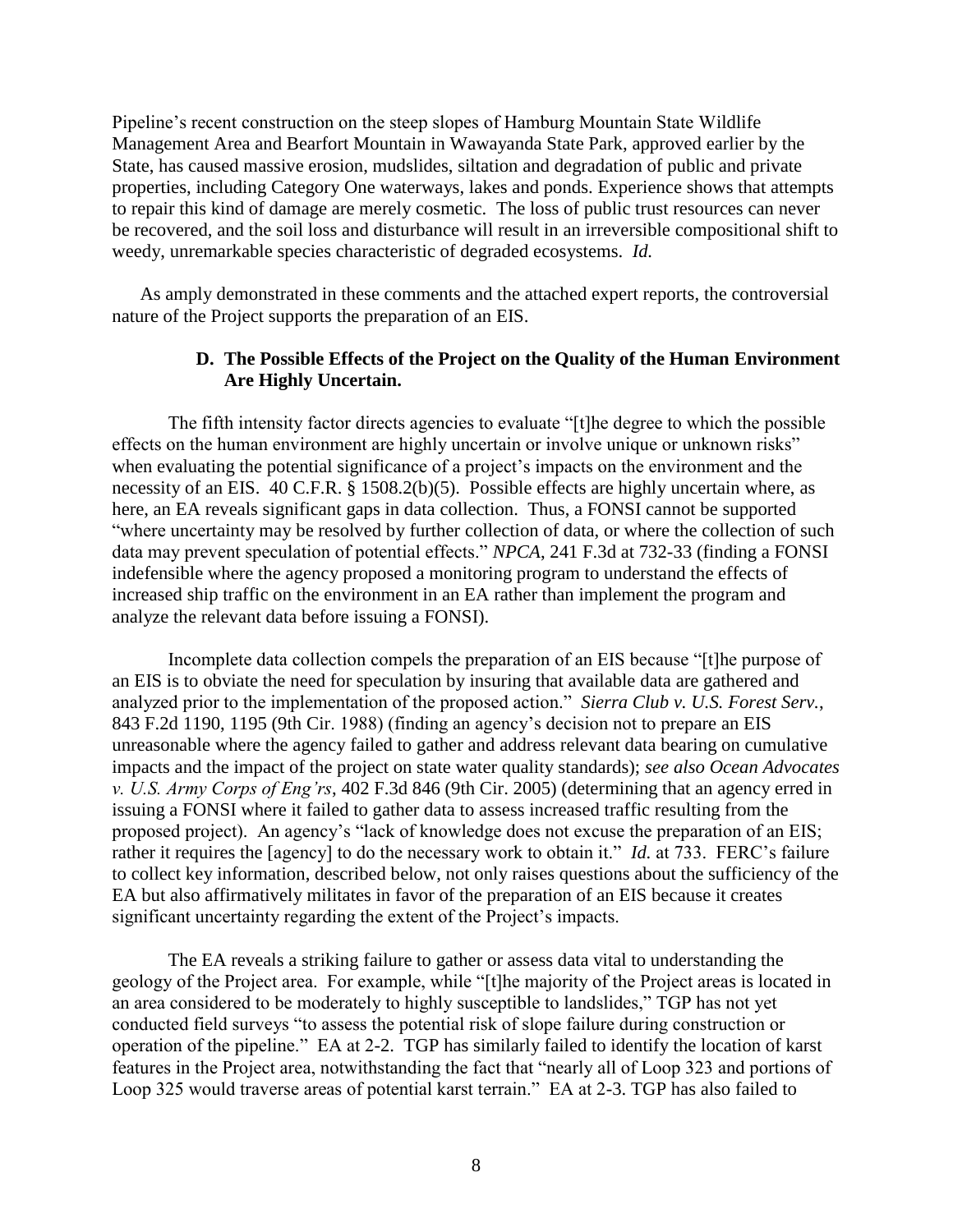identify which areas of the Project will necessitate the use of blasting during construction, including wetlands, which is of particular concern because "[]82 percent[] of the proposed pipeline loops would cross shallow bedrock." EA at 2-3, 2-24.

The EA further indicates that the revegetation potential of much of the Project is unknown. According to the EA, "[a]pproximately 55 percent (22.3 miles) of the proposed loops would be underlain by stony/rocky soils[,] . . . [a]bout 19 percent (7.6 miles) of the proposed pipeline loops would cross droughty soils," and "[a]n additional 60 percent (24.2 miles) of the soils that would be crossed have an average slope of greater than 8 percent." EA at 2-6. All of these factors "may make the establishment of vegetation difficult." *Id.*

The potential for the Project to harm water resources is similarly uncertain. Of particular concern, the EA discloses that TGP has not yet developed a mitigation plan for the construction and operation of Loop 325 through the Highlands Region, "which provides the majority of potable water used in northern and central New Jersey." EA at 2-11 ("TGP *would* develop a Comprehensive Mitigation Plan during construction and operation of the Project . . . ." (emphasis added)). Further, the EA notes that blasting "could potentially impact the water quality and capacity of nearby water supply wells." EA at 2-12. However, it is clear that the scope of this potential impact has not been assessed because, as noted above, TGP has not yet determined where blasting will occur. Moreover, while the EA acknowledges that dry crossings of the Susquehanna River and the Monksville Reservoir could be necessary if the proposed horizontal directional drilling (HDD) fails, it offers no assessment of what impacts an alternative crossing method would have on these waterbodies, nor does it indicate that information on any potential impacts has even been collected. EA at 2-17.

As described *infra* in Part II.G, TGP has thus far failed to submit numerous required surveys and final reports regarding federal threatened and endangered species, including reports for the federally threatened bog turtle, EA at 2-48, and surveys for the federally endangered dwarf wedgemussel, EA at 2-51, the small whorled pogonia, EA at 2-51, and the bald eagle, EA at 2-53. The EA indicates that TGP has also failed to complete or submit surveys for state-listed rare plants, EA at 2-53, timber rattlesnakes, EA at 2-54, mussels, EA at 2-55, and blue-spotted salamanders, EA at 2-55.

TGP has also failed to complete cultural resource surveys on portions of the Project area in Pennsylvania and New Jersey. EA at 2-90. Likewise, Phase II archaeological surveys for the Project have not been completed. EA at 2-91. Further, the Ramapough Lenape Nation has informed FERC that the Phase IA background information report "miss[ed] some local sources of information, including some known sites" of importance to the tribe, calling into question the adequacy of those reports presently completed. EA at 2-89.

Environmental consultant John Thonet summarizes all of the EIS-type environmental, historic preservation and cultural resource studies that need to be completed to ensure that the natural and human environment is adequately protected. With all of the following survey results still outstanding, the degree of uncertainty is immense: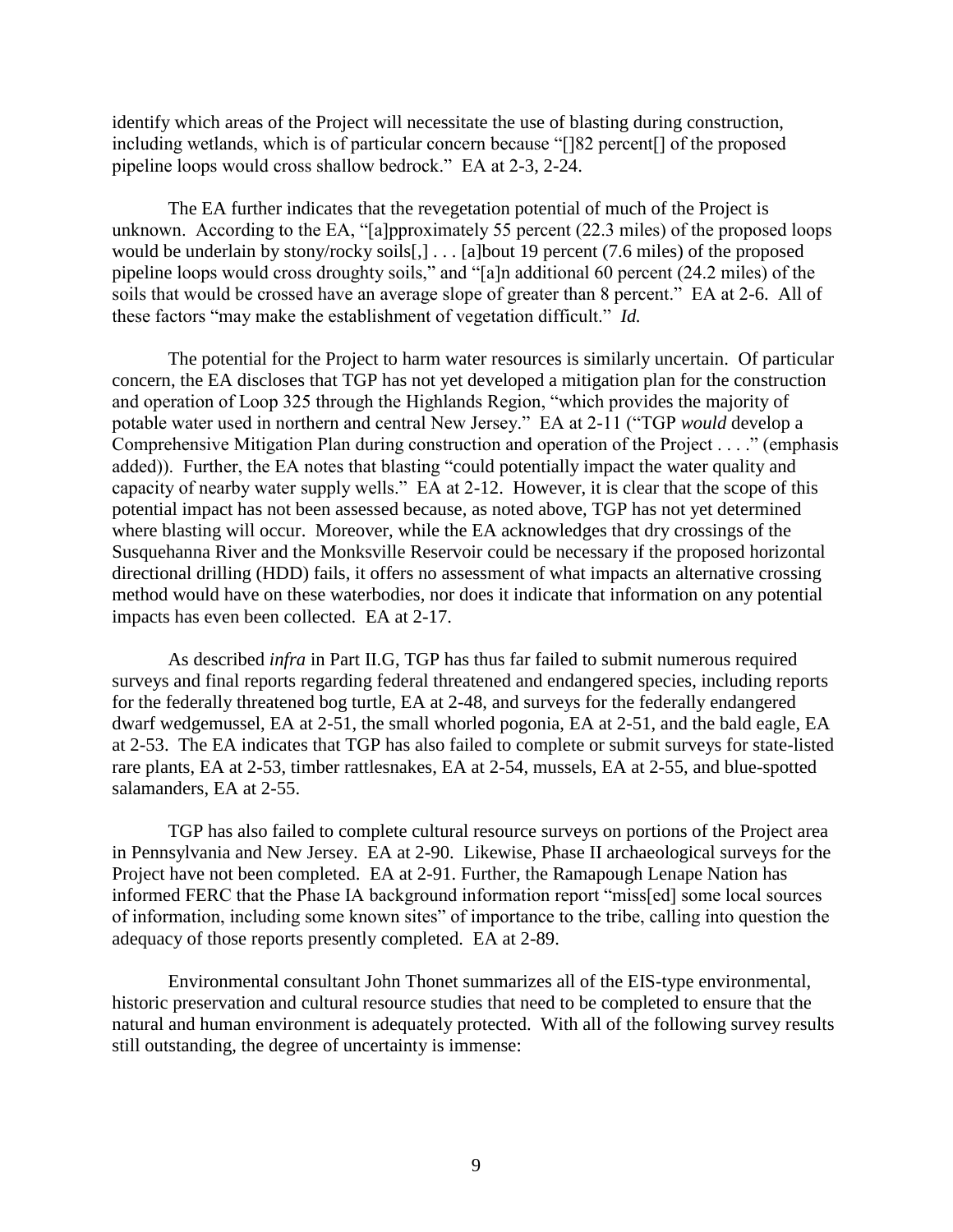- An updated Phase 1A survey report for New Jersey;
- $\bullet$  Phase 1 cultural resources survey report(s) for any previously unreported areas for Pennsylvania and New Jersey, including the Revised TGP Alternative B route and the Wallkill River Mitigation Site;
- Phase II site evaluation reports, as required, to provide NRHP-eligibility recommendations for sites in Pennsylvania and New Jersey, including additional gemorphological testing;
- Any other reports, plans, or special studies, not yet submitted, including archaeological site avoidance and treatment plans, historic architectural avoidance plans, and unanticipated discovery plans.
- Comments on the cultural resource reports and plans from the PA SHPO, NJ SHPO, and any other consulting parties; and
- The records of continued consultation with the Ramapough Lenape Nation, Delaware Nation, the Delaware Tribe of Indians, the Oneida Indian Nation, the Eastern Shawnee Tribe of Oklahoma, and the Stockbridge Munsee Community of Wisconsin, and any other American Indian tribe that have not yet been filed.

Thonet Comments at 16. In addition to the above studies, Thonet points out that the recommendation is for the action not to commence until all of the following consultations have occurred:

- The Advisory Commission on Historic Preservation (ACHP) is afforded an opportunity to comment if historic properties would be adversely affected
- The FERC staff reviews and the Director of OEP approves the cultural resources reports and plans, and notifies TGP in writing that treatment plans/mitigation measures may be implemented and/or construction may proceed.
- TGP files, for review and written approval of the Director of OEP, a plan detailing the additional noise mitigation measures TGP would use to ensure that the noise levels attributable to the 24-hour HDD activities do not exceed an Ldn of 55 dBA at the Noise Sensitive Areas (NSAs) near the Susquehanna River HDD entry site.
- TGP files noise surveys with the Secretary after placing the authorized units at the Compressor Stations 321 and 323 in service. If the noise attributable to the operation of all the equipment at the identified compressor stations at full load exceeds an Ldn of 55 dBA at the nearby NSAs, then TGP shall install additional noise controls to meet the level
- Within 1 year of each station's in-service date. TGP shall confirm compliance with the above requirement by filing a second set of noise surveys with the Secretary after it installs the additional noise controls.

# *Id.* at 16-17.

Furthermore, intervenors' experts and the NJDEP identify a significant number of failures to adequately study, collect data or assess impacts of the proposed project. These egregious omissions include: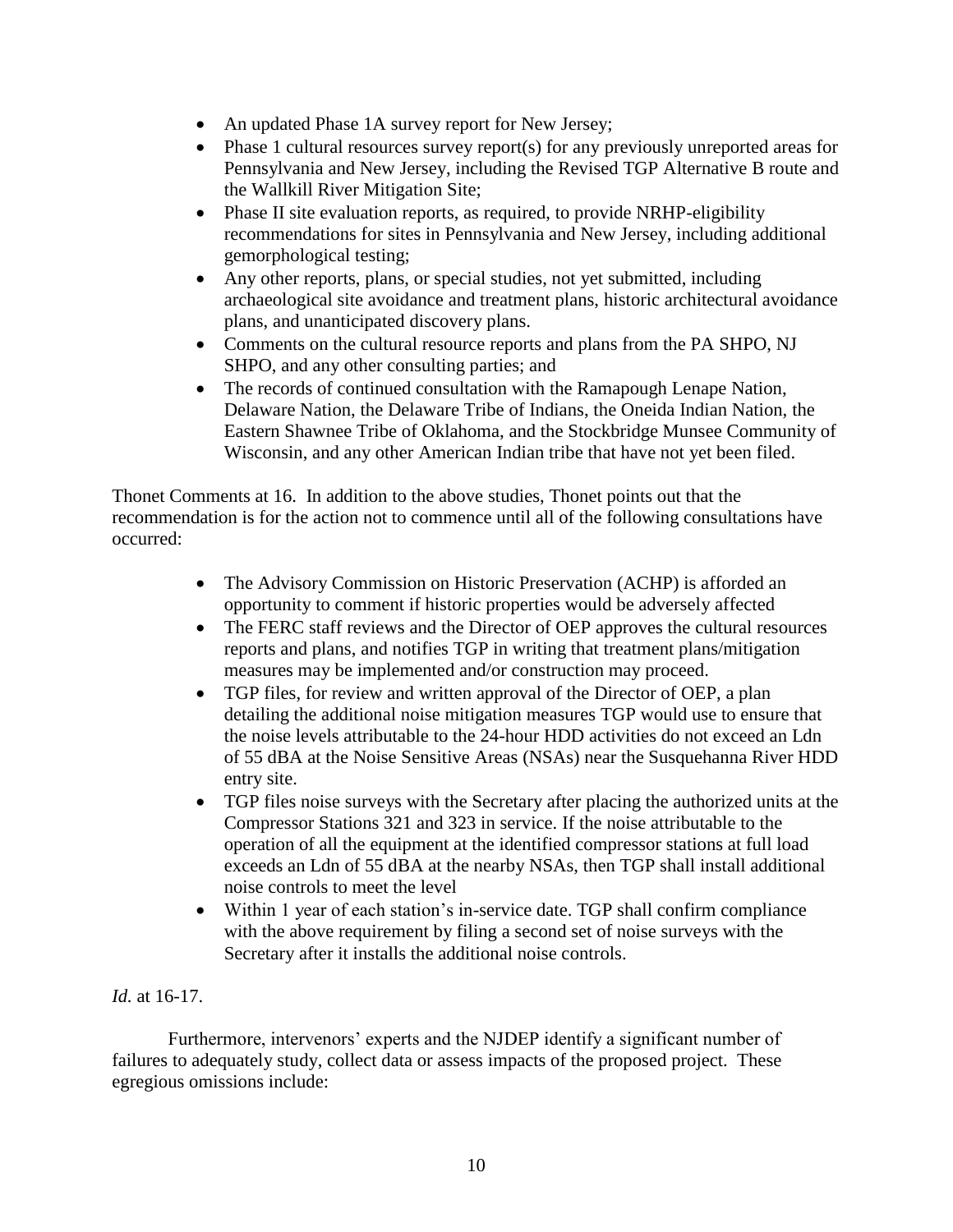- Examination of the increase in forest edge effects resulting from the expansion of the ROW.
- Analysis of potential impacts to interior forest species.
- Spatial analysis of the landscape level configuration of the forest system.
- Analysis of potential increases in tree mortality associated with increased edge.
- Analysis of the impact of increased edge effect on long term forest successional trajectory and associated biodiversity.
- Evaluation of the effect on species of the loss of structural and functional diversity of tree canopy.
- Analysis of the impact that expansion of the ROW will have on white-tailed deer herbivory.
- Discussion of the threat of invasive species incursions and its threat to forest health.
- Evaluation of the cumulative impact of Marcellus Shale development.
- Identification of abandoned iron mines within the Project area.
- Vegetation inventory and documented rare plant species or ecological communities.
- Direct and indirect emissions estimates for Volatile Organic Compounds and Oxides of Nitrogen for contractor and pipe yards.
- Location of all proposed access roads and culvert crossings.
- Surveys and survey protocols for several threatened and endangered species.

NEPA does not permit agencies to "act first and study later." *NPCA*, 241 F.3d at 734. The missing information discussed above, in addition to the missing information regarding cumulative impacts identified in Part II.F, "is precisely the information and understanding that is required *before* a decision that may have a significant adverse impact on the environment is made." *Id*. at 733 (emphasis in original). In order to fully identify the true direct, indirect, and cumulative impacts of the Project, FERC must collect and assess the identified missing information in an EIS.

# **E. The Project Is Likely to Establish a Precedent for Future Actions With Significant Effects.**

"The degree to which the action may establish a precedent for future actions with significant effects or represents a decision in principle about a future consideration," 40 C.F.R. § 1508.27(b)(6), further supports a finding that the Project will have significant impacts. The inquiry here is whether "approval of a single action will establish a precedent for other actions which may cumulatively have a negative impact on the environment." *Anderson v. Evans*, 371 F.3d 475, 493 (9th Cir. 2004) (holding that federal agencies erred in failing to consider the precedential effect of approving an incidental take quota for whale hunting). For instance, in finding this factor to weigh in favor of significance and concluding that an EIS was required before the permitting of three casinos on the Mississippi coast, the District Court for the District of Columbia noted: "With the proliferation of casinos along the Mississippi coast, the [USACE] may feel bound to the conclusions reached in the FONSIs issued in these cases, thereby allowing the FONSIs to serve as precedent for future casino projects." *Friends of the Earth v. U.S. Army Corps of Eng'rs*, 109 F. Supp. 2d 30, 43 (D.D.C. 2000). Here, the rapid pace of pipeline development in the Marcellus Shale region necessarily will entail the construction of numerous federally regulated facilities, including the New Jersey-New York Expansion Project (Docket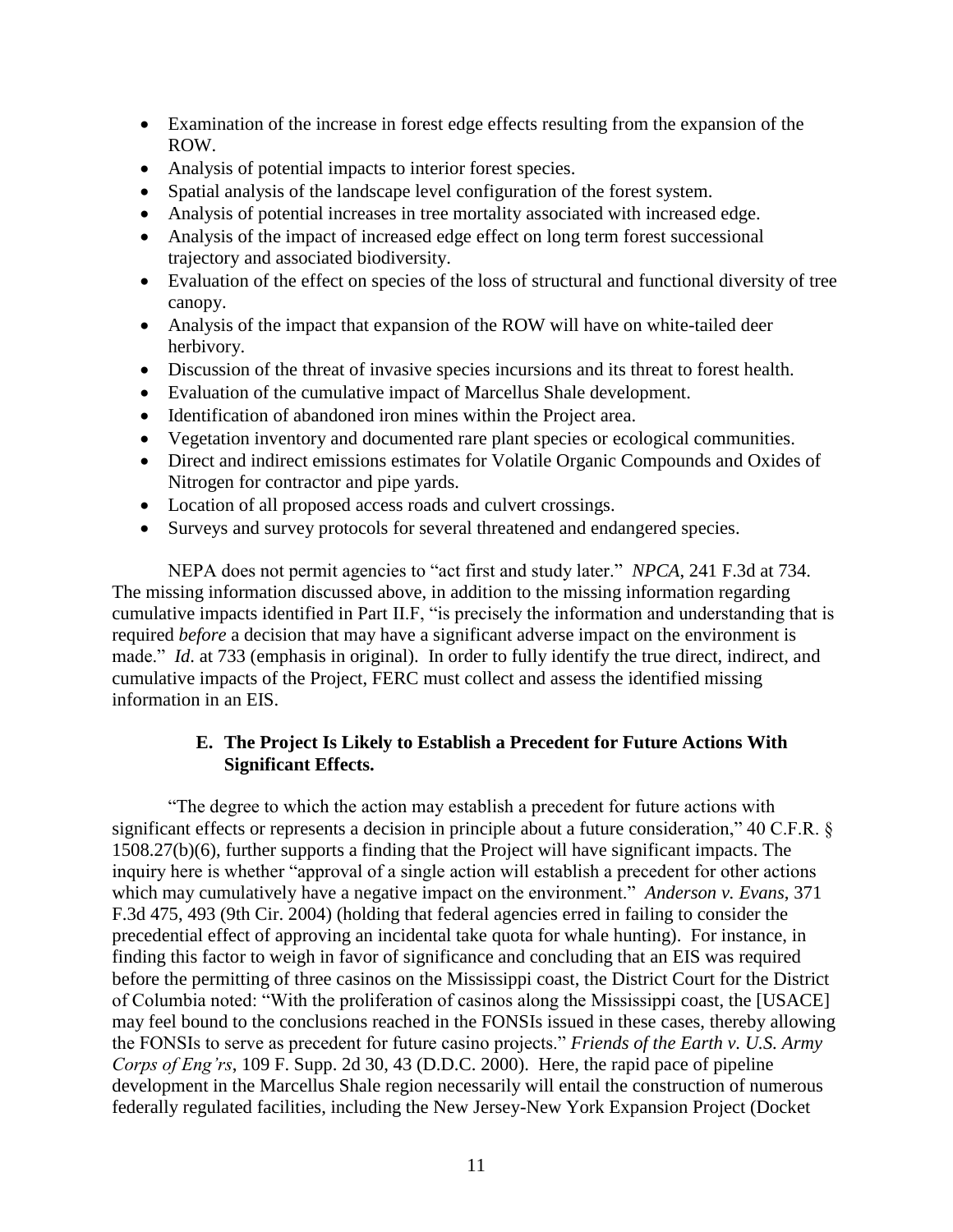No. CP11-56), posing a serious risk that FERC will feel bound to the conclusions presented in the EA when evaluating future project proposals. Because the Project almost exclusively crosses high-valued protected lands and water resources, issuing a FONSI would establish precedent for future actions having significant impacts on similarly exceptional natural resources. The Commission staff should conduct a full EIS because the precedential value of this Project is substantial and the issuance of a FONSI could open the floodgates to detrimental impacts on highly valued natural resources.

## **F. The Project Will Have Cumulatively Significant Impacts on the Environment.**

The EA's treatment of cumulative impacts falls short of what is required by NEPA. The EA fails to consider the full scope of impacts. It also assesses the identified impacts without providing any detailed or quantified data to support the analysis. Finally, the EA impermissibly relies entirely on presumed compliance with permitting requirements and proposed mitigation plans to justify its conclusion that no significant cumulative impacts will result from the Project. Such inadequacies render the cumulative impacts analysis insufficient as a matter of law, and the EA therefore cannot support the FONSI recommended by the Commission staff. Because it is reasonable to anticipate that the Project, together with connected and similar projects, will have a cumulatively significant impact on the environment, significance exists and necessitates the preparation of an EIS. 40 C.F.R. § 1508.27(b)(7).

# **1. The EA Fails to Consider the Full Scope of Impacts.**

Under NEPA and its implementing regulations, 40 C.F.R. §§ 1500–08, federal agencies must consider the direct, indirect, and cumulative impacts of the Project and all connected, cumulative, and similar actions. 40 C.F.R. §§ 1508.8, 1508.25. The CEQ regulations implementing NEPA, which are binding on federal agencies, *Andrus v. Sierra Club*, 442 U.S. 347, 358 (1979), provide that actions are connected if they:

(i) Automatically trigger other actions which may require environmental impact statements.

(ii) Cannot or will not proceed unless other actions are taken previously or simultaneously.

(iii) Are interdependent parts of a larger action and depend on the larger action for their justification.

*Id.* § 1508.25(a)(1). "Similar actions" are those that "have similarities that provide a basis for evaluating their environmental consequences together, such as common timing or geography." *Id.* § 1508.25(a)(3). The regulations also provide that agencies should analyze similar actions in a single impact statement "when the best way to assess adequately the combined impacts of similar actions or reasonable alternatives is to treat them in a single impact statement." *Id.*

Direct impacts "are caused by the action and occur at the same time and place." 40 C.F.R. § 1508.8. Indirect impacts "are caused by the action and are later in time or farther removed in distance, but are still reasonably foreseeable. . . . Indirect effects may include growth inducing effects and other effects related to induced changes in the pattern of land use,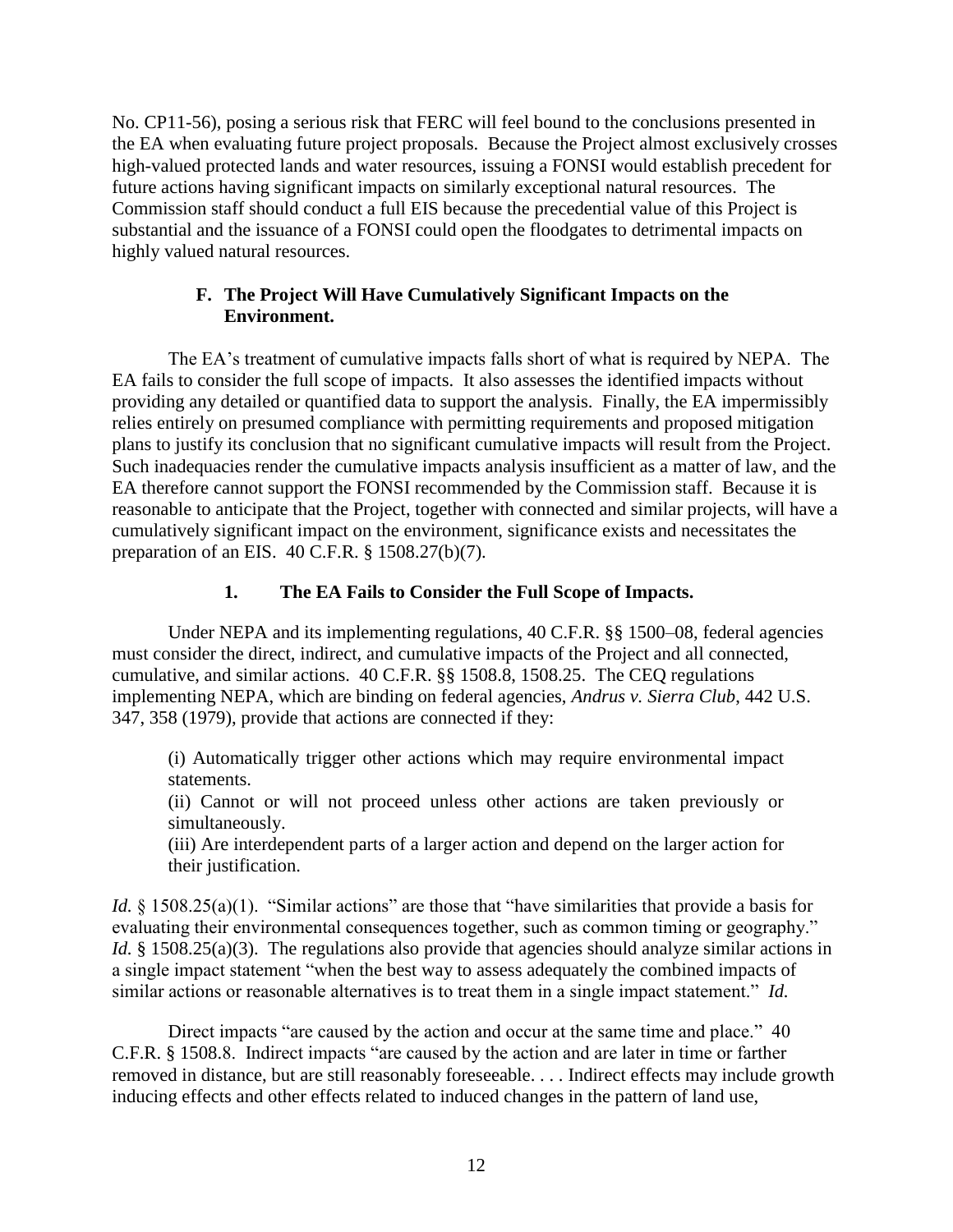population density or growth rate, and related effects on air and water and other natural systems, including ecosystems." *Id*. Cumulative impacts are:

impact[s] on the environment which result[] from the incremental impact of the action when added to other past, present, and reasonably foreseeable future actions regardless of what agency (Federal or non-Federal) or person undertakes such other actions. Cumulative impacts can result from individually minor but collectively significant actions taking place over a period of time.

40 C.F.R. § 1508.7. In preparing an EA adequate to support a FONSI, agencies must adhere to the CEQ standards outlined above. *See Kern v. U.S. Bureau of Land Mgmt.*, 284 F.3d 1062, 1076 (9th Cir. 2002) (discussing CEQ guidance and broad consensus among Circuit courts that EAs must address cumulative impacts).

The EA states that its cumulative impacts analysis considers actions that:

- impact a resource area potentially affected by the Project;
- cause this impact within all, or part of, the Project area; and
- cause this impact within all, or part, of the time span for the potential impact of the Project.

EA at 2-121. FERC staff also represent that they have "considered existing or reasonably foreseeable actions expected to affect similar resources during similar time periods with the Project." *Id.* In fact, however, the EA fails to consider the full scope of connected and similar actions as well as the cumulative impacts arising from the full scope of actions.

Remarkably, the EA fails to assess the additive effect of the Project together with the effects of existing or reasonably foreseeable gas development activities in the Project area, including the impacts of gas exploration and production and the construction and operation of well pads, access roads, gathering lines, compressor stations, and other infrastructure. Instead, the Commission staff merely acknowledges "general development of the Marcellus Shale" upstream activities, specifically but inadequately addresses existing wells and gathering systems, and ultimately dismisses upstream activities as "outside the scope of [the cumulative impacts] analysis because the exact location, scale, and timing of future facilities are unknown." EA at 2- 125. Additionally, Commission staff argues that "the potential cumulative impacts of Marcellus Shale drilling activities are not sufficiently causally related to the Project to warrant the comprehensive consideration of those impacts in this EA." *Id.*

As a preliminary matter, Commission staff is misguided when it argues, as it did in the Marc I issuance, that because "the Commonwealth of Pennsylvania regulates the siting, permitting, construction and operation of Marcellus Shale wells in Pennsylvania" and "[t]he Commission plays no role, or retains any control over them," it is "not required to consider the wells' correlative environmental impacts." Cent. N.Y. Oil and Gas Co., 137 FERC ¶ 61,121 (Nov. 14, 2011). Commission staff appears to rely on *U.S. Dep't of Transp. v. Public Citizen*, 541 U.S. 752 (2004), which held: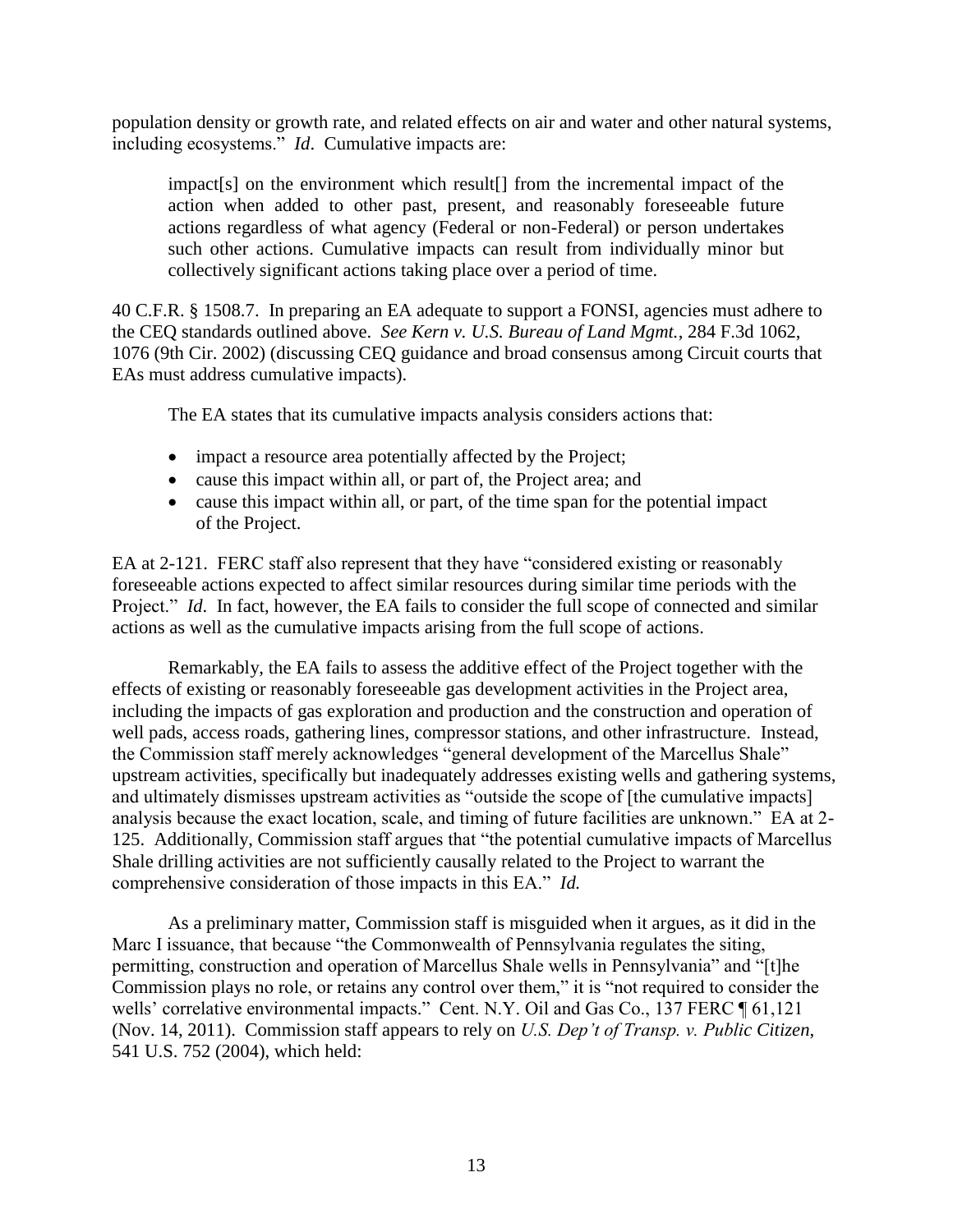where an agency has no ability to prevent a certain effect due to its limited statutory authority over the relevant actions, the agency cannot be considered a legally relevant 'cause' of the effect. Hence, under NEPA and the implementing CEQ regulations, the agency need not consider these effects in its EA when determining whether its action is a 'major Federal action.'

*Id.* at 770. In determining that there was no causal link, the Supreme Court stressed that "a critical feature" to its decision was that the FMCSA had "*no ability* to countermand the President's lifting of the moratorium or otherwise categorically to exclude Mexican motor carriers from operating within the United States." *Id.* at 766 (emphasis added).

Whereas the FMCSA had "no ability" whatsoever to prevent or otherwise affect the entrance of Mexican carriers, and therefore the impact of such carriers was not an "effect" the FMCSA had to consider in its EA, FERC's exclusive jurisdiction over the interstate pipeline system grants it substantial statutory authority to affect development of Marcellus Shale upstream activities. Because development of upstream activities in the Marcellus region may only proceed if the Commission continues to expand access to market through the interstate pipeline system, the Commission is, in effect, a gatekeeper able to promote, prevent, or otherwise affect such activities. "[W]hen an agency serves effectively as a 'gatekeeper' for private action, that agency can no longer be said to have "no ability to prevent a certain effect [under the *Public Citizen* rule]." *Humane Soc. of U.S. v. Johanns*, 520 F. Supp. 2d 8, 25 (D.D.C. 2007). Because the Commission in fact has substantial capability, rather than no ability whatsoever, to prevent upstream development of Marcellus activities, the holding in *Public Citizen* is not controlling here, and the Commission must consider the cumulative impacts of Marcellus development in determining whether the Project is a major Federal action under NEPA.

Nonetheless, Commission staff argues that Marcellus Shale drilling activities are not "sufficiently causally related" to the Project so as to require comprehensive cumulative impact analysis in the EA. EA at 2-121. "NEPA requires 'a reasonably close causal relationship' between the environmental effect and the alleged cause," a requirement the Supreme Court interprets as analogous to reasonable foreseeability in torts. *U.S. Dep't of Transp. v. Public Citizen*, 541 U.S. at 767. Marcellus Shale development activities in Pennsylvania, particularly those in and around the pipeline's service area, are reasonably foreseeable consequences of the Project, and their effects must therefore be considered as cumulative impacts in determining whether the Project is a major Federal action under NEPA.

The long duration of Marcellus shale development is not dispositive as to whether it has a reasonably close causal relationship to the Project. Indeed, "[r]easonable forecasting and speculation is . . . implicit in NEPA, and we must reject any attempt by agencies to shirk their responsibilities under NEPA by labeling any and all discussion of future environmental effects as 'crystal ball inquiry.'" *Kern v. U.S. Bureau of Land Mgmt.*, 284 F.3d 1062, 1072 (9th Cir. 2002) (quoting *Scientists' Inst. for Pub. Info. v. Atomic Energy Comm'n*, 481 F.2d 1079, 1092 (D.C.Cir.1973)). The cumulative impact analysis, in the EA's own words, must encompass consideration of actions that cause an effect within "all, or part, of the time span" of the proposed Project's effects. EA at 121. The EA states, albeit vaguely, that the Project will have effects for "several years," *id.* at 2-28—or permanently, in the case of new right-of-way—and that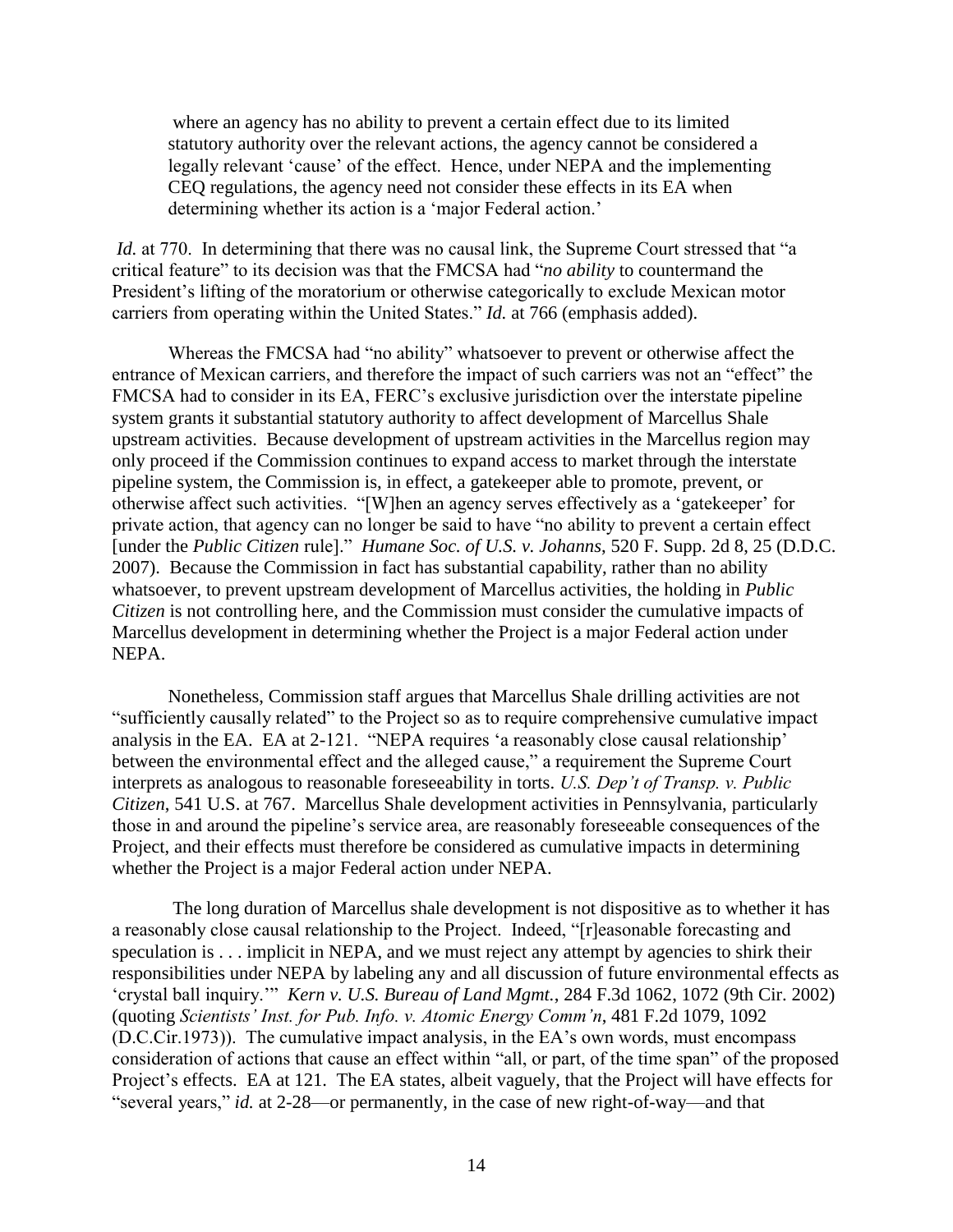Marcellus Shale development in the area of the Project will be ongoing for twenty to forty years. *Id.* at 2-131. Thus, by the EA's own terms, the effects of Marcellus development will have effects within "all, or part, of the time span" of the Project's effects, and Marcellus development should therefore be included in the cumulative impacts analysis.

Nor is the broad geographic scope of Marcellus shale development dispositive as to whether it has a reasonably close causal relationship to the Project. The EA admits that the geographic scope of the cumulative impacts analysis should encompass consideration of actions that "impact a resource area potentially affected by the proposed project" and "cause this effect within all or part of the proposed project area." EA at 2-121. Publicly available maps of permitted gas wells in Pennsylvania show the locations of wells already drilled in the Pennsylvania counties to be crossed by the Project as well as the locations newly-permitted well sites.<sup>10</sup> By simply stating, in general terms, how many wells will be drilled in the entire state of Pennsylvania, and failing to provide more detail or analysis, particularly where such details are available from publicly available sources, the Commission falls far short of its obligations under NEPA. *See* EA at 2-125. The Commission quite simply cannot argue that the location, scale, and timing of wells impacting the Project area are "unknown" when numerous wells are already permitted and relevant data on them is widely-available on-line.

Moreover, the Commission can ascertain with reasonable certainty and specificity the locations of existing and future wells that the Project itself will directly facilitate. The EA states that the Project is intended to provide Chesapeake Energy Marketing, Inc. and Statoil Natural Gas, LLC with 636,000 dekatherms per day of capacity. EA at 1-1. Maps prepared by the Bradford County Planning Commission, for example, offer a wealth of information the Commission has ignored, including the precise location of Chesapeake-owned permits and active wells along a proposed gathering pipeline that would connect with the TGP pipeline system of which the Project is an expansion.<sup>11</sup> Because Chesapeake would have no incentive to drill such wells or propose such a gathering line without the access to market provided by the Project, the cumulative impacts of such wells have a reasonably close causal relationship to the Project. That the Commission made no attempt to consider such specific, publicly available information further indicates the inadequacy of the EA.

Though the Commission need not know the "exact location, scale, and timing" of upstream Marcellus development to include its impacts in the EA, information about the "exact location [and] scale" of existing upstream facilities is available. Nevertheless, nowhere in the EA does the Commission acknowledge such information, let alone analyze it. Moreover, knowledge of future upstream activities is sufficiently certain to compel consideration of their cumulative impacts. The instant case is analogous to *Thomas v. Peterson*, where the Ninth Circuit considered whether an EA prepared by the Forest Service for a forest road had to consider possible timber sales facilitated by the road that might occur in the future. 753 F.2d 754

 $\overline{\phantom{a}}$ 

<sup>10</sup> *See* Pennsylvania Dep't of Envtl. Prot., Permits Issued & Wells Drilled Maps, *available at*

http://www.dep.state.pa.us/dep/deputate/minres/oilgas/2011PermitDrilledmaps.htm (last visited Dec. 4, 2011) (providing links to Pennsylvania state maps showing location of wells drilled 2008‐2011 and wells for which permits have been issued during 2011).

<sup>11</sup> Maps of Natural Gas Development in Bradford County, *available at* http://www.bradfordcountypa.org/Natural-Gas.asp?specifTab=2 (last visited Dec. 4, 2011) (containing links to various maps, including "Overall Gas Activity Map," "Company Gas Map," "Gas Line Map," and "Quarterly Progression").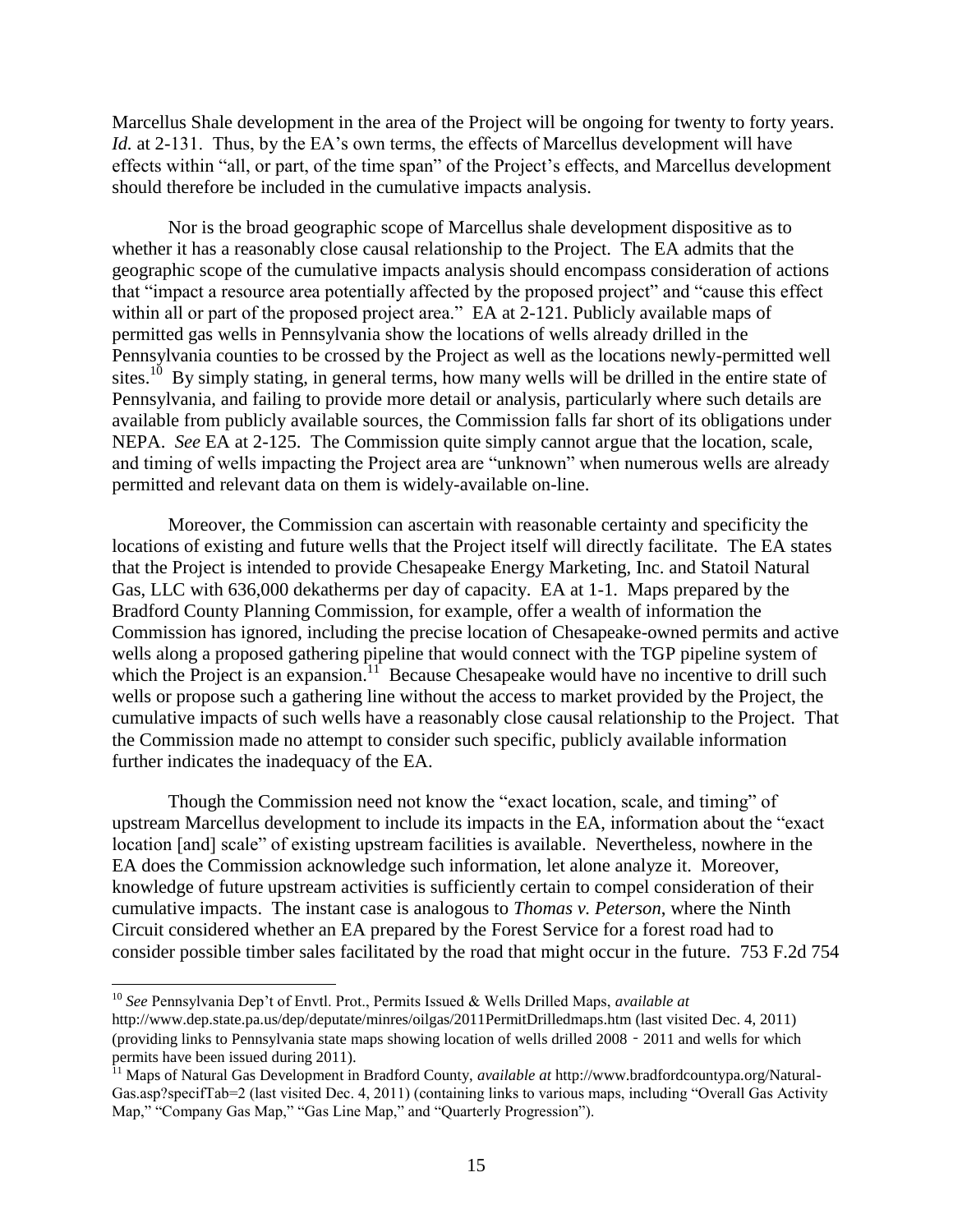(9th Cir. 1985). The court held that the cumulative impacts of the road together with any timber sales that might occur in the future had to be considered together. The court rejected a contention that "the sales are too uncertain and too far in the future for their impacts to be analyzed along with the road," reasoning that "if the sales are sufficiently certain to justify construction of the road, then they are sufficiently certain for their environmental impacts to be analyzed along with those of the road." *Id.* at 760. Indeed, it is difficult to conceive of a more analogous situation. The Commission staff concedes that further upstream Marcellus development is sufficiently certain—particularly in and around the Project area—to justify construction of the Project. Thus, the impacts of such development are sufficiently certain to be included as cumulative impacts of the Project.

In the face of the foregoing information and analysis, the Commission cannot in good faith conclude either that the effects of past, present, and reasonably foreseeable upstream Marcellus shale development do not have a "reasonably close causal relation" to the Project, or that they are entirely unknown and, thus, outside the scope of analysis. Indeed, the foregoing does not even consider the availability of comprehensive studies—such as the New York State Department of Environmental Conservation's Revised Draft SGEIS for High-Volume Hydraulic Fracturing,<sup>12</sup> and other scientific and policy literature—which systematically address the impacts of shale gas development, and which the EA entirely ignores. Although "'foreseeing the unforeseeable' is not required, an agency must use its best efforts to find out all that it reasonably can." *City of Davis v. Coleman*, 521 F.2d 661, 676 (9th Cir. 1975). FERC cannot rely on the EA to meet this obligation.

## **2. The Cumulative Impacts Analysis Is Devoid of Detailed, Reasoned Conclusions and Quantified Information.**

Consideration of cumulative effects pursuant to NEPA requires "some quantified or detailed information," because "[w]ithout such information, neither the courts nor the public, in reviewing the [agency's] decisions, can be assured that the [agency] provided the hard look that it is required to provide." *Neighbors of Cuddy Mountain v. U.S. Forest Serv.*, 137 F.3d 1372, 1379 (9th Cir. 1998); *see also Klamath-Siskiyou Wildlands Ctr. v. Bureau of Land Mgmt.*, 387 F.3d 989, 993–94 (9th Cir. 2004) ("A proper consideration of the cumulative impacts of a project requires some quantified or detailed information; general statements about possible effects and some risk do not constitute a hard look absent a justification regarding why more definitive information could not be provided." (internal quotation marks and citations omitted); *Lands Council v. Powell*, 395 F.3d 1019, 1028 (9th Cir. 2004) (An agency must provide "a sufficiently detailed catalogue of past, present, and future projects, and provide adequate analysis about how these projects, and differences between these projects, are thought to have impacted the environment."). This cumulative analysis "must be more than perfunctory; it must provide 'a useful analysis of the cumulative impacts of past, present, and future projects.'" *Ocean Advocates v. U.S. Army Corps of Eng'rs*, 402 F.3d 846, 868 (9th Cir. 2005) (citations omitted). The cumulative impact analysis in the Northeast Upgrade Project EA is inadequate because it presents only general, perfunctory analyses and fails to provide quantified or detailed information to support its conclusions.

 $\overline{\phantom{a}}$ <sup>12</sup> *Available at* http://www.dec.ny.gov/energy/75370.html.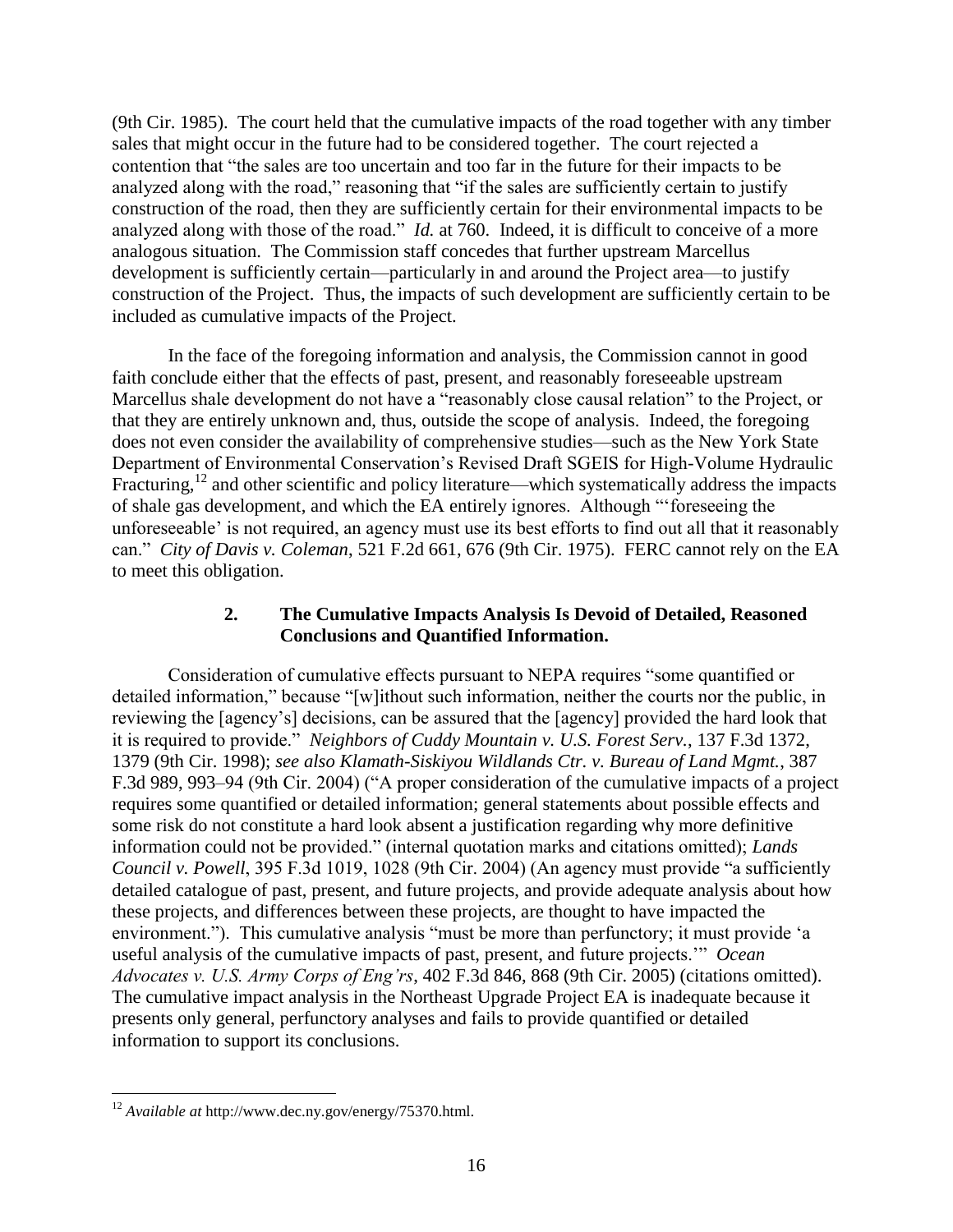To the extent the Commission staff considers upstream Marcellus activities, it fails to provide any quantified or detailed account of such activities, or consider their cumulative impacts. The EA includes a general acknowledgment that wells exist throughout the region, but fails to provide more specific and relevant information. EA at 2-125. This information is widely available. For example, the Bradford County Planning Commission and the Pennsylvania DEP both provide comprehensive quantitative and geographic data as to the locations of active wells and drilling permits. Given the availability of such and other data, the discussion of this matter in the EA is woefully inadequate when it merely concludes that "it is likely that drilling would continue through the construction of the Project, but the exact extent of such drilling is unknown." EA at 2-125. Indeed, the Commission staff could use such information to quantify the "increased long-term emissions of criteria pollutants, HAPs, and GHGs within the region," EA at 2-133, and consider how such emissions might contribute to climate change or impact the public health under 40 C.F.R. § 1508.27(b)(2), instead of disregarding such significant impacts as "outside the scope of our analysis." EA at 2-133. The EA's GHG and Climate Change analysis is similarly deficient, as it only considers direct emissions, rather than including the more substantial indirect emissions cumulatively resulting from the Project. *See* NJDEP Comments on the EA, at 14.

Likewise, the EA simply catalogs existing and reasonably foreseeable gathering systems, but without analyzing their cumulative impacts. EA at 2-122. The EA states that such projects will have "similar" impacts as the Project, but perfunctorily concludes that "land requirements" for construction would typically be less for gathering systems due to the installation of smaller diameter pipeline." EA at 2-126. Presumably, the Commission staff reasons that because impacts would be less significant for gathering systems, more comprehensive analysis is unnecessary. But cumulative impact analysis is precisely intended to analyze "individually minor but collectively significant actions," such as the development of gathering systems in the Project area. 40 C.F.R. § 1508.7. Finally, for the reasons discussed in the preceding section, the EA should also detail and analyze impacts from upstream activities beyond wells and gathering systems, including impacts from other reasonably foreseeable activities such as the construction and operation of access roads, compressor stations, and other infrastructure. Consequently, notwithstanding the completely hollow assertion that the "analysis specifically included the development of natural gas reserves in the Marcellus Shale," EA at 2-134, the Commission staff's finding of no significant cumulative impact is unsubstantiated by any detailed or quantified information and is thus inadequate to support a hard look at the full environmental impacts of the Project.

The EA is likewise inadequate in considering the combined environmental impacts of related existing and reasonably foreseeable pipelines within the Commission's jurisdiction. The EA identifies ten existing or proposed pipelines within fifty miles of the Project area, totaling at least 240 miles of new or improved pipeline construction. EA at 2-123–124. Five of these projects will either connect or be adjacent to the Project. EA at 2-126. However, the EA provides absolutely no detailed information or analysis relating to the additive environmental impacts of these past, present, and proposed actions. Indeed, the discussion of locations, timing, and pipeline lengths concludes, without further explanation, that "all of the above FERC jurisdictional projects would be constructed and maintained in accordance with our approved procedures and other construction, operation, and mitigation measures that may be required by federal, state, or local permitting authorities, further reducing the potential for cumulative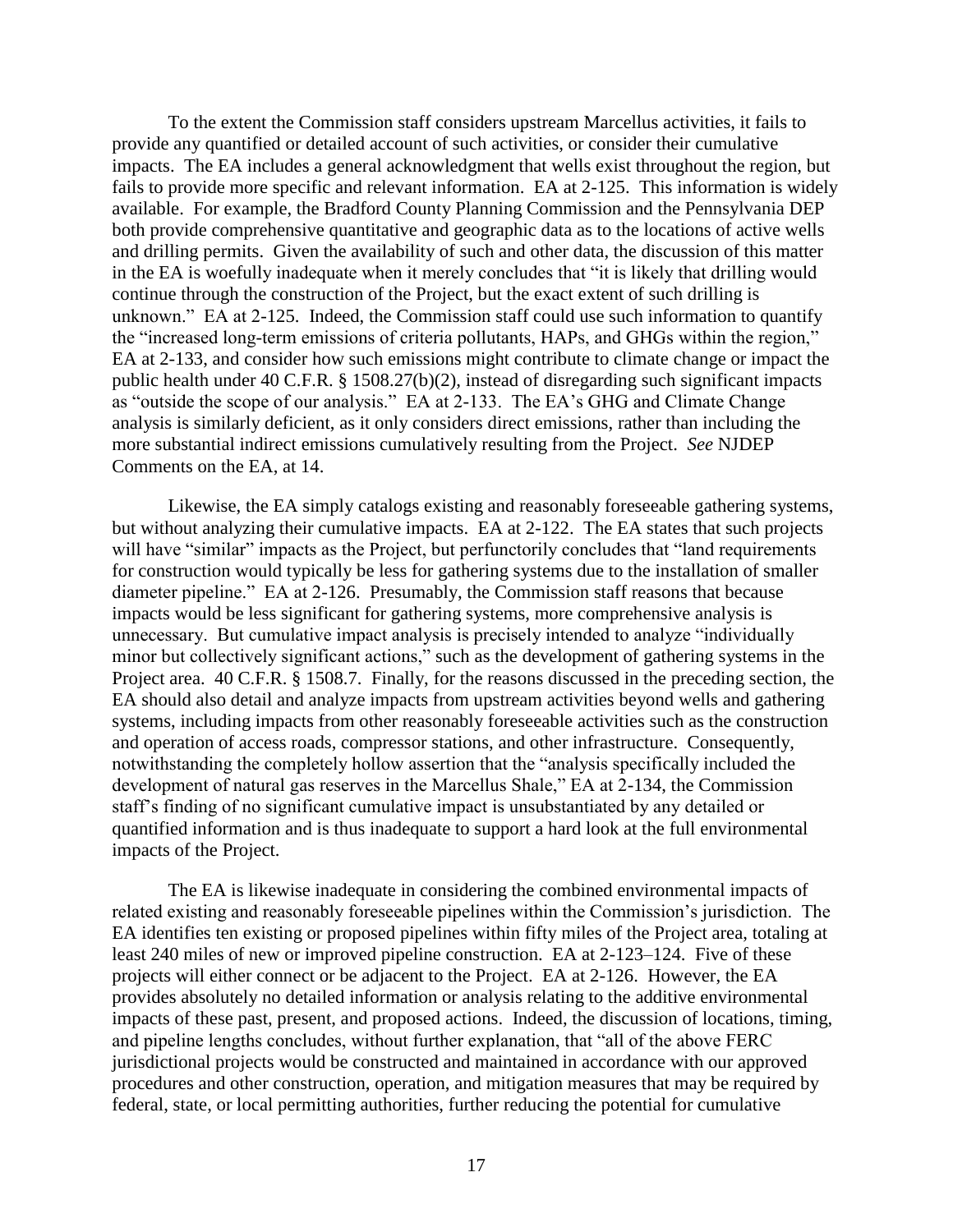impacts." EA at 2-127. But nowhere does the EA actually say what those cumulative impacts might be, or provide a useful basis for concluding that mitigation efforts will be sufficient to prevent significant impacts.

In particular, the EA fails to analyze the cumulative impact of the related 300 Line project. As the EA provides, the "Northeast Upgrade Project would fill gaps in 300 Line Project." EA at 2-123. To the extent these are connected and similar actions, the impacts of both should have been considered in a single EA. Regardless, the cumulative impacts of the 300 Line and this Project must be considered together in making a significance determination for the Project. In considering cumulative effects of an action in conjunction with past actions, CEQ guidance requires "analysis and a concise description of the identifiable present effects of past actions to the extent that they are relevant and useful in analyzing whether the reasonably foreseeable effects of the agency proposal for action and its alternatives may have a continuing, additive and significant relationship to those effects."<sup>13</sup> Moreover, an adequate cumulative effects analysis does not merely account for the isolated sum effects of past, present, and reasonably foreseeable actions, since "different actions may produce effects that interact to produce cumulative effects greater than the sum of the effects" in a "synergistic" manner.<sup>14</sup> The Northeast Upgrade Project closes out the remaining gaps left in the TGP 300 Line expansion project, thus completing a new and expanded ROW. In determining whether the Project is a major federal action, the aggregate and synergistic impacts of these combined projects must be considered together. But the EA entirely excludes any specific, detailed, or analytic consideration of the relationship between the 300 Line and Northeast Upgrade Project.

With regard to groundwater resources, the EA first notes that the "Project construction could have a minor, temporary, and localized effect on groundwater and surface water resources." EA at 2-129. However, "[s]ignificance cannot be avoided by terming an action temporary or by breaking it down into small component parts." 40 C.F.R. § 1508.27(b)(7). Moreover, the EA makes no attempt to consider the cumulative impact on water resources of the Project together with related pipelines in the Project area. In *Klamath-Siskiyou Wildlands Ctr. v. Bureau of Land Mgmt.*, the court found that a cumulative impact analysis that qualitatively identified the impacts of various projects as "unchanged," "improved," or "degraded," and "major" or "minor," was inadequate because "[t]he reader is not told what data the conclusion was based on, or why objective data cannot be provided." 387 F.3d 989, 994 (9th Cir. 2004). Here, the EA fails even to provide a general assessment of water impacts from other jurisdictional pipelines, let alone any objective data, quantified analysis, or reasoned basis for concluding that "the Project and other FERC jurisdictional projects in the area would not have a significant adverse impact on water resources." EA at 2-130. Analysis of cumulative impacts on water resources from gas wells and upstream Marcellus development more generally is likewise inadequate, as it relies almost entirely on compliance with state permitting requirements and other laws to determine that no significant cumulative impacts will result. The flaws in this approach are discussed in greater detail in Section I.F.3, below.

 $\overline{\phantom{a}}$ 

<sup>&</sup>lt;sup>13</sup> Council on Environmental Quality, "Guidance on the Consideration of Past Actions in Cumulative Effects Analysis" (June 2005) *available at* http://www.nepa.gov/nepa/regs/Guidance\_on\_CE.pdf.

<sup>14</sup> CEQ, "Considering Cumulative Effects Under the National Environmental Policy Act" (January 1997), *available at* http://ceq.hss.doe.gov/nepa/ccenepa/ccenepa.htm. *See also Kleppe, 427 U.S. at 410, 96 S.Ct. 2718* (requiring single EIS where multiple actions may have "synergistic" effects).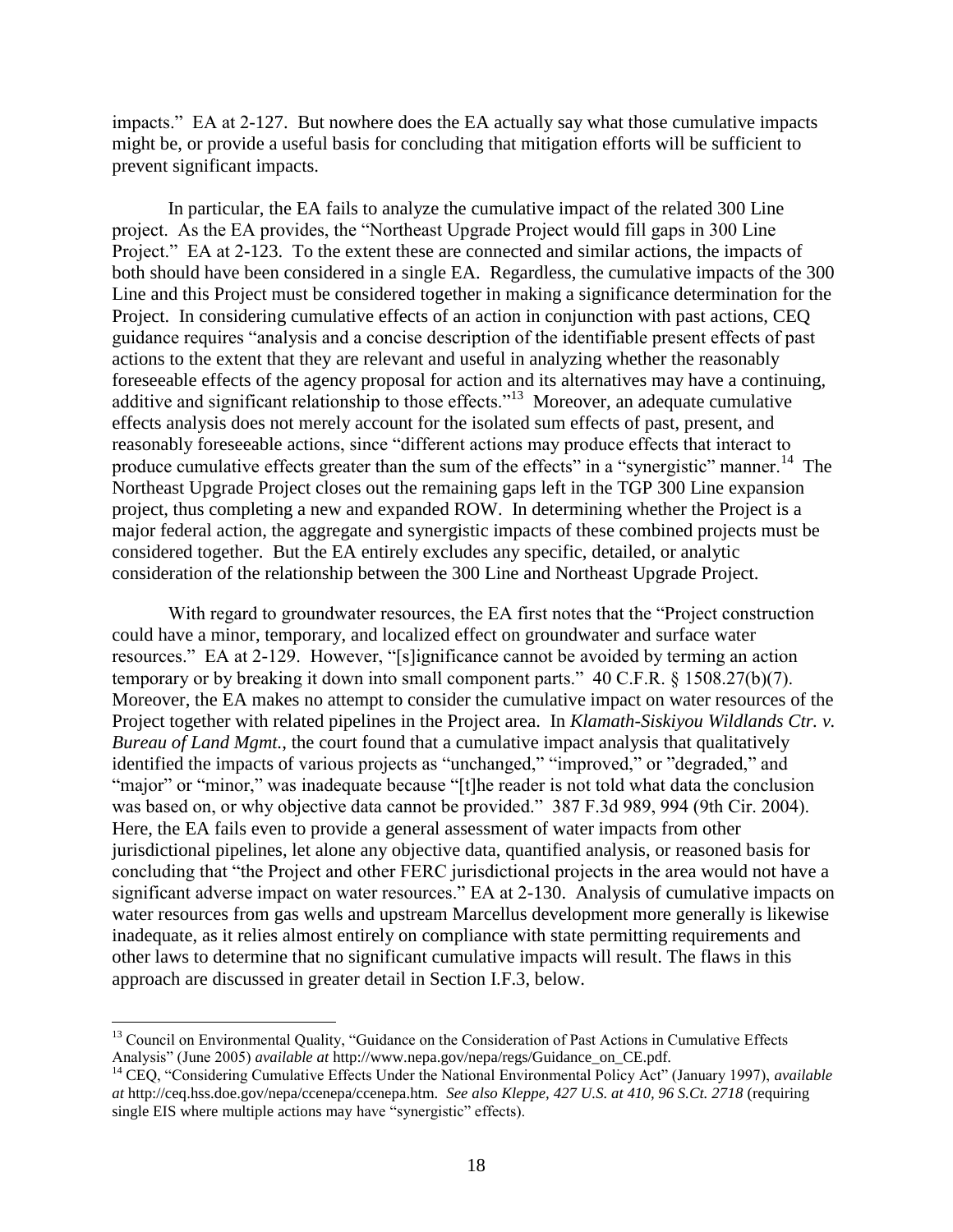With respect to vegetation and wildlife, the EA provides that "[r]ight-of-way clearing and grading and other construction activities associated with the Project would result in the removal of vegetation; alteration of wildlife habitat; displacement of wildlife; and other potential secondary effects such as increased population stress, predation, and the establishment of invasive plant species." EA at 2-131. The EA concedes that "[w]hen projects are constructed in the same general location and time frame, they could have a cumulative impact on local vegetation and wildlife communities," and notes that further Marcellus development would include "clearing for access roads, well pads, gathering systems, and other facilities." *Id.* But the EA entirely fails to detail or analyze whether Marcellus activities or other related actions might have a cumulatively significant impact on vegetation and wildlife. For example, the EA does not identify the acreage or location of wetlands and forests impacted by related interstate pipelines, or consider how such impacts might have an additive and synergistic impact on vegetation, wildlife habitat, recreation, and aesthetics. Such a discussion is not even perfunctory: it is simply lacking, and is therefore inherently deficient and cannot support the FONSI for this Project.

The EA further concludes, by means of a self-defeating comparison, that the Project will have *no* significant impact on vegetation because Marcellus development will by contrast have an *enormous* impact: "38,000 to 90,000 acres of forest could be cleared in Pennsylvania by 2030 due to Marcellus Shale development activities." *Id.* This information demonstrates that the EA is inadequate, and it in fact supports interveners' contention that the Project will have enormously significant cumulative impacts on the environment, as an integral component in the development of upstream Marcellus Shale activities. Notwithstanding its admissions, the EA does not state any conclusion about the actual significance of the Project's effects on vegetation and wildlife—much less "specific, reasoned conclusions"—nor does it provide hard data justifying a FONSI as to cumulative impacts on those resources.

The absence of reasoned conclusions and quantified data supporting the conclusion of no significant cumulative impacts also is evident in the EA's cumulative impact analysis of land use, visual resources, and recreation. The EA concedes that "[o]ther projects that we considered in the area would affect land use and result in temporary and long term visual impacts, and could impact recreational activities and special interest areas if crossed by the projects." *Id.* at 2-132. It goes on to acknowledge that "[t]he impact of Marcellus Shale development activities on land use, recreation, special interest areas, and visual resources would vary widely depending on the location of specific facilities and access roads." *Id.* However, as in the previous sections, the EA entirely fails to address with even minimal detail or analysis what these varied impacts will likely be, or how they might contribute cumulatively to the Project's impacts. Likewise, the EA only describes in general and abstract terms how expansion of the ROW from 50 to 75 feet permanently eliminating 78 acres of forest—might impact land use, visual resources, and recreation. *Id*. But an appropriately quantified cumulative impact analysis requires an evaluation of actual environmental effects, not mere recitation of land use statistics. While "[a] calculation of the total number of acres to be harvested in the watershed is a necessary component of a cumulative effects analysis, . . . it is not a sufficient description of the actual environmental effects that can be expected from logging those acres." *Klamath-Siskiyou*, 387 F.3d at 995.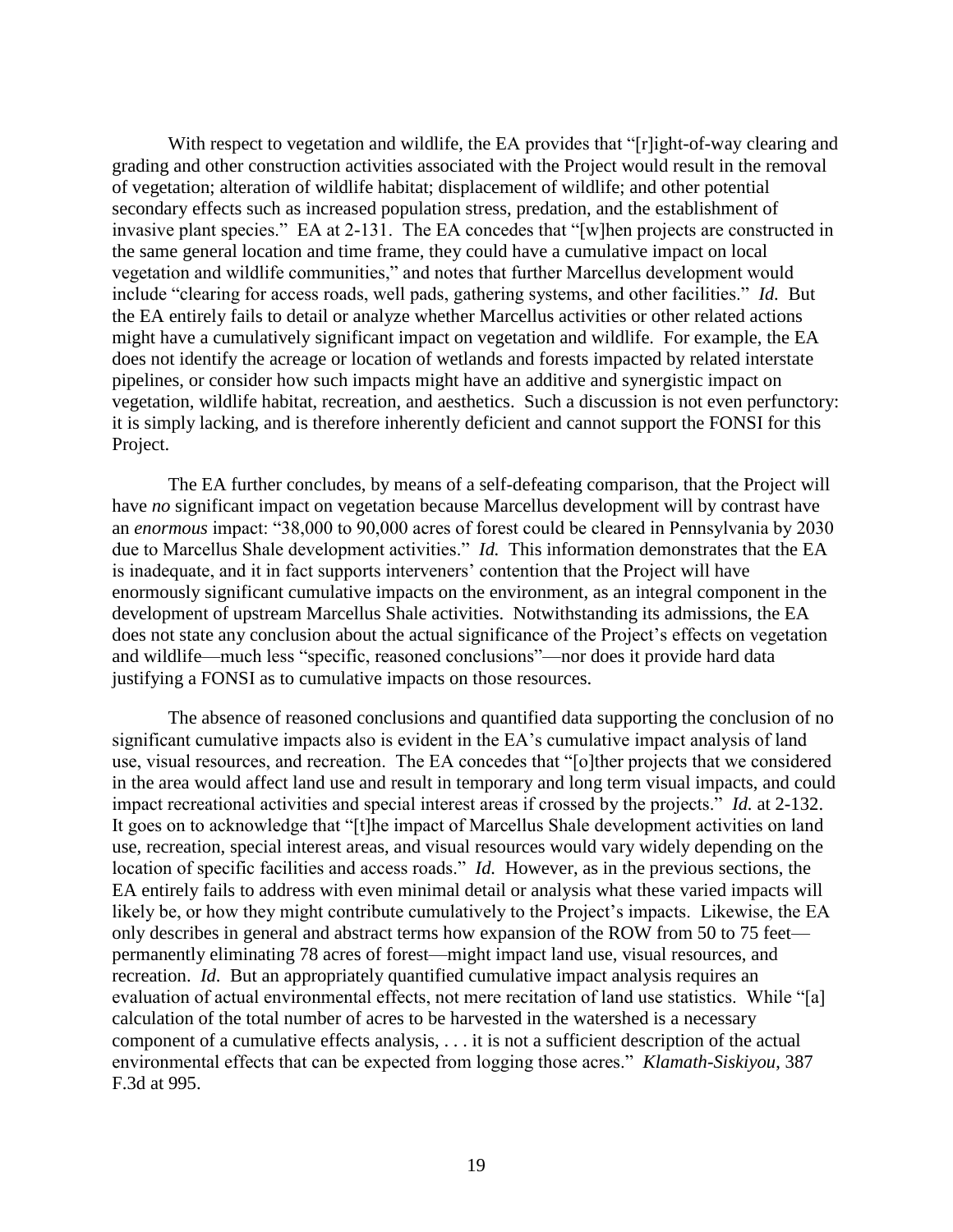The EA is similarly deficient in assessing the cumulative impact of the Project, together with similar and connected projects, on soils, air quality, noise, socioeconomics, and special interest areas. Because the EA repeatedly fails to analyze the cumulative impacts of the Project together with related actions, and because the information it does provide is not sufficiently quantified or detailed, the EA does not support a FONSI.

# **3. Instead of Performing an Independent Assessment of Cumulative Impacts, the EA Impermissibly Relies on Compliance with Other Agencies' Permitting Requirements as the Basis for a FONSI.**

Throughout the cumulative impacts analysis, FERC staff abdicates its NEPA responsibilities by categorically deferring to standards administered by other agencies, without independently assessing anticipated impacts. *See, e.g.*, *Calvert Cliffs' Coordinating Comm. v. U.S. Atomic Energy Comm'n*, 449 F.2d 1109, 1123 (D.C. Cir. 1971) (holding that lead agency's deferral to standards of other agencies neglected NEPA's "mandated balancing analysis"); *Limerick Ecology Action, Inc. v. U.S. Nuclear Regulatory Comm'n*, 869 F.2d 719, 729 (3d Cir. 1989) (concluding that Nuclear Regulatory Commission's ("NRC's") finding of adequate protection under the Atomic Energy Act ("AEA") does not preclude further consideration of environmental impacts under NEPA). In *Limerick*, a citizens' group challenged the grant of a license to a nuclear power plant based on NRC's violation of NEPA by failing adequately to consider severe accident mitigation design alternatives. *Id.* at 722. NRC rejected consideration of design alternatives because it concluded that a finding of adequate protection of public health and safety under the AEA precluded further analysis under NEPA. *Id.* at 729. The Third Circuit rejected NRC's conclusion:

The language of NEPA indicates that Congress did not intend that it be precluded by the AEA. Section 102 of NEPA requires agencies to comply "to the fullest extent possible." 42 U.S.C. § 4332. Although NEPA imposes responsibilities that are purely procedural, *see* [*Vermont Yankee Nuclear Power Corp. v. Natural Resources Defense Council, Inc.,* 435 U.S. [519, 558 \(1978\)\],](http://www.westlaw.com/Find/Default.wl?rs=dfa1.0&vr=2.0&DB=708&FindType=Y&ReferencePositionType=S&SerialNum=1978114214&ReferencePosition=1219) there is no language in NEPA itself that would permit its procedural requirements to be limited by the AEA. Moreover, there is no language in AEA that would indicate AEA precludes NEPA. The legislative history of the phrase "to the fullest extent possible" indicates that Congress intended that NEPA not be limited by other statutes by implication. The proposed language, which was replaced by "to the fullest extent possible" in the current statute, stated that "nothing in this Act shall increase, decrease or change any responsibility or authority of any Federal official or agency created by any other provision of law." [Conf. Rep. No. 765, 91st Cong., 1st Sess. 9-10, *reprinted in* 1969 U.S.C.C.A.N. 2751, 2767, 2770.] The Conference Report stated that "[t]he purpose of the new language is to make it clear that each agency of the Federal Government shall comply with the directives [of section 102] unless the existing law applicable to such agency's operations expressly prohibits or makes full compliance with one of the directives impossible." *Id.* The Report concluded that "it is the intent of the conferees that the provision 'to the fullest extent possible' shall not be used by any Federal agency as a means of avoiding compliance with the directives set out in section 102." *Id.* Hence, the legislative history unequivocally supports LEA's contention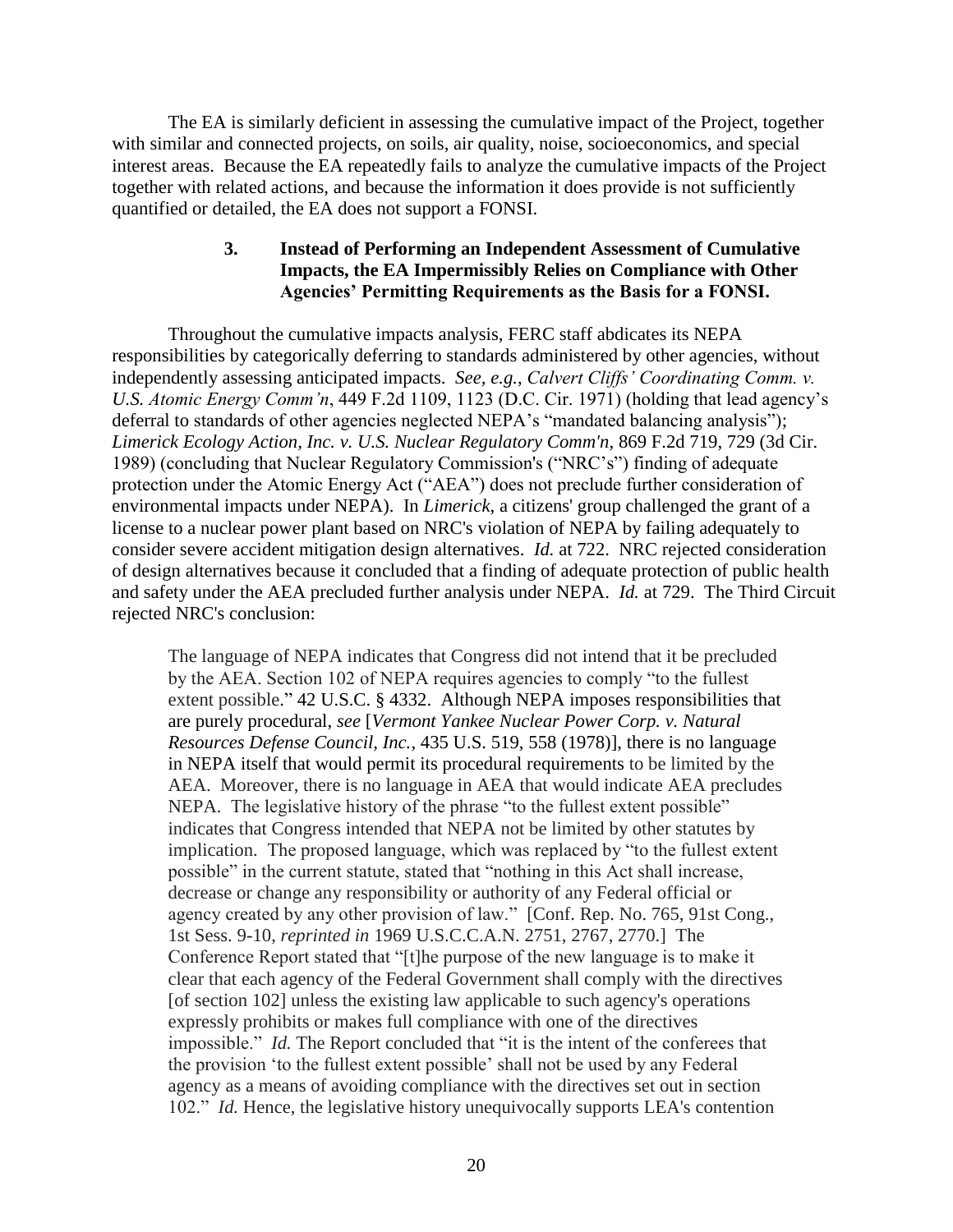that the AEA cannot preclude application of NEPA by implication. The Commission in the case *sub judice* does not maintain that the AEA contains express provisions prohibiting compliance with NEPA, nor does it argue that compliance is impossible.

*Id.* Commenting on the legislative history further, the Court stated that "as suggested by the legislative history, compliance with NEPA is required unless specifically excluded by statute or existing law makes compliance impossible." *Id*. Finally, there are no cases "indicating that exclusion of consideration of an issue under the AEA requires exclusion of the same issue from consideration under NEPA." *Id*.

To the extent that the EA addresses impacts related to gas development, it does not independently assess the impacts from such activities and only points to compliance with other agencies' permitting requirements as a basis for concluding that no significant cumulative impacts exist. *See, e.g.*, EA at 2-129 (noting concerns about potential impacts of natural gas wells on groundwater, then describing in general terms oil and gas well rules adopted by the Pennsylvania Department of Environmental Protection ("PADEP") without further assessment or reasoned conclusion about the cumulative impacts of gas wells and the Project);<sup>15</sup> *id.* at 2-130 (noting that flowback water from fracking operations could threaten water quality but concluding no cumulative impacts exist on the basis that PADEP promulgated regulations addressing the issue and PADEP required operators to implement [best management practices] during construction and operation of upstream facilities); *id.* at 2-133 (conceding that "[o]peration of the Project, Marcellus Shale drilling activities, and other projects would also contribute cumulatively to existing air emissions" but dismissing these impacts on the grounds that the "[t]he Project's associated operating emissions would be mitigated by federal, state, and local permits and approvals).

Such blind acceptance of presumed compliance with standards implemented by another agency as a basis for a FONSI does not suffice as a hard look under NEPA. In *Calvert Cliffs'*, the Atomic Energy Commission ("AEC") promulgated rules governing environmental review in licensing decisions, which similarly would have allowed the AEC to accept a project's compliance with the environmental requirements implemented by other agencies as a showing that the project would have no significant impacts for purposes of NEPA. *See Calvert Cliffs'*, 449 F.2d at 1122. The D.C. Circuit rejected this approach:

<sup>&</sup>lt;sup>15</sup> Since adoption of the new rules, there have been repeated reports of methane migration into streams and groundwater serving water wells in areas of active gas drilling, including in Bradford and Lycoming Counties. *See*, *e.g.*, Associated Press, *Pa. Probes Gas in Lycoming Wells* (June 17, 2011) (noting contamination of wells, Little Muncy Creek, and the Susquehanna River), *available at* http://www.philly.com/philly/business/124054549.html. Moreover, a cursory review of violations posted on PADEP's website shows that noncompliance with legal requirements is rife within the industry. *See, e.g.*, PADEP, Oil and Gas Inspections, Violations, Enforcement (Jan.– Apr. 2011), *available at*

http://www.dep.state.pa.us/dep/deputate/minres/oilgas/OGInspectionsViolations/2011/2011MarcellusViolations.xls*,* (revealing, for example, that an operator named "Alpha Shale Res LP" received a notice of violation on February 18, 2011 for "failure to implement Special Protection BMPs for HQ [High Quality] or EV [Exceptional Value] stream.") Plainly, the regulations alone are inadequate to protect underground sources of drinking water.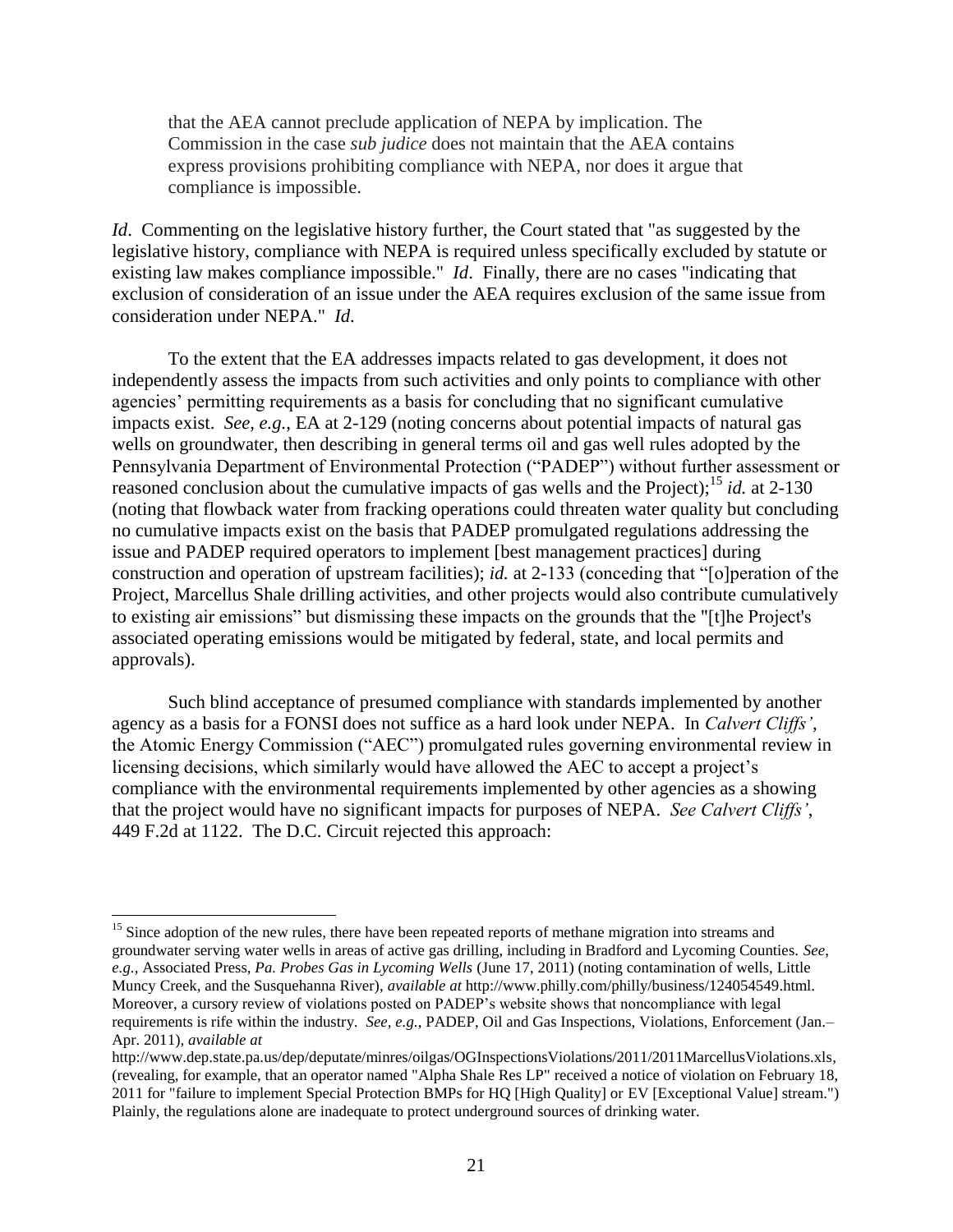Certification by another agency that its own environmental standards are satisfied involves an entirely different kind of judgment [than the case‐by‐case balancing judgment mandated by NEPA]. Such agencies, without overall responsibility for the particular federal action in question, attend only to one aspect of the problem: the magnitude of certain environmental costs. They simply determine whether those costs exceed an allowable amount. Their certification does not mean that they found no environmental damage whatever. In fact, there may be significant environmental damage (*e.g.*, water pollution), but not quite enough to violate applicable (*e.g.*, water quality) standards. . . . The only agency in a position to make [the balancing] judgment is the agency with overall responsibility for the proposed federal action . . . .

*Id.* at 1123. As the court pointed out, permitting requirements "essentially establish a *minimum condition*" for approval of a project, *id.* at 1125 (emphasis in original), and do not necessarily indicate whether a project's impacts will be significant as understood in the NEPA context. Moreover, AEC's "abdication] entirely to other agencies' certifications, neglected the mandated balancing analysis," which had the effect of precluding the public from "raising a wide range of environmental issues in order to affect particular Commission decisions," and thereby "subverted" NEPA's "special purpose." *Id.* at 1123. Deferral to the standards of other agencies, without further analysis, is an impermissible delegation of an agency's NEPA responsibilities.

Here, the EA subverts NEPA's purpose by repeatedly pointing to oil and gas well permitting standards as reason for concluding that the Project will have no significant cumulative impacts when considered in the context of Marcellus Shale gas development. *See, e.g.*, EA at 2- 129 (noting that during construction, pipeline projects would be required to implement best management practices developed by PADEP, including appropriate erosion and sediment control measures; "[i]mplementation of these measures would avoid or minimize cumulative impacts"); *id.* at 2-130 (noting the "potential impact of Marcellus Shale development on surface water resources" and concluding that recent regulations by Susquehanna River Basin Commission ("SRBC") suffice to "protect surface and groundwater resources from potential impacts associated with the development of the Marcellus Shale"); *id.* at 2-133 ("[I]t is anticipated that Marcellus Shale development activities would result in increased long-term emissions of criteria pollutants, HAPs, and GHGs within the region." However, the Project's emissions would be mitigated by federal, state, and local permits and approvals, and thus, it is not "anticipated to contribute to the cumulative impact."). The EA fails to recognize, however, that gas well development is not even subject to the requirements on which the FERC staff relies for its unfounded conclusions. *See* 25 Pa. Code § 102.5 (exempting oil and gas activities on less than five acres from obtaining an erosion and sedimentation permit); *id.* § 102.14 (exempting oil and gas activities from riparian buffer requirements "so long as any existing riparian buffer is undisturbed to the extent practicable"); 25 Pa. Code  $\S$  127.14(a)(8) (exempting most oil and gas exploration and production facilities and operations that include wells and associated equipment and processes from obtaining air permits<sup>16</sup>). Additionally, under *Limerick*, the EA's reliance on other agencies' regulations does not supplant the requirement for thorough NEPA analysis.

<sup>&</sup>lt;sup>16</sup> The regulation allows PADEP to exempt "sources and classes of sources determined to be of minor significance by the Department." 25 Pa. Code § 127.14(a)(8). PADEP published a guidance that lists the sources (including the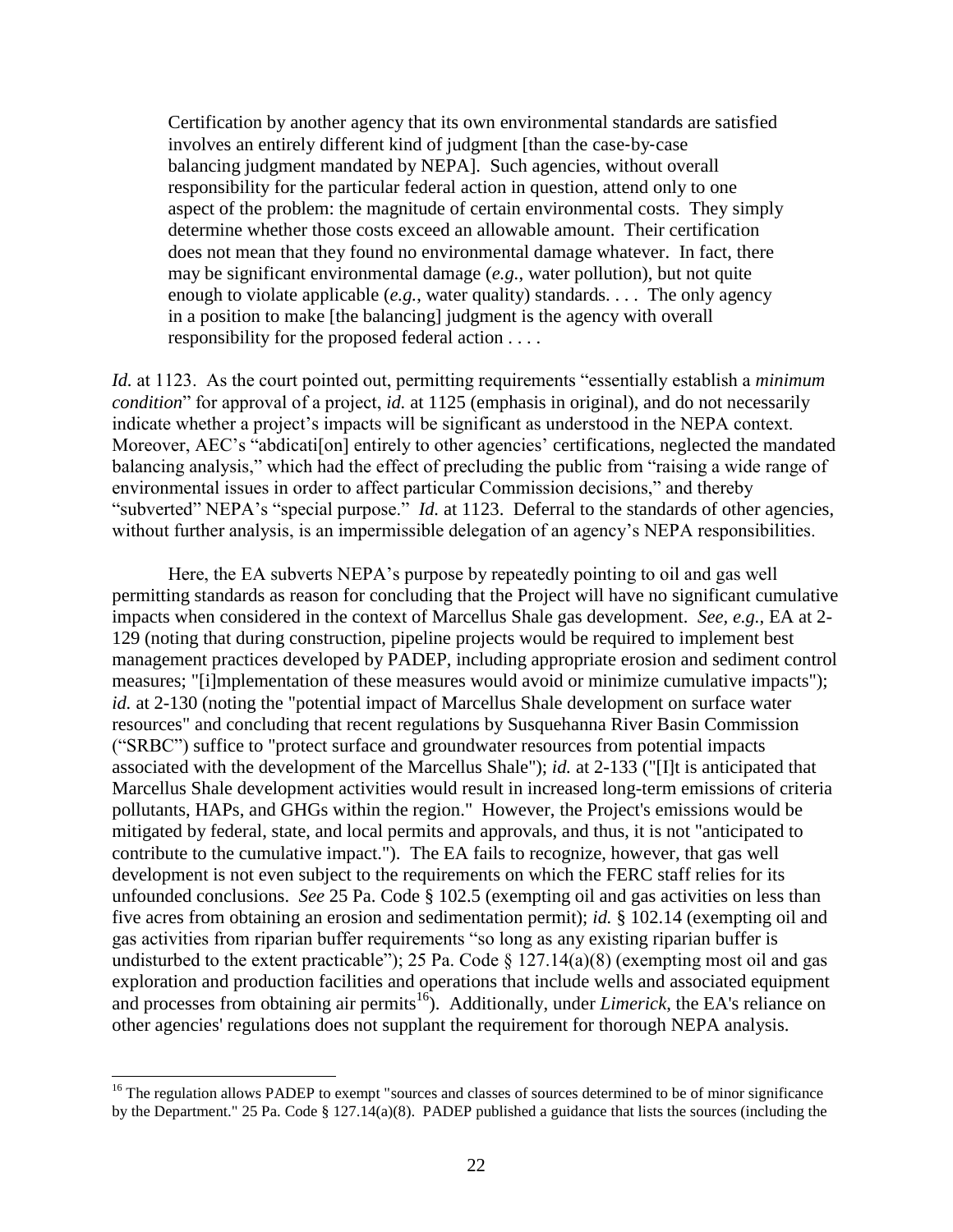Moreover, even if environmental requirements did apply and effectively mitigated impacts from any single project, categorical reliance on compliance with such requirements for a FONSI for the Project would fail to constitute a hard look for the reasons identified by the D.C. Circuit in *Calvert Cliffs'*. The permit requirements of individual agencies establish minimum standards regarding specific resources that typically are applied to specific projects in isolation from each other. Relying on compliance with such requirements, without providing an independent assessment of impacts and quantified information to support a detailed and reasoned conclusion, fails to satisfy NEPA and prevents the public from understanding the full cumulative impacts of the Project.

## **G. The Project May Adversely Affect Several Endangered and Threatened Species and Their Habitat.**

Federal agencies must consider the "degree to which the action may adversely affect an endangered or threatened species or its habitat that has been determined to be critical under the Endangered Species Act of 1973" when assessing whether an action is significant. 40 C.F.R. § 1508.27(b)(9). Recognizing that "NEPA cases have generally required agencies to file environmental impact statements when the . . . action would be environmentally 'significant,'" the Supreme Court has linked adverse effects on endangered species with significance under NEPA, concluding that "the loss of *any* endangered species has been determined by Congress to be environmentally 'significant.'" *Tennessee Valley Auth. v. Hill*, 437 U.S. 153, 188 (1978) (emphasis added). Therefore, Congress's prioritizing of conservation suggests that an effect on endangered species can be enough in and of itself to constitute a significant action.

Thorough and complete survey data is especially important when assessing an action's impact. The Ninth Circuit has held that incomplete survey information mandates an EIS: "*an EIS is mandated* where uncertainly may be resolved by further collection of data or where the collection of such data may prevent 'speculation on potential . . . effects.'" *NPCA*, 241 F.3d at 734 (emphasis added)*.* Furthermore, surveys should be completed early in the process when possible so that the risk to species may be assessed most effectively. *N. Slope Borough v. Andrus*, 642 F.2d 589, 608 (D.C. Cir. 1980). This is because, "[t]he earlier in the progress of a project a conflict (between a species and the project) is recognized, the easier it is to design an alternative consistent with the requirements of the act, or to abandon the proposed action . . . . The relevant statutes-ESA, NEPA . . . all insist on foresight." *Id.* (internal citations omitted). For the Eastern District of California, the absence of updated species survey data was enough to "render[] the overall conclusions uncertain." *Klamath-Siskiyou Wildlands Ctr. v. U.S. Forest Serv.*, 373 F. Supp. 2d 1069, 1080-83 (E.D. Cal. 2004). Without "*updated* . . . survey data" there is no way to know the full effects on the species: "effects of the project [are] highly uncertain and involve unknown risks which could be resolved by updated protocol surveys." *Id*. (emphasis added). The court held that the effect was potentially significant, "particularly in light of the lack of data regarding the current number and dispersal of owls within the project area." *Id*. Therefore, incomplete survey information on the effects for endangered species cannot be relied upon to support a FONSI; instead, a lack of thorough data strongly supports the need for an EIS.

exemptions for natural gas activities) to be exempt from obtaining air permits under this regulation. BUREAU OF AIR QUALITY, PA. DEP'T OF ENVTL. PROTECTION, AIR QUALITY PERMIT EXEMPTIONS, at 6–7 (2003).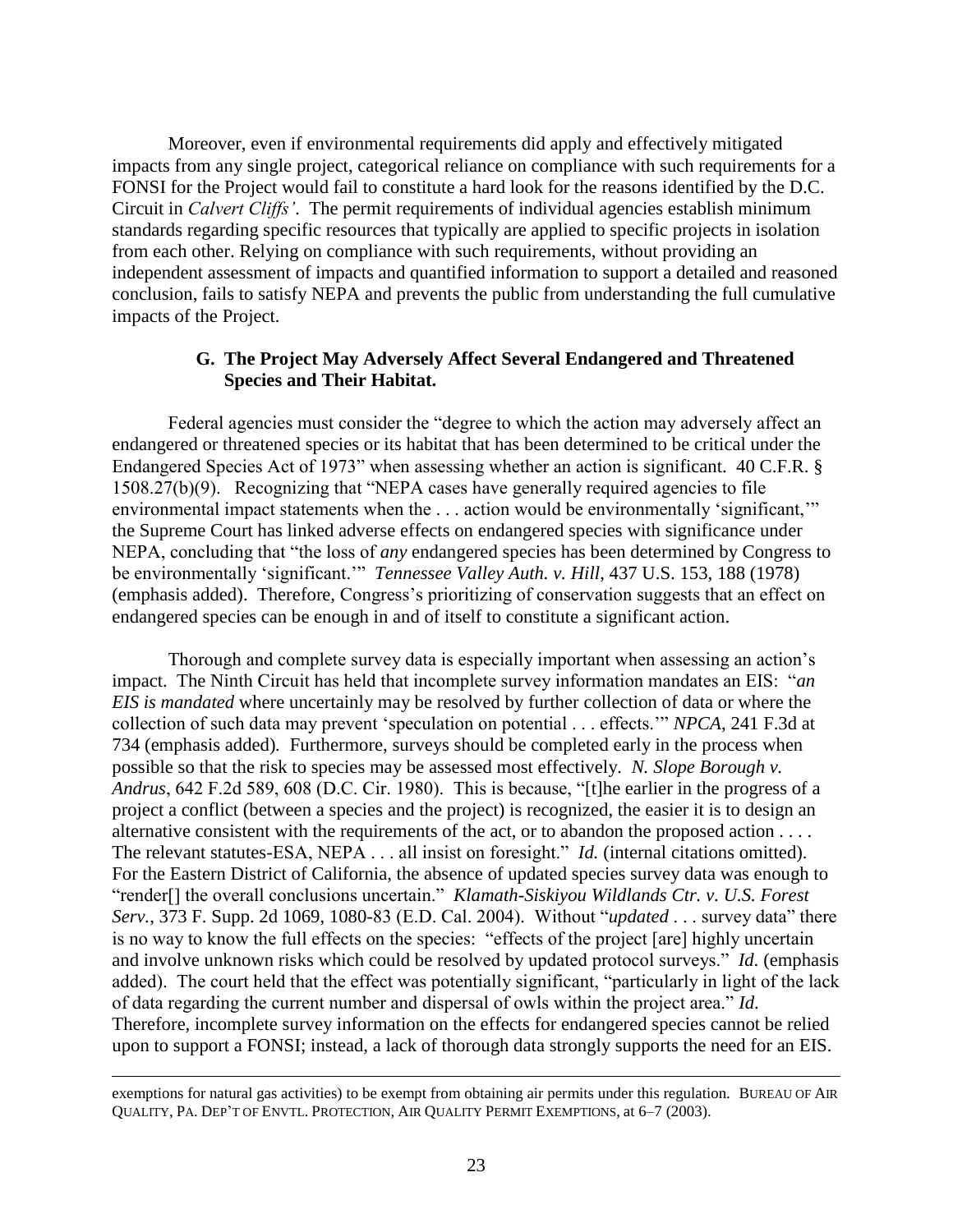District courts have weighted the ninth CEQ factor heavily. The likelihood that a project may affect an endangered species due to direct disturbance, disruption of breeding, and fragmentation of habitat is "an important factor supporting the need for an EIS." *Klamath-Siskiyou*, 373 F. Supp. 2d at 1081. Complete extirpation of a species has not been required, and the "project need not jeopardize the continued existence of a threatened or endangered species to have a 'significant' effect on the environment." *Id.* at 1080*.* (citing *Greater Yellowstone Coalition v. Flowers*, 359 F.3d 1257, 1275–76 (10th Cir.2004)). "Viability is a standard under the ESA and the NFMA, not under NEPA." *Id.* Furthermore, courts have required careful analysis and not just conclusory statements: "mere perfunctory or conclusory language [in an EA] will not be deemed to constitute an adequate record and cannot serve to support the agency's decision not to prepare an EIS. *Citizen Advocates for Responsible Expansion, Inc. (I-Care) v. Dole*, 770 F.2d 423, 434 (5th Cir. 1985).

Destruction of an endangered or threatened species' habitat is also important when assessing a project's impact. The Ninth Circuit has held that parallel habitat conservation projects do not "stand in for the loss of designated critical habitat and found a determination that habitat loss would not adversely modify critical habitat for the Northern Spotted Owl arbitrary and capricious. *Gifford Pinchot Task Force v. U.S. Fish & Wildlife Serv.*, 378 F.3d 1059, 1076 (9th Cir. 2004), *amended by* 387 F.3d 968 (9th Cir. 2004). Destruction of "a significant percentage of the suitable habitat . . . is an important factor supporting the need for an EIS." *Klamath-Siskiyou*, 373 F. Supp. 2d at 1081. Destruction of large portions of a species' habitat can "have an impact on that species which is 'significant' under any reasonable definition of that term" and "local extirpation can be a significant impact." *Sierra Club v. Norton*, 207 F. Supp. 2d 1310, 1326-27 (S.D. Ala. 2002). Species do not need to be found directly in the project area to be considered: where an agency failed to analyze impacts to species which were in the "vicinity" of a proposed airport, a finding of no significant impact on species "*strain[ed] credulity*." *California v. U.S. Dept. of Transp.*, 260 F. Supp. 2d 969, 978 (N.D. Cal. 2003) (emphasis added).

Finally, although mitigation plans have been used in the past to avoid preparing an EIS, courts have a high standard for what constitutes a sufficient mitigation plan. Mitigation measures must be thoroughly "developed" and "more than a 'mere listing' of measures." *NPCA*, 241 F.3d at 734; s*ee also Ohio Valley Envtl. Coal. v. Hurst*, 604 F. Supp. 2d 860, 889 (S.D.W. Va. 2009); *Klamath-Siskiyou*, 373 F. Supp. 2d at 1085. "Where an agency has not even studied the potential effectiveness of mitigation measures, and there is a 'paucity of analytic data' to support its conclusions, it may not rely on those measures in finding no significant impact." *NPCA,* 241 F.3d at 734. An agency may not "act first and study later." *Id.* A "decision to issue a FONSI in reliance on mitigation plans that had not even been defined, much less analyzed, [is] arbitrary and capricious." *W. Land Exch. Project v. U.S. Bureau of Land Mgmt.*, 315 F. Supp. 2d 1068, 1091-92 (D. Nev. 2004). Therefore, mitigation plans must be thoroughly analyzed to be valid.

The FWS identified four federally listed threatened or endangered species and one other federally protected species within the Project area, including the Indiana bat, the bog turtle, and the dwarf wedgemussel. For each of these species, the EA cites to incomplete survey results. For the surveys that do exist, the EA consistently fails to describe survey methodology or to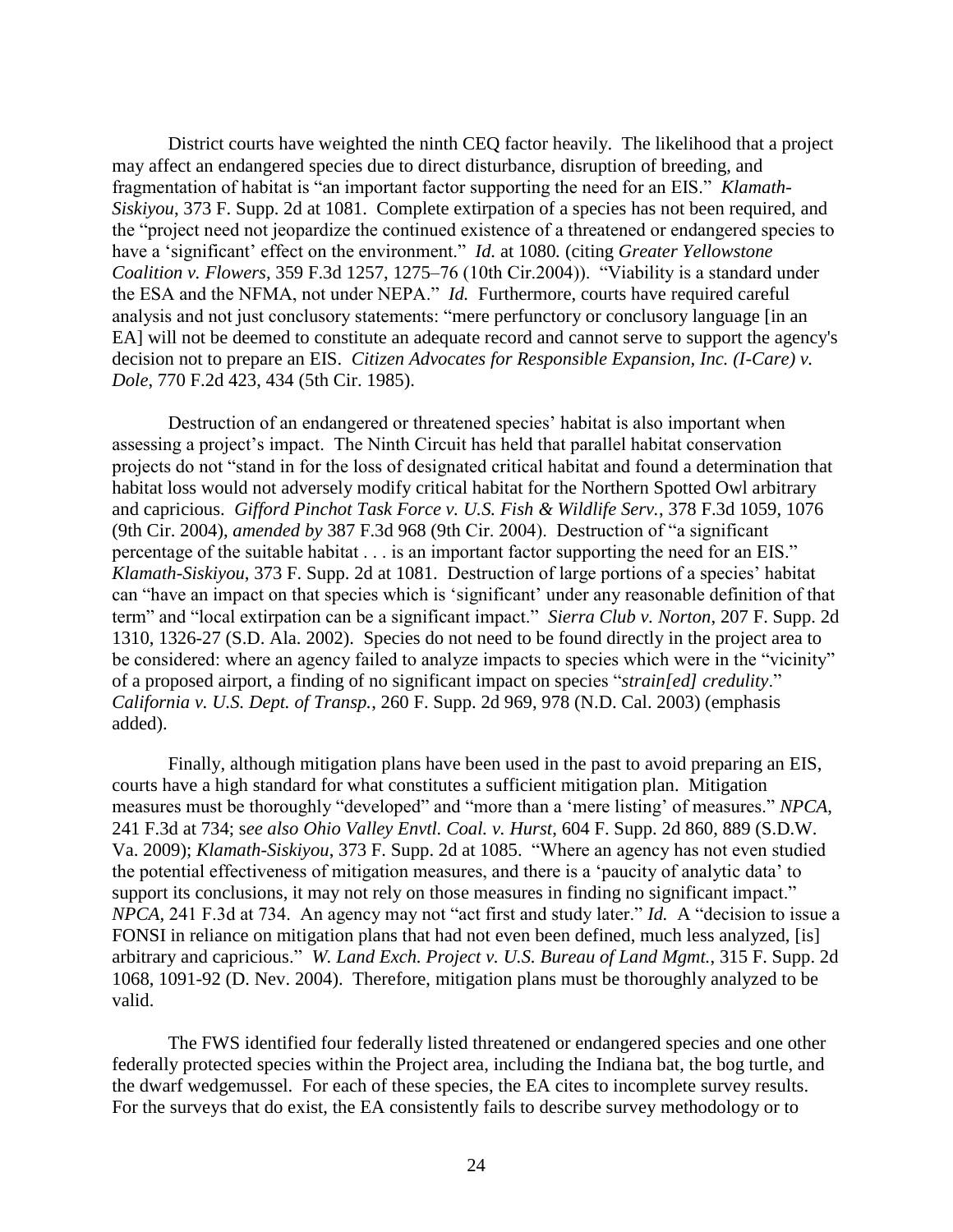analyze any data. Furthermore, the EA repeatedly acknowledges habitat destruction but fails to carefully examine its impact, and where mitigation plans are in place, the EA barely discusses them. Instead, it describes the plan briefly, with no analysis of how much mitigation will be achieved. Therefore, the EA fails to take a hard look at the effect of threatened and endangered species, and it cannot support a FONSI.

#### **1. Indiana Bat**

The inadequacy of survey results is particularly apparent for the Indiana bat, a federally endangered species which has been found within the Project area. EA at 2-49. Loop 325 is "within foraging range of a known maternity colony of Indiana bat"; moreover, a bat was captured along Loop 321 in Pike County, Pennsylvania. *Id.* Yet despite the likely presence of bats, the surveys completely avoided the area of the proposed route around the Delaware Water Gap National Recreation Area ("DWGNRA") and portions of Loop 321. EA at 2-49. The omission of key regions of potential bat habitat from the surveys drastically undercuts their reliability. When considered in conjunction with the fact that additional survey reports are still not pending, the amount of uncertainty in regard to this endangered species is astounding (see Part II.G.D, *supra*). The EA does not discuss mitigation in depth, but recommends that TGP file "final mitigation plans for forest resources in the Highlands Preservation Area and on stateowned lands" to specify trees suitable for the Indiana bat roost habitat. EA at 2-50. It also recommends that FERC complete any necessary section 7 consultation once these surveys are filed. *Id.*

The EA provides absolutely no information about survey methodology, and this lack of transparency generates a certain amount of skepticism. Regardless of the methodology, however, the results of the surveys which have been conducted should be viewed with skepticism because of the dire situation of the species. Dr. DeeAnn Reeder, a prominent bat biologist and professor at Bucknell University, has critiqued other bat surveys because bats in the Northeastern US are "under assault" from both wind turbines and a "deadly emerging infectious disease 'White Nose Syndrome' (WNS)." Comments of DeeAnn M. Reeder, Ph.D. (hereinafter "Reeder Comments"), included in Earthjustice Comments on Environmental Assessment of MARC I Hub Line Project, Docket No. CP10-480-000 (hereinafter "EJ Comments") (annexed as Exhibit C hereto).Even if there had been no bats found in the project area, the failure to detect individual members of an endangered species facing the additional stress of White‐Nose Syndrome ("WNS") would not be surprising and would not support a FONSI on this imperiled species. Reeder Comments. There has been a seventy-two percent decline in the Indiana bat population in recent years, attributable in large part to the spread of WNS, and "detection of this already rare species has become even more difficult." *Id.* Dr. Reeder calls their decline a "wildlife disaster of unprecedented proportions" and affirms that because of the low numbers of the species, "standard survey methods will be completely inadequate." *Id.*

The FWS guidelines for netting Indiana bats support Dr. Reeder's position: "Although the capture of bats confirms their presence, failure to catch bats does not confirm their absence. There are many instances in which the netting effort was as extensive as outlined below and Indiana bats were caught only with additional effort." United States Fish and Wildlife Service, Guidelines for Netting Indiana Bats 1 (1997). The surveying should not be mistaken to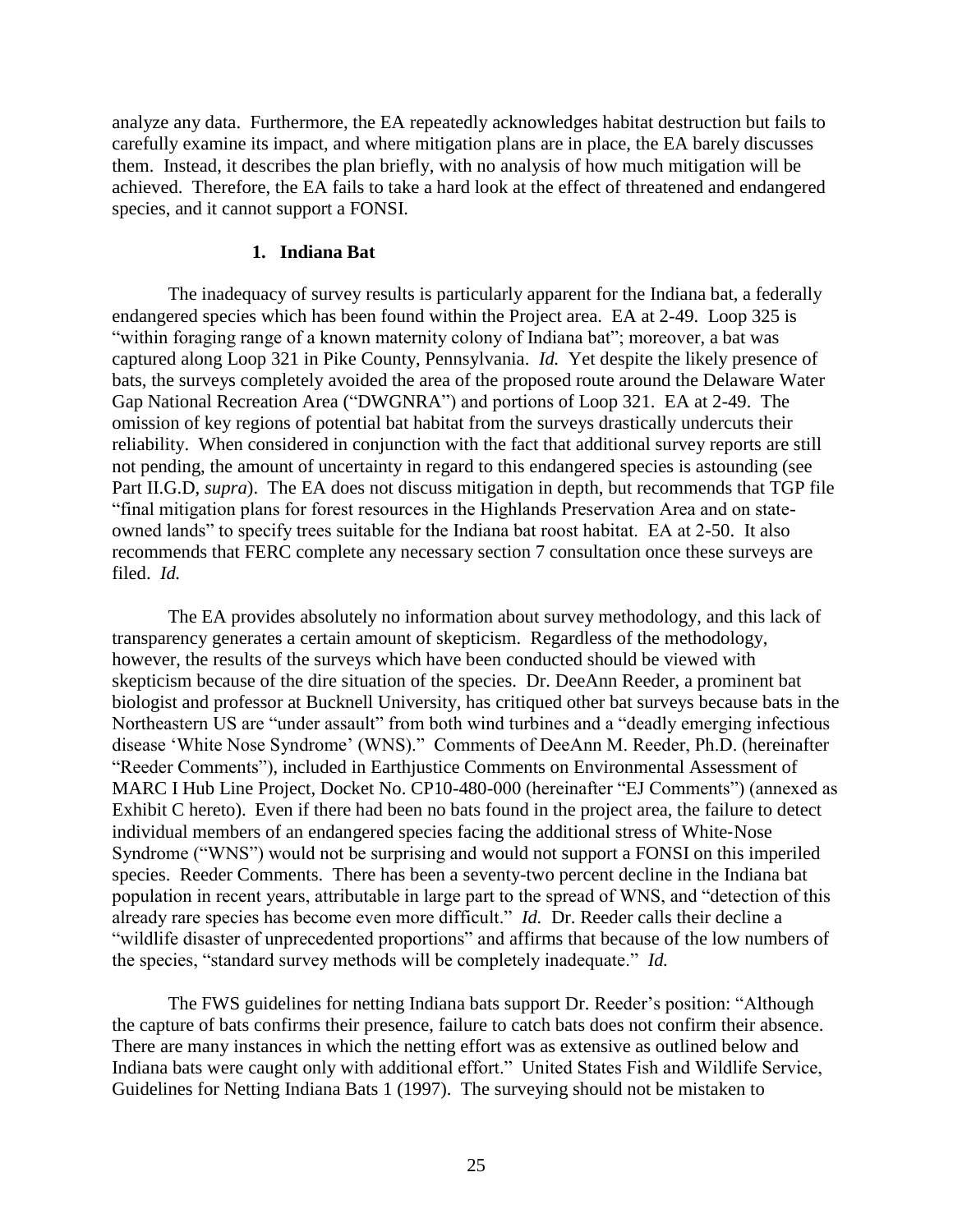conclusively determine effect on a population: "[a] typical mist net survey provides insufficient data to determine population size or structure. It is an attempt to determine presence or probable absence of the species." *Id.* The guidelines cite a number of conditions, including inclement weather, kind of equipment, and moonlight conditions that can influence the presence or absence of bats in the mist nets. *Id.* at 2. With no detailed information about the methodology of the survey, it is not possible to assess the validity of the information. However, given the fact that a bat was found, and that even the failure to find a bat would not be indicative of a bat's absence, the surveys raise considerable questions about the extent of the bat population and how critical this habitat is for the Indiana bat. Thus, the EA's consideration of the Project's impact on bats is inadequate and cannot support a FONSI.

In addition to the inadequacy of survey results, the EA's treatment of habitat destruction and mitigation measures is insufficient. For the eastern 2.5 miles of proposed Loop 325, the FWS recommends "a seasonal restriction on tree clearing", "minimizing the acreage of tree clearing", "flagging and preferentially preserving high-quality potential roost trees", ant that TGP provide a plan for minimizing habitat impacts around the known maternity colony." EA at 2-49. FERC's "recommendation" to TGP, however, does not account for all of these issues. Though TGP has committed to a seasonal restriction of vegetation clearing "within 2.5 miles of known roosts or capture sites from April 1 to September 30, it has not committed to the additional aspects of the FWS' recommended mitigation measures." EA at 2-49. Notably, FERC does not mandate any plan for minimizing habitat impacts around the known maternity colony. Although FERC alludes to a plan of tree planting schedules, which it says will "minimize impacts on forested areas" there is no evaluation of the lasting impact of habitat destruction. EA at 2-50. The inadequacy of survey results, lack of habitat destruction analysis, and the lack of adequate mitigation measures indicate that the finding of no significant impact for bat species is unsupported.

## **2. Bog Turtle**

The bog turtle is a federally threatened turtle that has the potential to occur within the project area. Although TGP completed some bog turtle surveys, the methodology is not included in the EA, which only indicates that visual presence/absence surveys were performed in four of the six wetlands and no bog turtles were found. EA at 2-48. However a Phase I survey of the remaining portion of Loop 323 which was conducted in October 2011 "is pending." EA at 2-48. FERC admits that "consultation [is not] concluded until the FWS reviews the remaining Phase I and Phase II survey reports . . . . . Further consultation would be necessary if the remaining survey reports document the presence of bog turtles or bog turtle habitat." *Id.* Therefore, FERC makes a "recommendation" to TGP that it not begin construction of Loop 323 until 1) TGP files the results of the surveys with the New Jersey field office of the FWS and the Secretary; 2) FERC completes "any necessary section 7 consultation with the FWS" and 3) TGP receives "written notification from the Director of OEP that construction and/or use of mitigation (including implementation of conservation measures) may begin." *Id.* FERC's framing here and throughout the EA as "recommendations" what should be necessary preconditions casts doubt on whether measures to mitigate harms to the species in the project area will ever be undertaken. Although the pipeline crosses key potential habitat for the bog turtle, FERC has not demanded or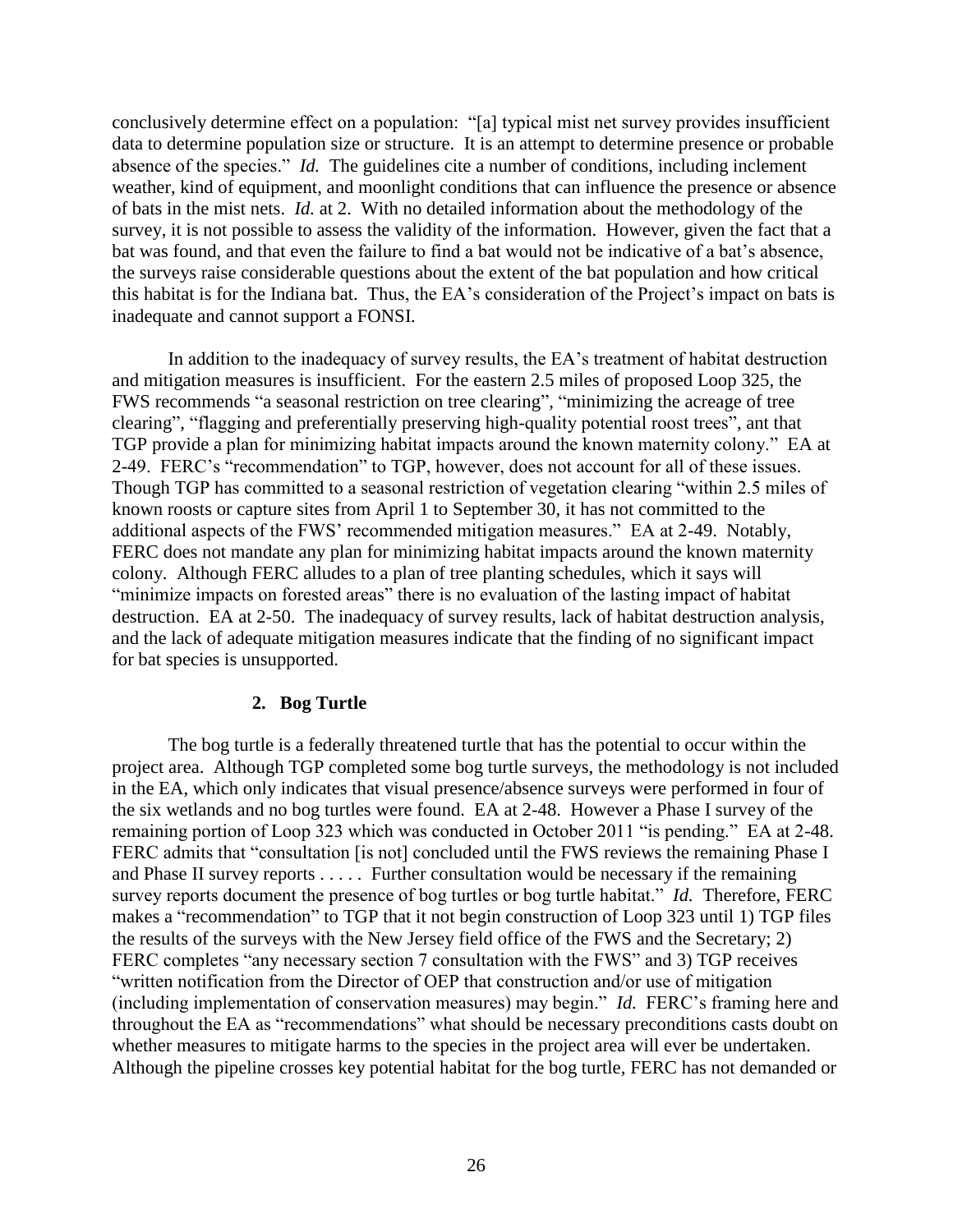received complete survey results, nor has it sufficiently addressed habitat destruction or mitigation measures to justify its FONSI.

# **3. Dwarf Wedgemussel**

The dwarf wedgemussel is a federally endangered freshwater mussel which "has been known to inhabit the Delaware River [near the project area and] . . . has *known occurrences* in the location where Loop 317 and Loop 323 cross the Susquehanna River, Wyalusing Creek, and the Delaware River" EA at 2-50 (emphasis added). In New Jersey, the EA cites to "only a few known occurrences including one along a portion of the upper Delaware River and at a location downstream of Big Flat Brook." *Id.* Despite the EA's reference to these known occurrences of the dwarf wedgemussel, TGP's surveys revealed "[n]o live or dead specimens . . . during the survey efforts." The EA concludes that no additional surveys are needed "as long as the crossing of the Delaware River can be completed using the HDD crossing method." *Id.* Furthermore, though TGP has thus far failed to complete surveys for a 2.9 mile segment of Loop 323, FERC prematurely concludes that the Project is not likely to adversely affect the dwarf wedgemussel. EA at 2-51.

Without disclosing any methodology for the survey, the EA concludes that there is an absence of dwarf wedgemussel, despite the fact that it refers to known occurrences of the endangered species in the Project area. *See* EA at 2-50-51. Moreover, the reliance on the HDD crossing to justify a lack of additional surveying is premature because "TGP has not developed a contingency crossing method for the Delware River HDD crossing." EA at 2-16. Should a problem occur with the HDD crossing, the EA suggests that there could be additional adverse effects on dwarf wedgemussel. Moreover, although the EA acknowledges that a frac-out, the accidental release of drilling mud into the water, could "affect fisheries or other aquatic organisms by settling in and temporarily inundating the[ir] habitats," it does not discuss any mitigation measures to address and minimize the potential for habitat destruction. EA at 2-18.

The Ninth Circuit has ruled that an EIS is mandated where uncertainty may be resolved by further collection of data. *NPCA*, 241 F.3d at 734. The inadequacy of survey results for the dwarf wedgemussel, as well as the Indiana bat and the bog turtle ignores this circuit court decision. Moreover, courts have encouraged surveys to be completed early in the process. *See N. Slope Borough*, 642 F.2d at 608. The survey deficiencies for each of these endangered species leave a great deal of uncertainty regarding the effect on imperiled species. Therefore, the EA has not sufficiently considered the potential effect of the project on endangered and threatened species.

Not only did the EA fail to provide complete survey data and adequate mitigation plans, but TGP also obscured crucial reports concerning wildlife species of concern. TGP requested privileged and confidential treatment for the following essential wildlife surveys:

- New Jersey Freshwater Mussel Survey
- New Jersey Timber Rattlesnake Survey
- New Jersey Red-Shouldered Hawk and Barred Owl Surveys
- New Jersey Bog Turtle Survey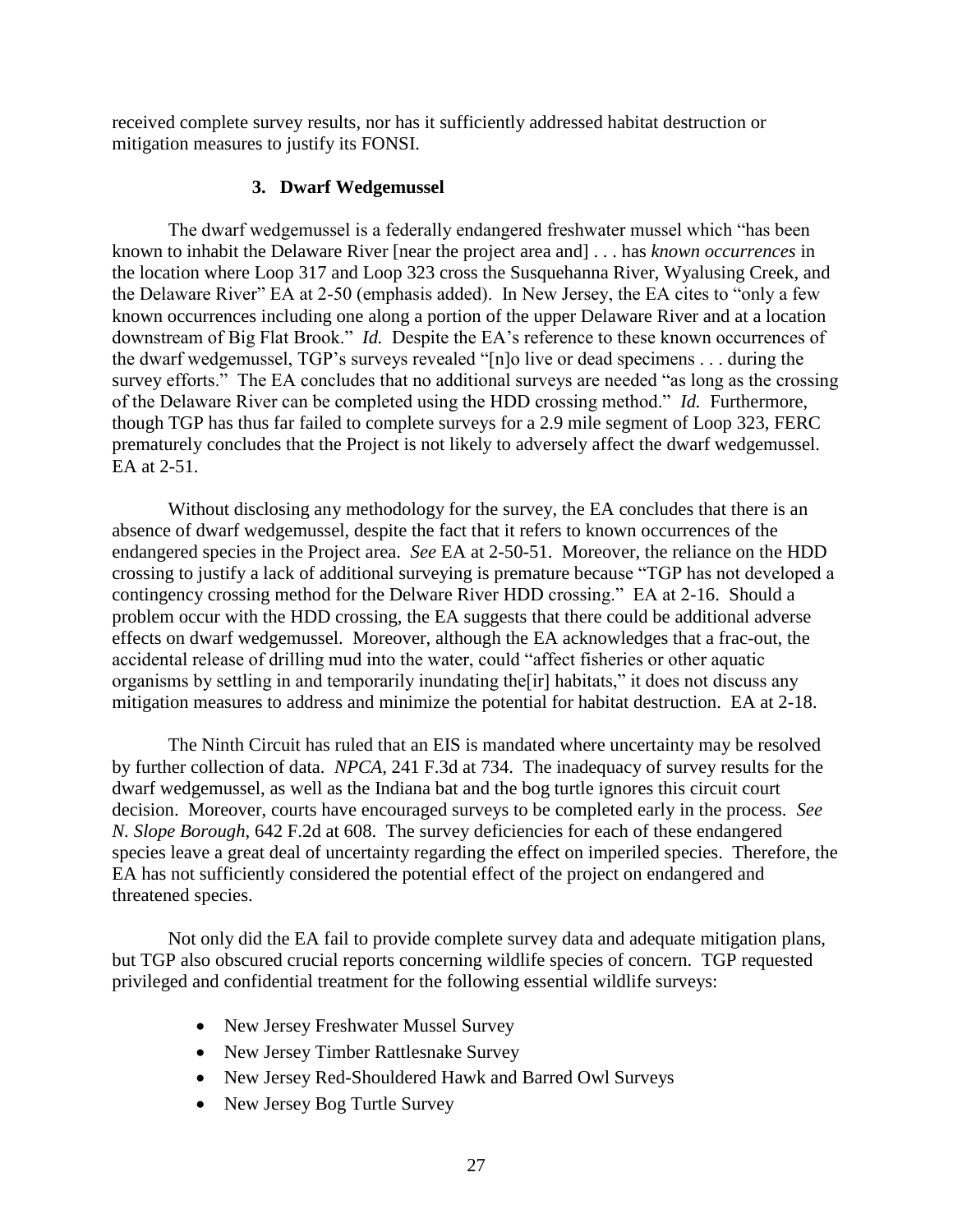- New Jersey Red-Headed Woodpecker and Golden-Winged Warbler Survey
- The final Timber Rattlesnake Den Habitat Survey Report for Pennsylvania, dated October 21, 2011
- The final Indiana Bat and Eastern Small-Footed Bat Mist Net Survey, Hibernacula Searches, and Habitat Assessments, dated October 20, 2011, submitted to the U.S. Fish and Wildlife Service - Pennsylvania Field Office
- The final Indiana Bat and Eastern Small-Footed Bat Mist Net Survey, Hibernacula Searches, and Habitat Assessments, dated October 20, 2011, submitted to the Pennsylvania Game Commission
- Wood Turtle Habitat Assessment and Survey for New Jersey

On November 9, 2011, intervenors filed a letter requesting that TGP's applications for privilege be denied because they were legally insufficient under 18 C.F.R. § 388.112. As stated in the November 9, 2011 letter, any claim that information warrants confidential treatment requires a statement requesting such privilege "for *some or all* of the information in a document," and must articulate "the *justification* for *special treatment* of the information." 18 C.F.R. § 388.112(b) (emphasis added). However, TGP did not present an affirmative argument as to why it should be granted the "special treatment", *id.*, of confidentiality, nor did it indicate whether the alleged need for confidentiality extended to the entire document or only to certain sections which can be redacted and subsequently released. As an intervenor in this matter, we should have been entitled to review the updated reports; similar studies have been released to intervenors in other dockets, including but not limited to Docket # CP10-80-000 (the Marc I Pipeline). Therefore, our ability to review and comment on the EA has been limited, and we reserve the right to comment further on the impact to species of concern.

# **H. It Is Reasonable to Anticipate that the Project Will Threaten a Violation of Federal, State, and Local Law Requirements Imposed for the Protection of the Environment.**

Finally, the potential for the Project to "threaten<sup>[]</sup> a violation of Federal, State, or local law or requirements imposed for the protection of the environment" calls for a finding of significance. 40 C.F.R. § 1508.27(b)(10). This factor requires agencies to consider, among other laws, "state requirements imposed for environmental protection to determine whether the action will have a significant impact on the human environment." *Sierra Club v. U.S. Forest Serv.*, 843 F.2d 1190, 1195 (9th Cir. 1988). In *U.S. Forest Service*, the Forest Service failed to address whether or not timber sales would increase sedimentation and turbidity in a local stream and therefore potentially violate California's water quality standards. *Id.* The Ninth Circuit viewed the EA's failure to address the impact of logging on state water quality standards as a violation of 40 C.F.R § 1508.27(b)(10). *Id.* The court concluded that, "substantial questions [were] raised concerning the potential adverse effects of harvesting these timber sales, [and] an EIS should have been prepared." *Id.* Notably, no actual violation needs to be proven to necessitate an EIS, merely the potential for a violation. *See, e.g.*, *U.S. Forest Serv.*, 843 F.2d at 1195. This threat is "forward-looking," meaning that it deals with prospective violations and does not require proof of past violations. *See Sierra Club v. Van Antwerp*, 661 F.3d 1147 (D.C. Cir. 2011). Therefore, the risk that a law may be broken in the future weighs in favor of an EIS.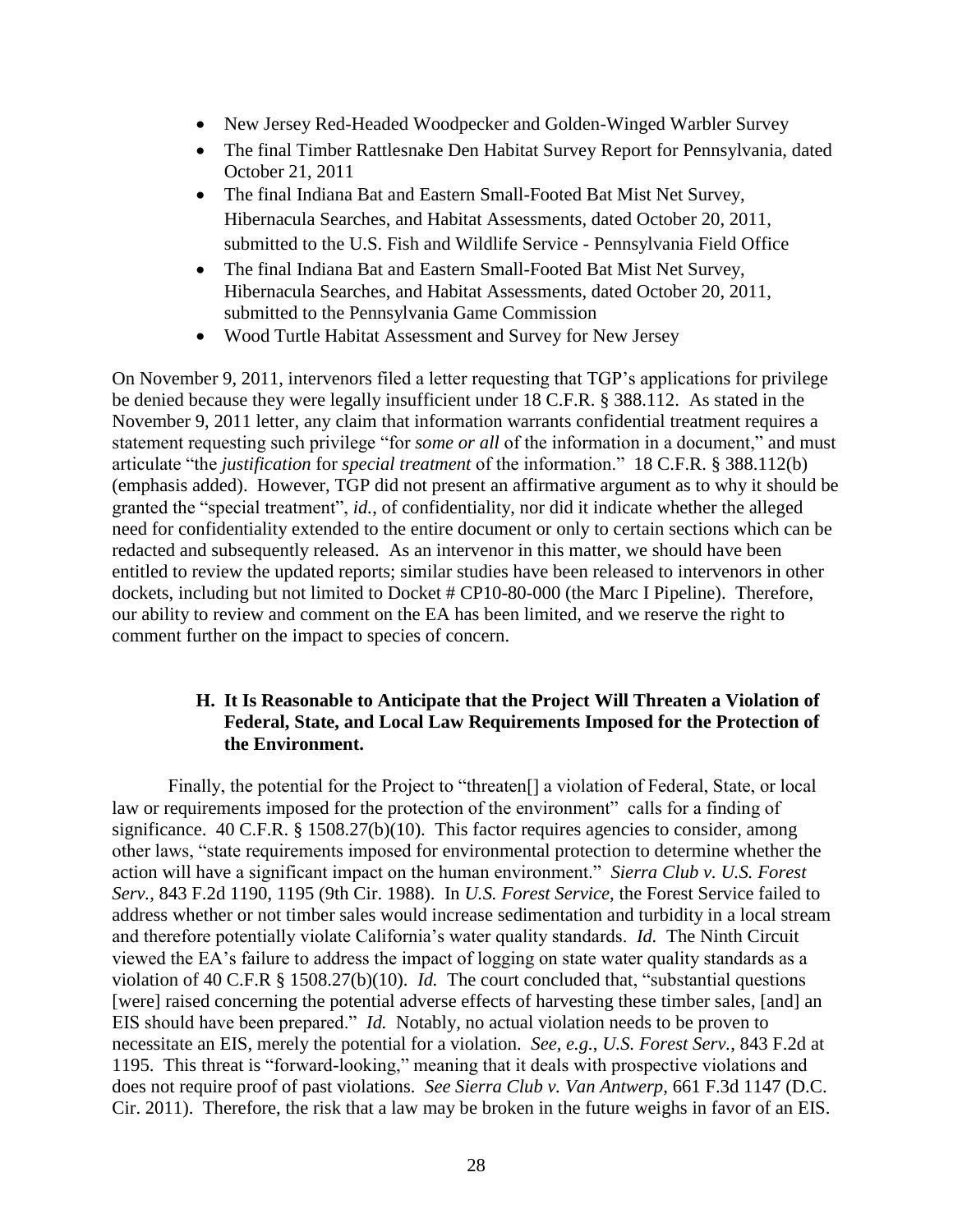When considering the possibility that the Project will threaten a violation of legal requirements, it is relevant that TGP is making the same promises and representations in its EA for the Northeast Upgrade Project that it made, and subsequently failed to implement, in the EA for the 300 Line Project. In the 300 Line EA, for example, TGP indicated that it intended to exclusively use dry cut, rather than open-cut, construction methods for waterbody crossings where there was perceptible flow. One of many such claims which were interspersed throughout the EA was that:

[t]he greatest potential impacts of construction on surface waters would result from an increase in sediment loading and turbidity. The highest levels of sediment would be generated by use of the wet open-cut method. However, as noted above, TGP would not utilize the wet open-cut method to cross any waterbodies with perceptible flow at the time of the crossing.

300 Line EA at 2-19. In the EA for the Northeast Upgrade Project, TGP makes an identical promise:

[t]he greatest potential impacts of construction on surface waters would result from an increase in sediment loading and turbidity. The highest levels of sediment would be generated by use of the wet open-cut method. However, as noted above, TGP would not use the wet open-cut method to cross any waterbodies with perceptible flow at the time of the crossing, unless a dry crossing is impractical due to site-specific conditions.

EA at 2-17. Despite the repeated claim that use of the open-cut method would be minimized in the 300 Line Project, TGP did not follow through with that promise, specifically at the West Branch of the Lackwaxen in Pike County, where a wet open-cut crossing method was utilized, thus adversely impacting the ecosystem in ways that were not addressed in the 300 Line EA. NJDEP warns that "FERC should be aware that TGP's planned crossing methods are know [sic] to change during the review process increasing the likelihood of additional environmental impacts to threatened and endangered species habitat and increased turbidity for aquatic biota, oval water quality, and water supply." NJDEP Comments on the EA at 16, para. 5. The fact that TGP has made identical guarantees in the past and has failed to adhere to them weighs heavily against its credibility. TGP's past conduct is particularly relevant in assessing the risk that the Northeast Upgrade Project will violate the Clean Water Act, the Federal Safe Drinking Water Act, and the Pennsylvania Clean Streams Act, discussed in Parts I.H.6-8 *infra*. It is also relevant to the evaluation of the threat to endangered species, such as the dwarf wedgemussel, which depends on the successful implementation of the HDD crossing method. *See* Part II.G.3 *supra*; EA at 2-50 (concluding that no additional surveys for the species are needed "as long as the crossing of the Delaware River can be completed using the HDD crossing method"). TGP's past conduct, therefore, can be relevant to the consideration of the risk of violating the following federal, state, and local regulations.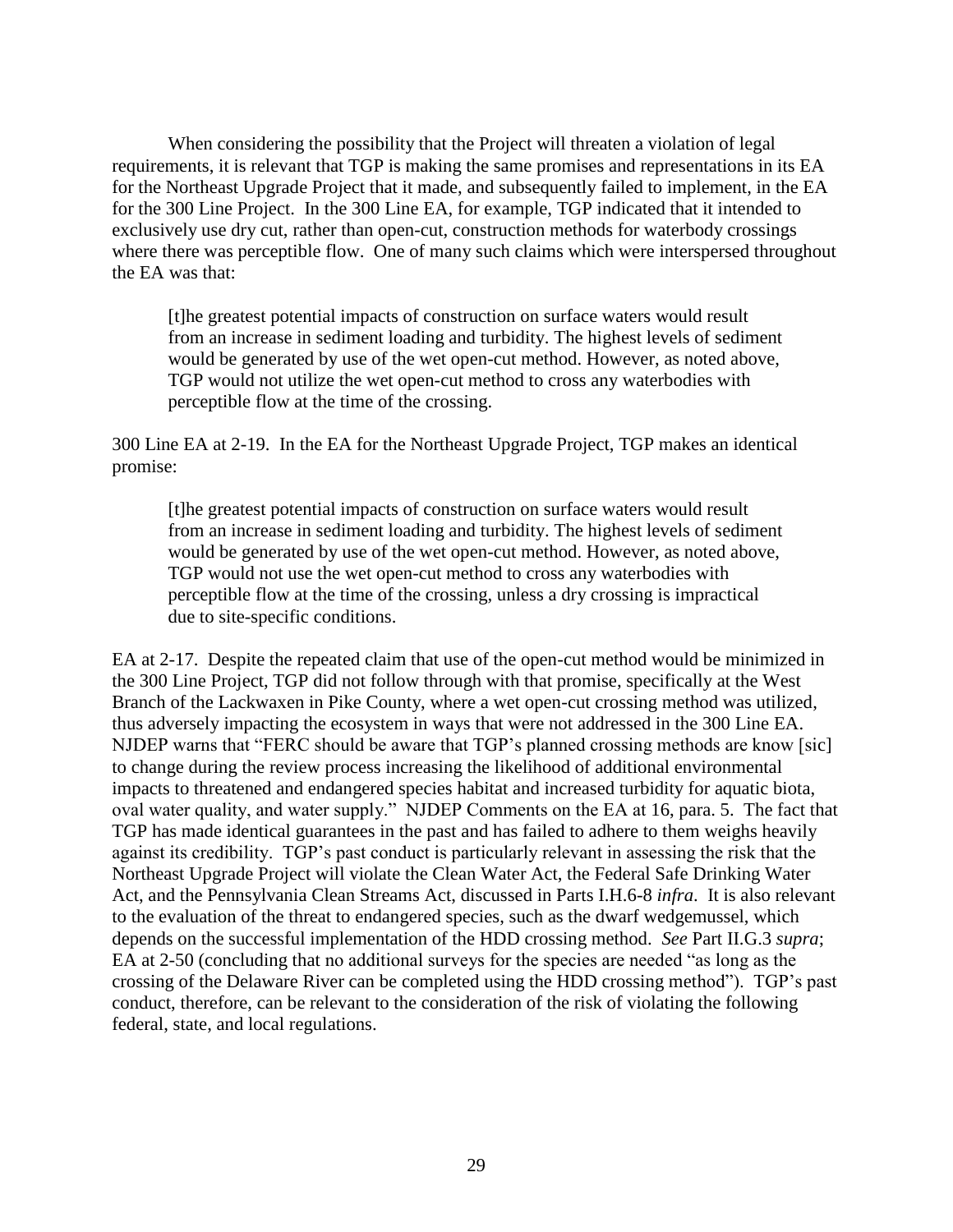#### **1. Endangered Species Act**

At the Federal level, the Endangered Species Act of 1973 ("ESA") recognizes the "esthetic, ecological, educational, historical, recreational, and scientific value" of species threatened with extinction and declares that it the "policy of Congress that all Federal . . . agencies shall seek to conserve endangered species and threatened species." 16 U.S.C. § 1531. Conservation is not passive; rather, it is "the use of all methods and procedures which are necessary to bring any endangered species or threatened species to the point at which the measures provided pursuant to [the Act] are no longer necessary." 16 U.S.C. § 1532(3). The ESA further requires that critical habitat not be destroyed or adversely modified. 16 U.S.C. § 1536(a)(2). It is Congress's express purpose that federal agencies should prioritize conservation of endangered and threatened species. *Id.*

The Supreme Court has recognized an agency's responsibility to protect wildlife as national policy. Congress's intent in enacting the ESA was "to halt and reverse the trend towards species extinction, whatever the cost." *Tennessee Valley Authority v. Hill*, 437 U.S. 153 (1978) (emphasis added). The Act's legislative history

reveals an explicit congressional decision to require agencies to afford first priority to the declared national policy of saving endangered species. The pointed omission of the type of qualifying language previously included in endangered species legislation reveals a conscious decision by Congress to give endangered species priority over the "primary missions" of federal agencies . . . . [T]he plain language of the Act, buttressed by its legislative history, shows clearly that Congress viewed the value of endangered species as "incalculable."

*Id.* at 184–86. In *Tennessee Valley*, the Supreme Court stopped a nearly-finished dam project because of a threat to the critical habitat of the snail darter. *Id.* The decision in this case "made abundantly clear that [the] ESA mandates affirmative preservation of endangered life" and "is a potent environmental control." *N. Slope Borough v. Andrus*, 642 F.2d 589, 607 (D.C. Cir. 1980). Subsequently, district courts have cited the Supreme Court's language when addressing a defendant's need "to place the Indiana bat, an endangered species, at the top of its priority list." *House v. U.S. Forest Serv., U.S. Dept. of Agric.,* 974 F. Supp. 1022, 1027-28 (E.D. Ky. 1997). The ESA is a powerful Federal law that prioritizes the preservation of the environment, and agencies are compelled to consider it thoroughly when assessing an action's significance.

As mentioned above, a number of federally endangered species including the Indiana bat, the bog turtle, and the dwarf wedgemussel are potentially affected by this project, both directly and indirectly through habitat destruction and fragmentation, not to mention disruption from noise and potential impacts on food supply. Part II.G, *supra*, describes in detail the potential for implicating the ESA. In addition to the federally listed species, the FWS has requested FERC consider the effects on four federally petitioned species so that section 7 consultations can be facilitated if they become listed before Project construction: the Eastern small-footed bat, Northern long-eared bat, golden-winged warbler, and the American eel. The potential that so many endangered species will be affected, coupled with the absence of complete survey results for the majority of those species, creates a strong risk of violating the ESA. However, the EA's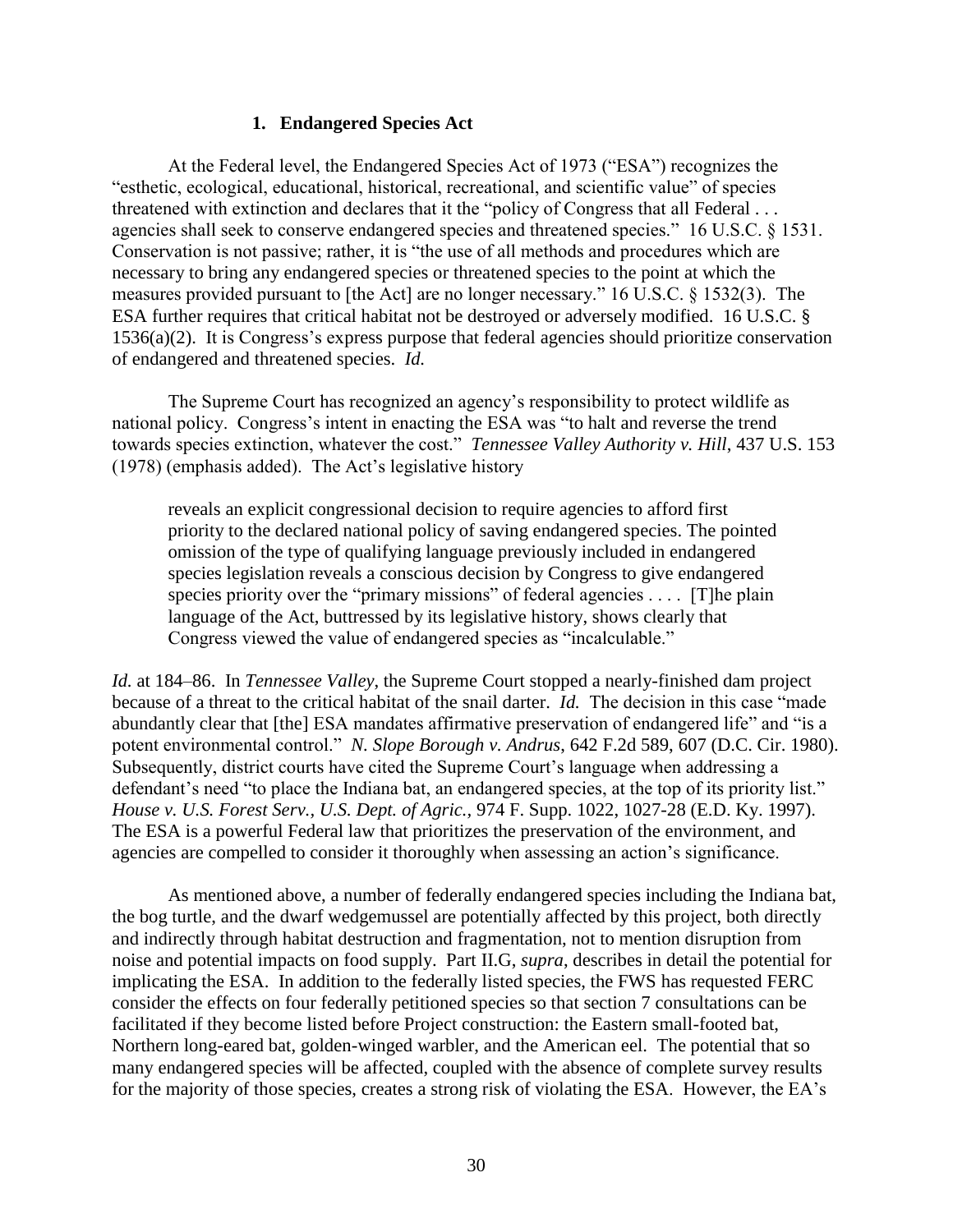treatment of federally petitioned species and their habitats is so cursory that it ignores the threat of a future violation of federal law in relation to these species. The inadequacy of the EA is particularly apparent with regard to the Northern long-eared bat, which was found during mist net surveys. EA at 2-52. Bat biologist and professor Dr. Reeder emphasizes that "[a]t our current population levels, every single bat is important to preserving the species." Reeder Comments. Considering the decline of bat populations in general, it is essential to consider not only the impact of proposed projects on the Indiana bat, but also all bat species:

Given the extreme declines in bat populations in the northeastern Pennsylvania region, the Mammal Technical Committee of the Pennsylvania Biological Survey has petitioned the Pennsylvania Game Commission to list little brown bats, *northern long-eared bats*, and tricolored bats as endangered. . . . Given the threats facing Indiana bats and other imperiled bat species detected in the Project area, *the welfare of every individual bat is vital to the preservation of these species*.

EJ Comments at 19 (emphasis added). However, the EA ignores the importance of the Northern long-eared bat and provides no evaluation of the expected impact on the species' habitat. Instead, the EA cites to TGP's plan to clear between September 1 and March 31 in Pennsylvania and August 1 and March 14 in New Jersey "to avoid impacts on Northern longeared bats that may roost in the Project area." EA at 2-52. The EA fails to discuss these habitat impacts or how they will be avoided by the clearing schedule, and it fails to acknowledge the relationship between the Northern long-eared bats and the Indiana bat.

The other petitioned species do not fare any better in terms of the depth of analysis they receive in the EA. For example, impacts on the American eel, which is "known to inhabit the Susquehanna and Delaware Rivers" are dismissed as "not anticipated" because of TGP's plan to use a HDD crossing method. EA at 2-52. However, a frac-out, which occurred as recently as May 2011, is not unlikely. *See Pipeline Accident,* supra note 18*.* Therefore, the EA's failure to evaluate the potential for violating the ESA with regard to currently endangered and petitioned species renders the EA inadequate under NEPA and an EIS should be prepared.

# **2. The Migratory Bird Treaty Act and the Bald and Golden Eagles Protection Act**

The Bald and Golden Eagles Protection Act ("BGEPA") prohibits the taking of "any bald eagle . . . or any golden eagle, alive or dead" as well as any part, nest or egg. 16 U.S.C. § 668. To "take" is defined not only as to "wound, kill, [or] capture" but also to "molest or disturb." 16 U.S.C. § 668c. The Migratory Bird Treaty Act ("MBTA") makes it "unlawful at any time, by any means or in any manner, to . . . take, capture, [or] kill . . . any migratory bird, any part, nest, or egg of any such bird" without a permit. 16 U.S.C.A. § 703. Executive Order No. 13,186 requires agencies to identify "where unintentional take is likely to have a measurable negative effect on migratory bird populations and to avoid or minimize adverse impacts on migratory birds . . . and emphasizes species of concern." EA at 2-44. Violation of the MBTA for taking or killing a migratory bird is a strict-liability offense. *United States v. Apollo Energies, Inc.*, 611 F.3d 679, 684 (10th Cir. 2010). In *Apollo*, oil drilling operators were found in violation of the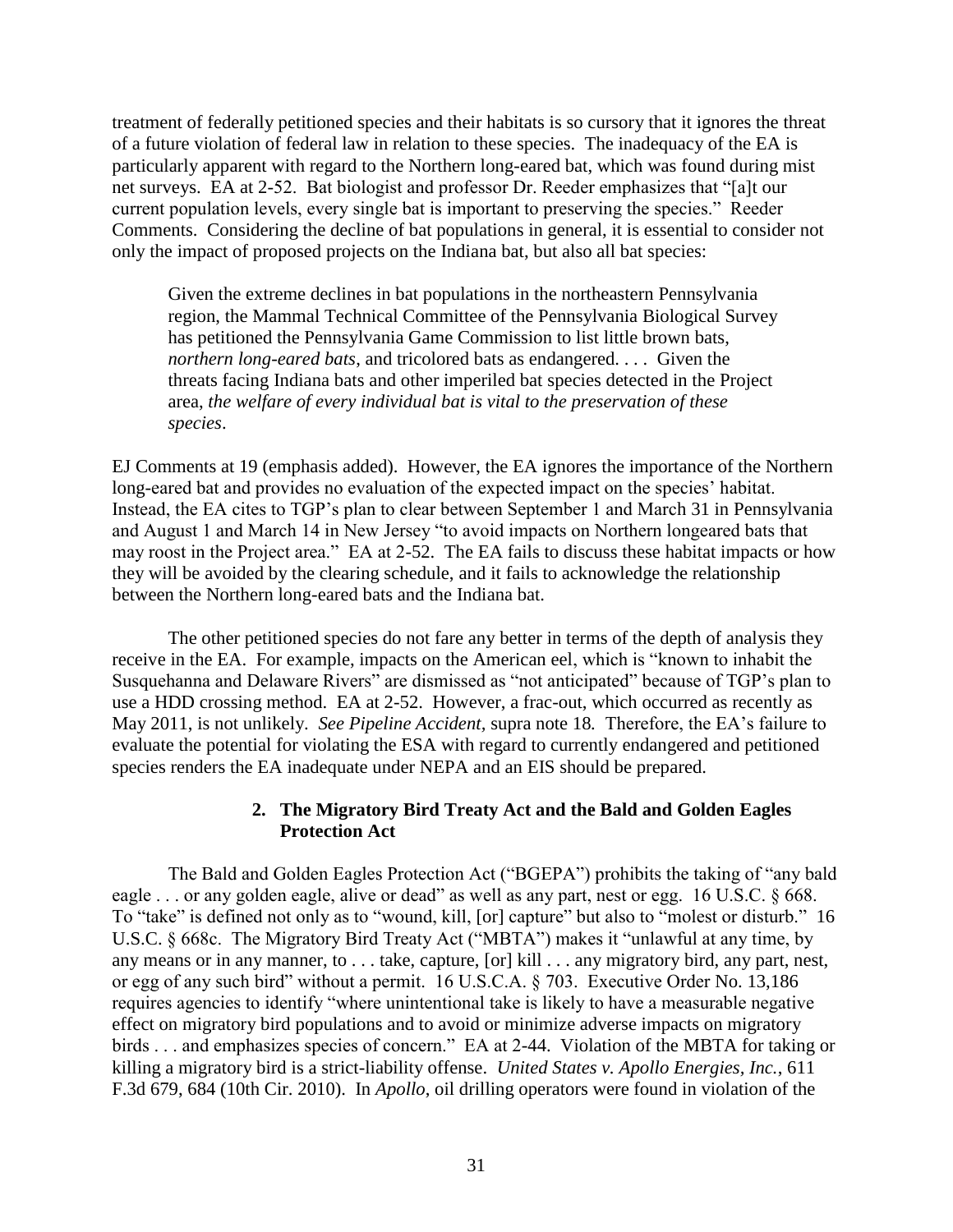act when dead migratory birds were found lodged in a piece of their oil drilling equipment. *Id.* The Tenth Circuit found that birds that died after crawling into the oil equipment to nest could form the basis for a finding that the act had been violated, and that no form of scienter was required. *Id.*

The impact on eagles and other migratory birds has already been demonstrated. As of February 2011, two bald eagle nests have been identified by TGP's field surveys in the project area. EA at 2-53. However, there has been no ultimate evaluation of the impacts on eagle habitat and instead TGP will work with the states "to determine whether potential adverse effects on bald eagle populations and habitat may result from the Project." EA at 2-53. However, NEPA does not permit agencies to "act first and study later." *NPCA*, 241 F.3d at 734. And the Ninth Circuit states unequivocally that the absence of complete survey results is no excuse for incomplete information: "an EIS is mandated where uncertainly may be resolved by further collection of data or where the collection of such data may prevent 'speculation on potential . . . effects.'" *Id.* Therefore, the absence of complete information on the bald eagle suggests at the very least that an EIS is called for.

The EA only indicates that "[t]he greatest potential to impact migratory birds would occur if Project activities . . . take place during the nesting season." EA at 2-44. Citing destruction of nests and mortality of eggs and unfledged young birds, as well as destruction of habitat presenting a "long-term impact for migratory birds that depend on forest" the analysis does not indicate what the impact will be if the work is conducted outside of that timeframe. Although species included in the FWS Birds of Conservation Concern may also occur in the project area, FERC does not address this possibility, merely stating "that the Project is not likely to result in the need to list any migratory birds under the ESA." EA at 2-45. The EA indicates that Pennsylvania and New Jersey Field Offices of the FWS recommended that TGP conduct vegetative clearing "between September 1 and March 31 in Pennsylvania and between August 1 and March 14 in New Jersey." EA at 2-44–45. There is no indication of whether or not these limitations have been included in a FWS permit. The EA's treatment of the laws governing migratory birds is conclusory. Although FERC identifies legal requirements, it indicates only that the greatest impact would occur during nesting season. There is a complete absence of an analysis of the damage to birds and nests outside of nesting season, or the effect on bird habitat and food supply. This failure to thoroughly analyze the law and its requirements, along with the potential impacts of the project on the migratory bird and eagle habitat supports the argument that the EA is inadequate under NEPA.

#### **3. The New Jersey Endangered and Nongame Species Conservation Act, the New Jersey Natural Heritage Program, and the Division of Land Use Regulation**

In New Jersey, the Natural Heritage Program (NJNHP) the Endangered and Nongame Species Program, and the Division of Land Use Regulation are responsible for administering state endangered species laws. The Endangered and Nongame Species Conservation Act declares it is New Jersey policy to "insure [the] continued participation in the ecosystem" of all forms of wildlife, that species indigenous to New Jersey should be "accorded special protection" to maintain and enhance their numbers, and that New Jersey should "assist in the protection of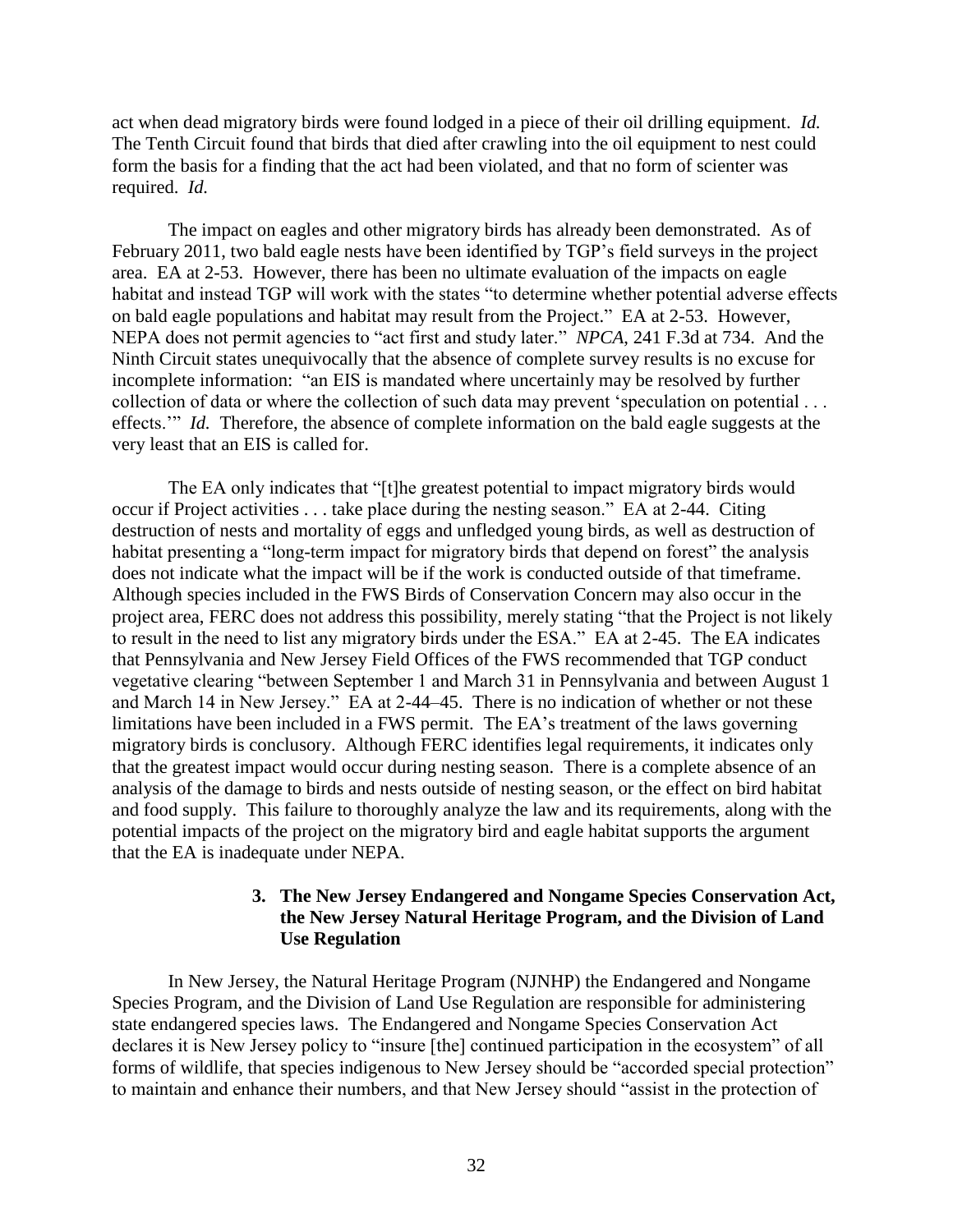species or subspecies of wildlife which are deemed to be endangered elsewhere." N.J.S.A. § 23:2A-2.

The Project implicates 46 threatened, endangered, and special concern species in New Jersey. Surveys found timber rattlesnakes and northern copperheads in the Project area. EA at 2-55. Timber rattlesnakes have also been located at the Mahwah Meter Station and are expected to be impacted by the Spectra Pipeline. NJDEP Comments at 8. Therefore, in light of the two projects, the timber rattlesnake population is likely to suffer from cumulative impacts which, as discussed *supra* in Part II.F.1, must be taken into consideration under NEPA. TGP indicates that it will use "route deviations" to avoid impacts on these species. However, the EA provides no analysis of the effects of these deviations, nor is any species-specific data included. The mitigation plans, far from being developed, are mere lists, just as the kind of undeveloped "'mere listing' of measures" rejected by the Ninth Circuit. *NPCA,* 241 F.3d at 734. Red-shouldered hawks and barred owls were also observed, with results of the "vernal surveys . . . pending." Additionally, regarding mussel species of concern, TGP says it will use the HDD crossing method to avoid impacts, but in the event of a frac-out would implement other measures. EA at 2-54. Once again, survey results are incomplete and "TGP stated it would conduct field assessments . . . . Results of the habitat assessment are pending." *Id*. at 2-55. A frac-out from HDD of a pipeline is not an unlikely scenario: in fact, one occurred under a Pennsylvania stream in May 2011.<sup>17</sup> Despite the likelihood of a frac-out or of TGP's use of a wet open-cut crossing, however, the EA includes neither an impact analysis nor mitigation plans for the potential effect on the mussel species.

In addition to the risk of violating the above regulations, the EA fails to address other requirements as well. During NJDEP's preliminary screening for threatened and endangered species in the project area, it evaluated areas under the jurisdiction of the Flood Hazard Area control Act and the Freshwater Wetlands Protection Act, which the EA disregards. NJDEP's screening indicated regulated watercourses with suitable habitat either in the Project area or within 1 mile downstream for wood turtle (*Glyptemys insculpta*), bog turtle (*Glyptemys muhlenbergii*), and brook floater (*Alasmidonta varicose*), which are "critically dependant upon the regulated watercourse" and will require a 150' riparian zone. The screening also indicated wetland habitats suitable for State or federally listed species which would require an Exceptional resource value and adjacent transition areas.

The EA concludes that "construction and operation of the project would result in shortand long-term impacts on wildlife and wildlife habitat. These impacts are expected to be minor given the mobile nature of most wildlife in the area, the availability of similar habitat adjacent and near the project, and the compatible nature of the restored right of way with species occurring in the area." EA at 2-44. Heatley rejects this conclusion, finding instead that the project "is likely to present a barrier to movement of sensitive species." Heatley Comments on the EA at 7. NJDEP agrees with Heatley, questioning:

How can Tennessee Gas determine that either the short- or long-term impacts will be 'minor' to New Jersey's wildlife. Repiles and amphibians show strong site

 $\overline{\phantom{a}}$ 

<sup>&</sup>lt;sup>17</sup> See Pipeline Accident, Rain Cited in Buffalo Creek Spill, PITTSBURGH TRIBUNE-REVIEW (May 12, 2011), [http://www.pittsburghlive.com/x/pittsburghtrib/s\\_736535.html.](http://www.pittsburghlive.com/x/pittsburghtrib/s_736535.html)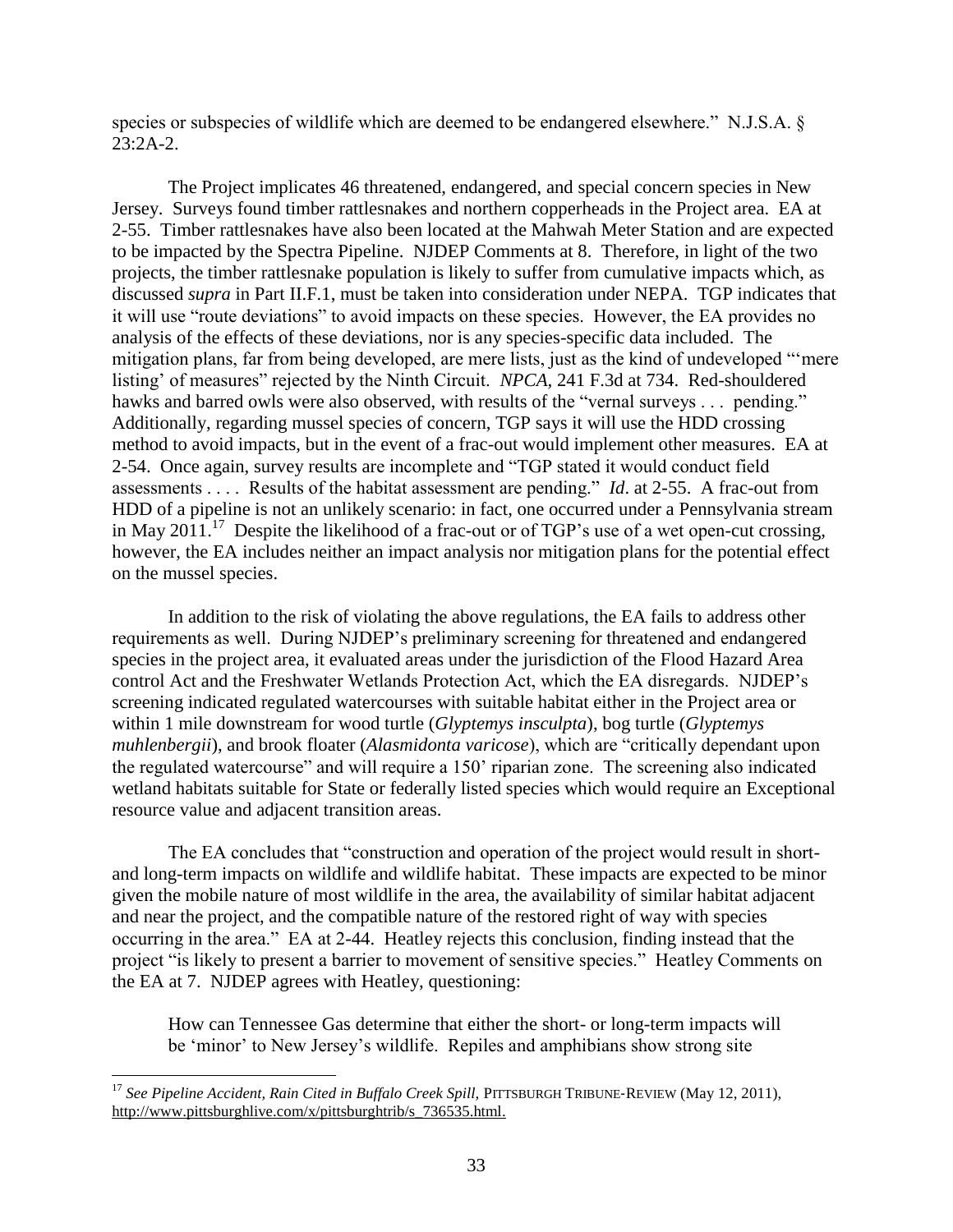fidelity to critical habitats and home ranges. Destruction of such habitats and/or the widening of the right-of-way (potentially increasing the risk of traveling across the right-of-way) could impact local populations. For rare species and species with delayed maturation and/or low fecundity, this could be detrimental to those local populations; the loss or decline of which could then contribute to genetic isolation.

#### NJDEP Comments on the EA at 7.

NJDEP concludes that "FERC can not clearly understand the full environmental impact of the proposed project on threatened and endangered species populations and habitat and should not approve the application" until additional materials and review have been completed. NJDEP Comments on the EA at 17, para. 10. The EA makes absolutely no reference to any of these regulations. The effect of the project on species which are critically dependant on the affected area must be evaluated in an EIS.

#### **4. New York Endangered Species Act N.Y.ECL s. 11-0535.**

In New York, rare species are protected under the NY Endangered Species Act, N.Y.ECL § 11-0535, which prohibits the "taking" of any endangered or threatened species of fish, shellfish, crustacean or wildlife," without permit. N.Y. Envtl. Conserv. Law § 11-0535. Taking is defined broadly and includes not only killing wildlife but "all lesser acts such a disturbing, harrying or worrying" the animal. N.Y. Envtl. Conserv. Law § 11-0103. A bald eagle was found in the vicinity of the Port Jervis, New York, pipe yard. EA at 2-55. This fact also implicates the MBTA and the BGEPA. See *supra* at Part II.H.2.

Aside from listing that rare species are protected by N.Y.ECL § 11-0535, the EA offers no analysis of which species might be implicated by it or whether or not there is a threat of violating the law with regard to any of the endangered species mentioned. The EA also lists a number of rare plant species, with survey results pending. It does not, however, address whether or not the rare species threaten a violation of the New York law. Instead, it indicates that "[w]here necessary, TGP would transplant individuals to locations outside the construction workspace or permanent right-of-way." EA at 2-56. This kind of conclusory statement is what the Fifth Circuit warned against when it indicated that "mere perfunctory or conclusory language will not be deemed to constitute an adequate record and cannot serve to support the agency's decision not to prepare an EIS." *Citizen Advocates For Responsible Expansion, Inc. (I-Care) v. Dole*, 770 F.2d 423, 434 (5th Cir. 1985). Furthermore, the EA's failure to address the bald eagles found in the vicinity of the Port Jervis pipe yard in relation to the MBTA and the BGEPA, along with the lack of thorough analysis for other species highlights the need for an EIS.

#### **5. Pennsylvania**

Pennsylvania also monitors the taking of endangered species. 30 Pa. Cons. Stat. Ann. § 2305. For the reptile, mammal, bird, mussel, and plant species of concern in the Pennsylvania project area, FERC conducts the same superficial treatment in the EA that it has for all endangered species. See generally, EA at 2-53. Although timber rattlesnakes were "documented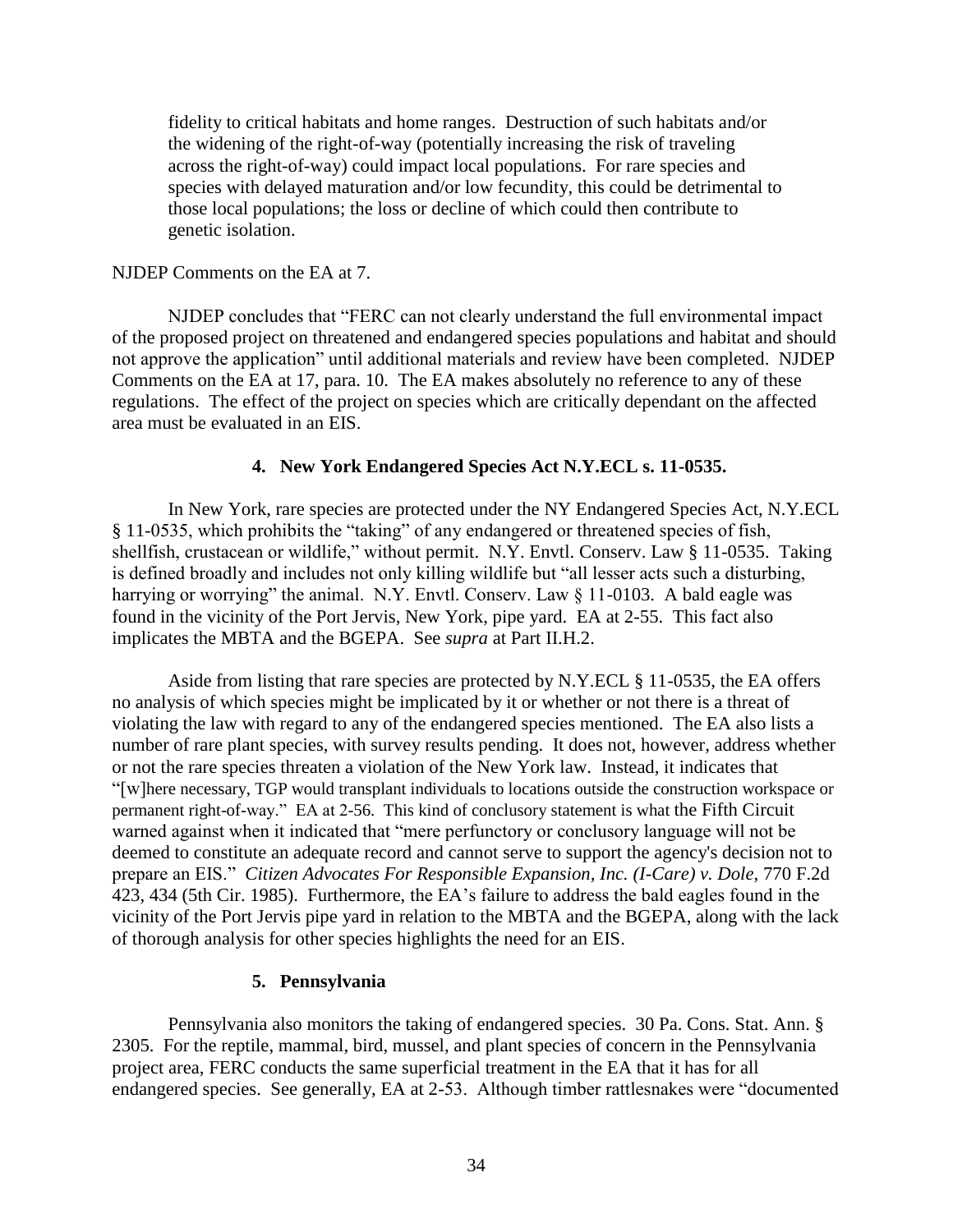along portions of Loop 321," the EA specifies only that "all gestating snakes" were outside of the workspace. Id. However, there is no additional information about the snakes that were not gestating, or what the habitat implications would be. Instead, survey results are still pending, and "TGP stated it would conduct Phase II denning surveys" which have not been completed. EA at 2-54. As for mitigation plans, TGP says only that it will employ snake monitors, conduct daily sweeps, and use route deviations. *Id.* This conclusory treatment of a mitigation plan is far from the level of detail which courts have required under NEPA and again falls under the "mere perfunctory or conclusory language" forbidden by the Fifth Circuit. *Citizen Advocates For Responsible Expansion, Inc. (I-Care) v. Dole*, 770 F.2d at 434.

## **6. Clean Water Act**

Section 401 of the Clean Water Act ("CWA") requires that proposed dredge and fill activities under Section 404 be reviewed and certified by the state agency so that the project meets state water quality standards. The designated state agencies in question are the PADEP and the NJDEP. EA at 2-22. However, there is no extensive analysis of the proposed dredge and fill activities and whether they met state requirements. Instead, FERC relies on the assumption that all permit requirements will be met.

The project would impact 49.1 acres of wetlands, consisting of 24.09 acres of emergent wetlands, 1.9 acres of scrub-shrub wetland, and 22.4 acres of forested wetlands. 5.55 acres of wetlands would be permanently impacted, 5.5 of them forested. EA at 2-25. While FERC includes a table with sensitive water bodies (EA at 2-13), it does not explain in depth the impact of the Project other than to say that it will be crossing the Monksville Reservoir and Valentine Brook, the public water supply in Milford Township. EA at 2-13.

## **7. Federal Safe Drinking Water Act**

The Project would cross four sole source aquifers ("SSA"). These aquifers supply at least 50 percent of the drinking water consumed in the area, and there are few to no alternative drinking water sources that could supply those who depend on it. EA at 2-9. The Northwest New Jersey 15 Basin SSA, which the project will cross, was designated under the Federal Safe Drinking Water Act in June 1988. *Id.* Additionally, the project will impact the NJ Coastal Plain SSA, a principal source of drinking water for Mercer and Middlesex Counties; Loop 323 will pass over the EPA-designated upstream headwater area. EA at 2-9.

Loop 325 would also cross the New Jersey Highlands Planning and Preservation areas, which provide the majority of potable water used in northern and central New Jersey. Plans for mitigation are not described in detail. Instead, they are discussed prospectively: "TGP *would* develop a comprehensive Mitigation Plan for implementation during construction and operation of the Project through the Highlands Region. The Comprehensive Mitigation Plan *would* be submitted as part of a Highlands Applicability Determination and *would* identify the specific water resources that would be affected by the Project and the measures designed to avoid, minimize, and mitigate adverse impacts on water resources." EA at 2-11. The lack of a developed mitigation plan and reliance on a hypothetical future scenario interferes with the ability to assess the impact on drinking water.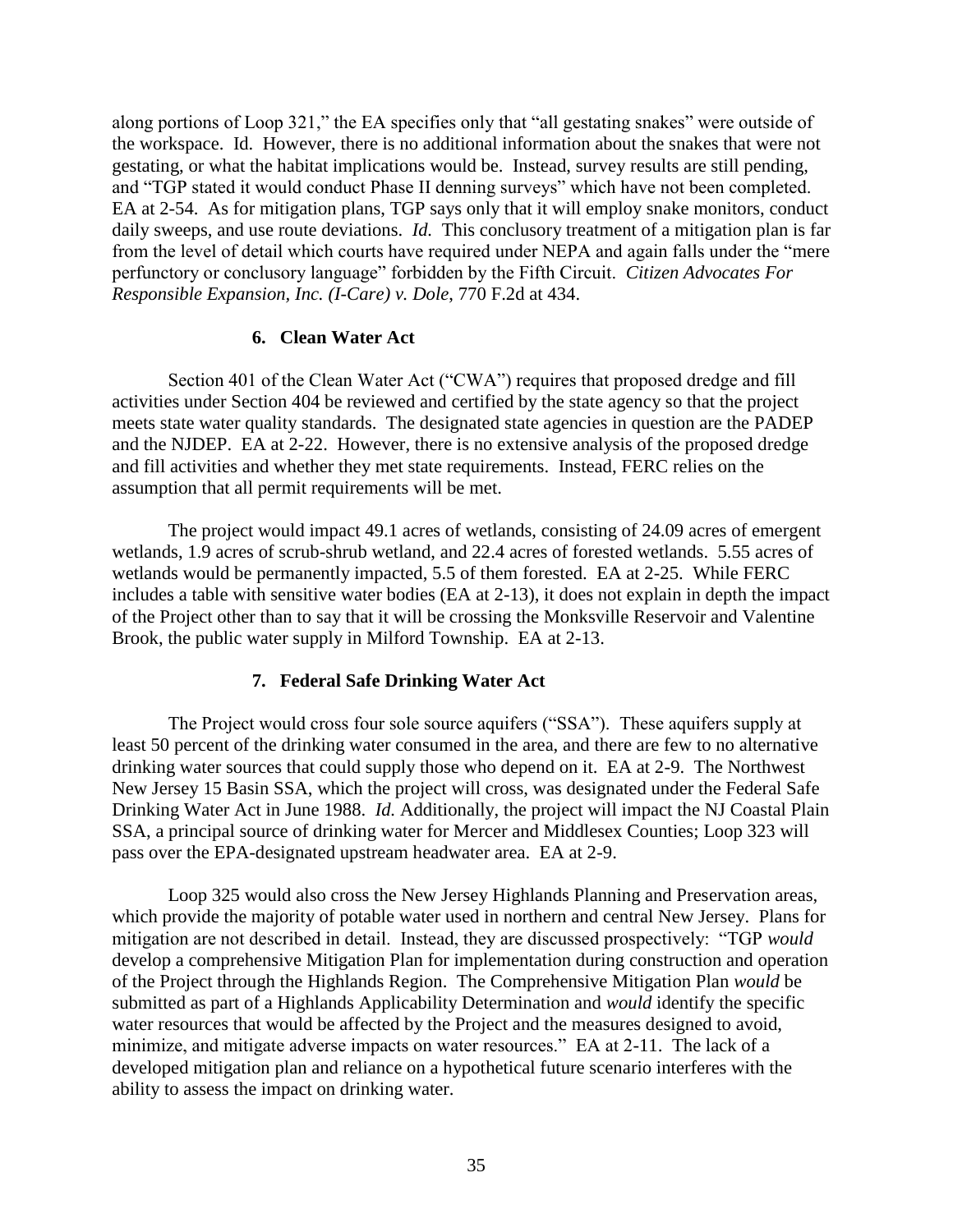The EA acknowledges that the risk of water contamination is real. Thirty-five sites have been identified as hazardous waste sites within 1,700 feet of Loops 323 and 325. EA at 2-11. "Shallow groundwater could be vulnerable to contamination caused by inadvertent surface spills of hazardous materials used during construction." EA at 2-12. Furthermore, "[p]roject construction, including blasting, fueling activities, and accidental spills of hazardous substances could potentially impact the water quality and capacity of nearby water supply wells." *Id*. Despite these observations, the EA speaks only generally about waste contamination: "In general, chemical releases that occurred nearby and upgradient from the Project would be *more likely to* impact the construction work area than would more distant releases or releases located sidegradient or downgradient from the work area. Thus, TGP does not expect to encounter any issues associated with contamination or hazardous waste during construction." *Id*. This logic is flawed. The claim that another potential scenario would be more harmful than the Project does not demonstrate that the current scenario does not have significant adverse environmental impact. Nor does the EA present any evaluation of particular hazardous waste sites or any kind of specific mitigation plan, other than to say that "any impacts on water systems would be repaired." *Id*.

The process for hydrostatic testing is discussed briefly and vaguely: it will require nearly 8 million gallons of water, may use additives and discharge into water sources. *See generally* EA at 2-14. And while the waterbody crossing methods are discussed briefly in the EA and the potential for frac-outs to impact aquatic organisms is discussed, there is no mention of the potential human health impacts of a frac-out. EA at 2-16. Therefore, the EA's lack of attention to the risk of violating the Federal Safe Drinking Water Act indicates that the EA cannot support a FONSI.

#### **8. Pennsylvania Clean Streams Act**

The Clean Streams Act makes it unlawful to discharge "any substance of any kind or character resulting in pollution as herein defined." 35 Pa. Stat. Ann. § 691.401. The Tennessee Gas Pipeline Company has already earned a reputation for accumulating up to 45 violations of the Clean Streams Law, documented in ten Pike County inspection reports in September 2011. These 45 violations occurred only from the short time period between June 22 and September 19 and reflect "17 instances in which dirt and sediment were discharged into Pennsylvania waters and pollution was documented . . . seven cases [of] . . . work site conditions that had a potential for water pollution, and 21 examples of failure to implement or maintain effective erosion and sediment best management practices."<sup>18</sup>

In Pennsylvania, the DEP does not assess penalties for violations until after the project is finished. However, the track record of the Tennessee Gas Pipeline does more than threaten that violations will incur. Instead, the repeated culture of violation implies a near certainty that the project will violate clean water laws, and therefore requires the preparation of an EIS.

<sup>18</sup> Beth Brelje, *Pike Conservation Official Fed Up with Gas Company's Violations*, POCONO RECORD, (Sept. 20, 2011), [http://www.poconorecord.com/apps/pbcs.dll/article?AID=/20110920/NEWS/109200330/-1/rss01.](http://www.poconorecord.com/apps/pbcs.dll/article?AID=/20110920/NEWS/109200330/-1/rss01)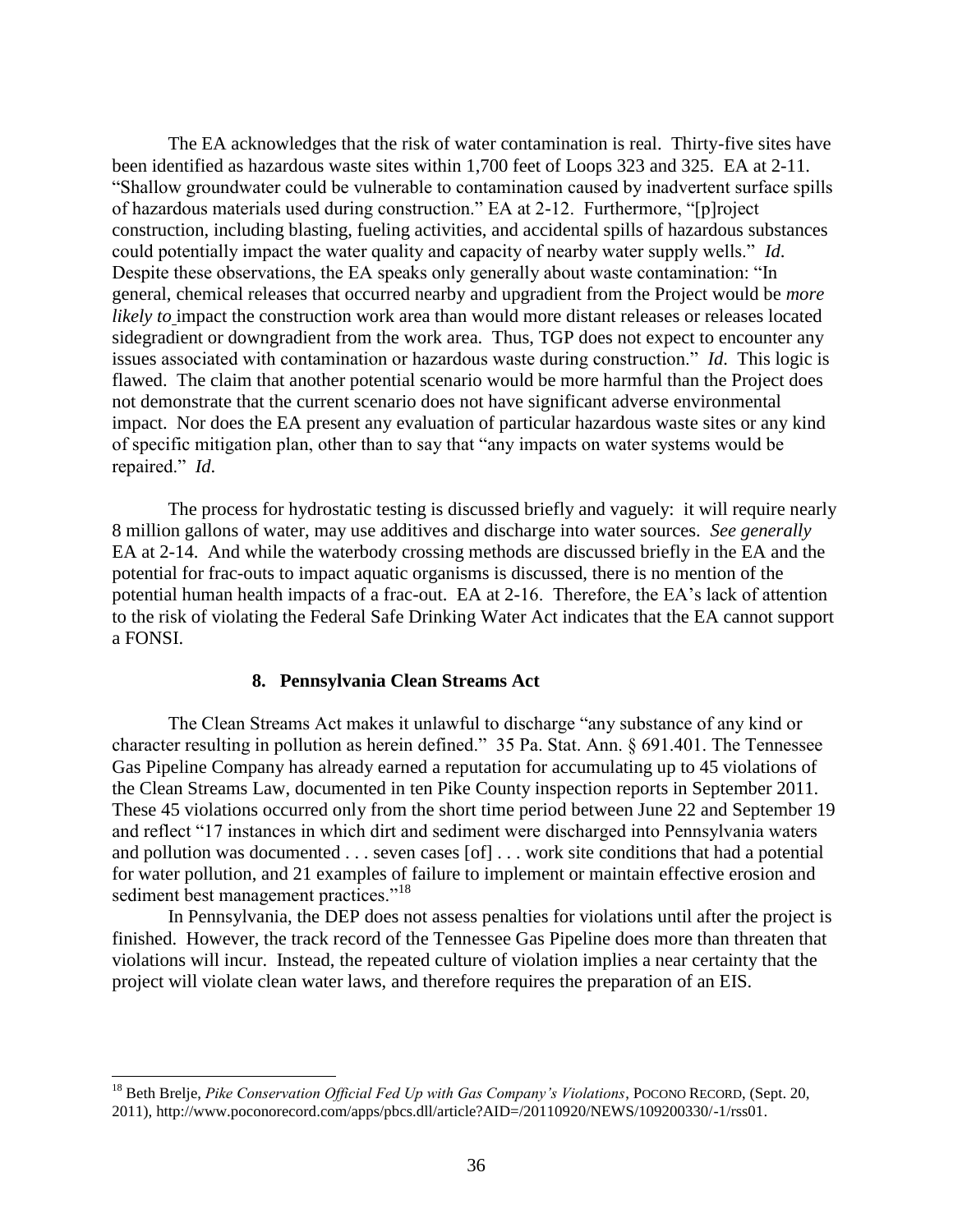#### **9. Fisheries in general**

In Pennsylvania, the Project would cross 32 water bodies supporting warm water fisheries and 29 water bodies supporting coldwater fisheries, as well as 25 high qualitydesignated water bodies, 7 exceptional value-designated water bodies, 1 Class A Trout Stream, and 2 Wild trout designated water bodies in Pennsylvania. EA at 2-19. Pennsylvania affords special protections to high quality or exceptional value water bodies and may designate waters to be managed for trout. *Id.* "In New Jersey, the Project would cross 29 water bodies designated for trout production or trout maintenance that are considered to be coldwater fisheries, and 25 water bodies designated as non-trout that are considered to be warmwater fisheries." *Id*.

FERC identifies the risks to the water from construction, including "direct contact by construction equipment with fish, fish eggs, and other aquatic organisms including fish prey and forage species" as well as the removal of riparian vegetation and the "introduction of pollutants." EA at 2-21. There is also the possibility that construction would "delay migrating fish from reaching upstream spawning areas or delay downstream movement of juveniles." *Id*. However, far from discussing any mitigation methods, the EA merely identifies what the greatest risks will be, including "increased sedimentation" which can impact fish eggs and juvenile fish survival, diversity and health, and spawning habitat. *Id*. Furthermore, the "primary impact" that might take place from a HDD is the release of drilling mud during a frac-out, and "in larger quantities the release of drilling mud into a waterbody could affect fisheries or other aquatic organisms by settling in and temporarily inundating the habitats used by these species." EA at 2-18. Once again, no mitigation measures are discussed sufficiently in the EA.

In Earth Justice's comments on the 300 Line, Susan Beecher, Executive Director of the Pike County Conservation District, stated that there has not been adequate protection for water resources from the sedimentation caused by transmission line construction. Ms. Beecher indicates:

the transmission line construction process almost guarantees severe water resources impacts because there is too much earth disturbance over prolonged periods to allow for adequate installation and maintenance of erosion and sedimentation controls, timely inspections, and effective enforcement. She notes that standard BMPs are not effective, especially on steep slopes, and that additional protections are needed, such as phased construction of the pipeline. She also has observed that FERC‐approved environmental inspectors typically *are inadequate to ensure compliance with Pennsylvania law and regulations*, and she recommends that an *independent* third‐party inspector with stop‐work authority – ideally CCD staff – be employed to monitor and enforce compliance.

#### EJ Comments at 18 (first emphasis added).

The EA has done little more than identify the statutes that may apply; it has not indicated whether or not TGP will be in compliance with them. Instead of assuming that TGP will be meeting all permitting requirements, FERC should do a careful investigation of methodology and mitigation measures to ensure not only preservation of important species but also that the project